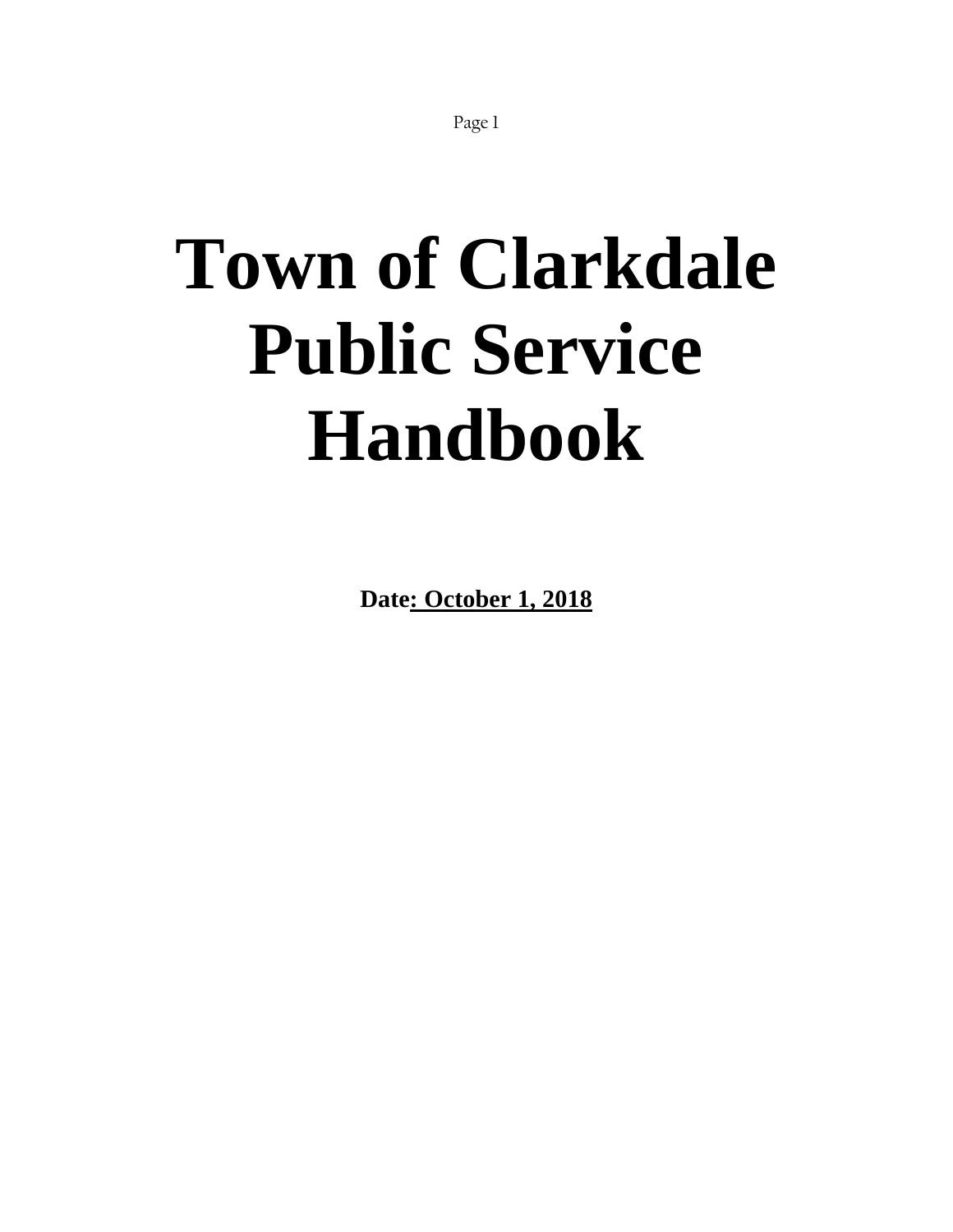# **Table of Contents**

| Page                                                 |
|------------------------------------------------------|
|                                                      |
|                                                      |
| A. The Town Council                                  |
| <b>B.</b> Commissions and Boards                     |
| C. Types of Boards/Commissions                       |
| D. Town Staff                                        |
|                                                      |
| A. Public Official Protocols                         |
| <b>B.</b> Conduct with One Another                   |
| C. Conduct during Public Meetings                    |
|                                                      |
| A. Conflicts of Interest Policy                      |
| <b>B.</b> Public Records                             |
| C. Computer, Email, Internet and Social Media Policy |
| D. Travel and Training Policy                        |
| E. Electioneering Policy                             |
| F. Distribution of Fliers Policy                     |
| Meetings                                             |
| A. Controlling A Meeting                             |
| B. Role of Mayor/Chair                               |
| C. Suggestions for Speakers                          |
| D. Parliamentary Procedure                           |
| E. Public Hearing Procedures                         |
| F. Open Meeting Law                                  |
|                                                      |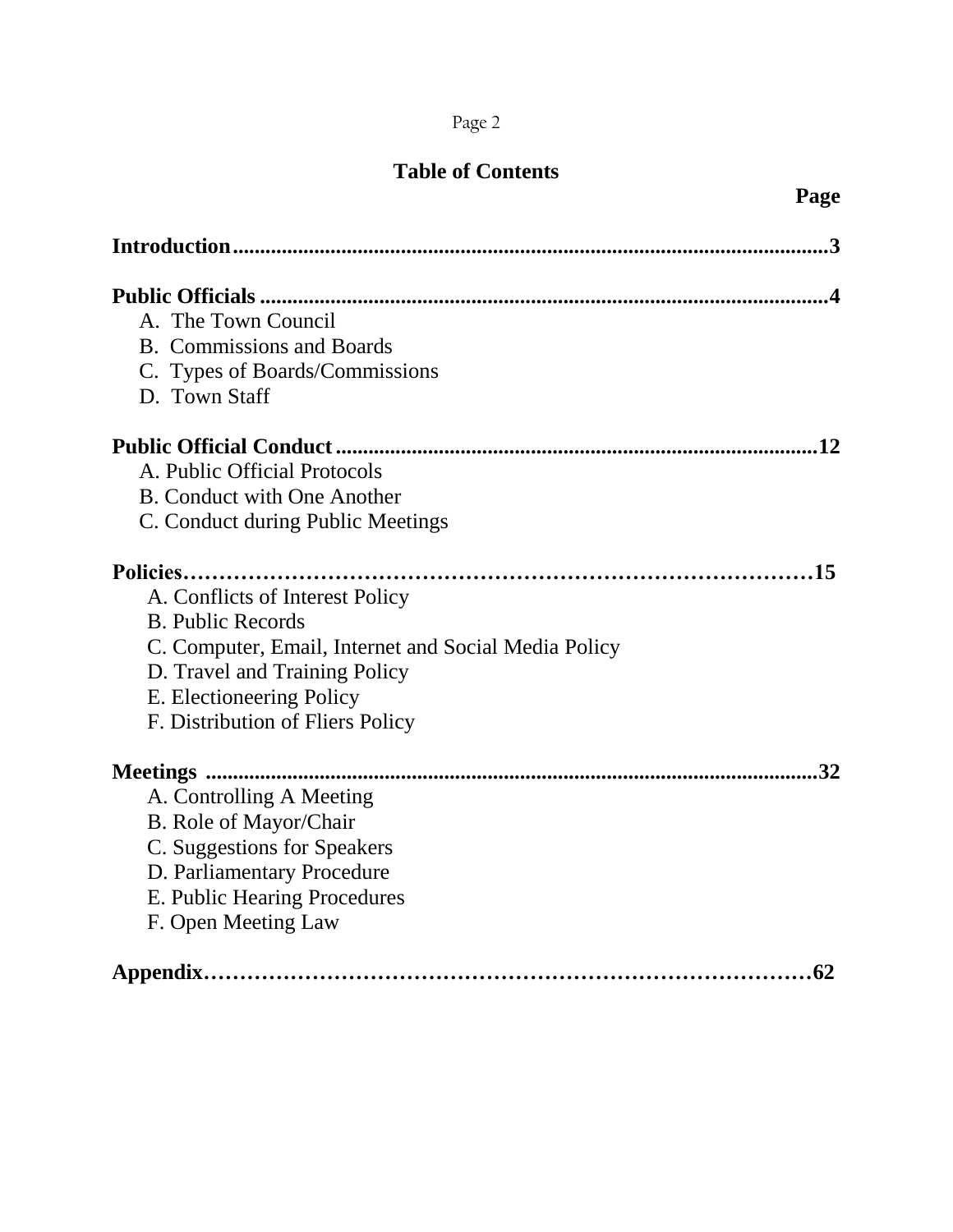## Page 3 **INTRODUCTION**

## Welcome to Public Service in Clarkdale!

While you will find that your role requires time, effort, and some long day time and evening hours, it also provides an opportunity for genuine public service. You will be able to help shape the future of Clarkdale and to make decisions affecting every citizen's satisfaction with the Town. The Town of Clarkdale needs your personal resources and enthusiasm in order to maintain the qualities of the Town that are enjoyed by its residents.

The performance of public service brings with it the feeling of contribution and you will most likely develop a close relationship with other volunteers and employees, all working toward a common goal of providing for our community, its citizens and its future.

As representatives of Clarkdale, the Town Council, boards, commissions, volunteers and employees are essential to the Town's commitment to developing policies and services which reflect the needs and values of the community. While carrying out your responsibilities, you will work closely with your fellow Town Council members, commissioners, and staff - all of whom play a critical role in the Town's organization. The Town Council or Town Manager may also appoint citizen committees on an "ad hoc" basis to study particular, short-term issues.

#### **Purpose:**

The purpose of this handbook is to provide you with background information on the Town and its government and to introduce you to your role in that structure. It includes a description of its government and administration. The term "Public Officials" includes the Town Council, boards, commissions, volunteers, and Town employees. The majority of this handbook provides standard methods and general policy guidelines for public officials to use when conducting business. The handbook also reviews conflict of interest laws, open meeting laws and other laws and policies that apply to all public officials.

Words of the masculine gender in this document include the feminine. Where the term Mayor is used throughout this document, it shall be deemed to include, when appropriate, the Vice Mayor or other designated persons acting in the capacity of Mayor. This handbook should be read and interpreted to be in harmony with the provisions of the Clarkdale Town Code and State and Federal law. However, in every case where a conflict of interpretation may arise, the Town Code and State and Federal law will control. This handbook shall be in effect upon adoption by the Town Council until such time as it may be amended.

We think that you will enjoy your role as a public official and that you will find that you have played an important part in shaping Clarkdale's future.

Gayle Mabery, Town Manager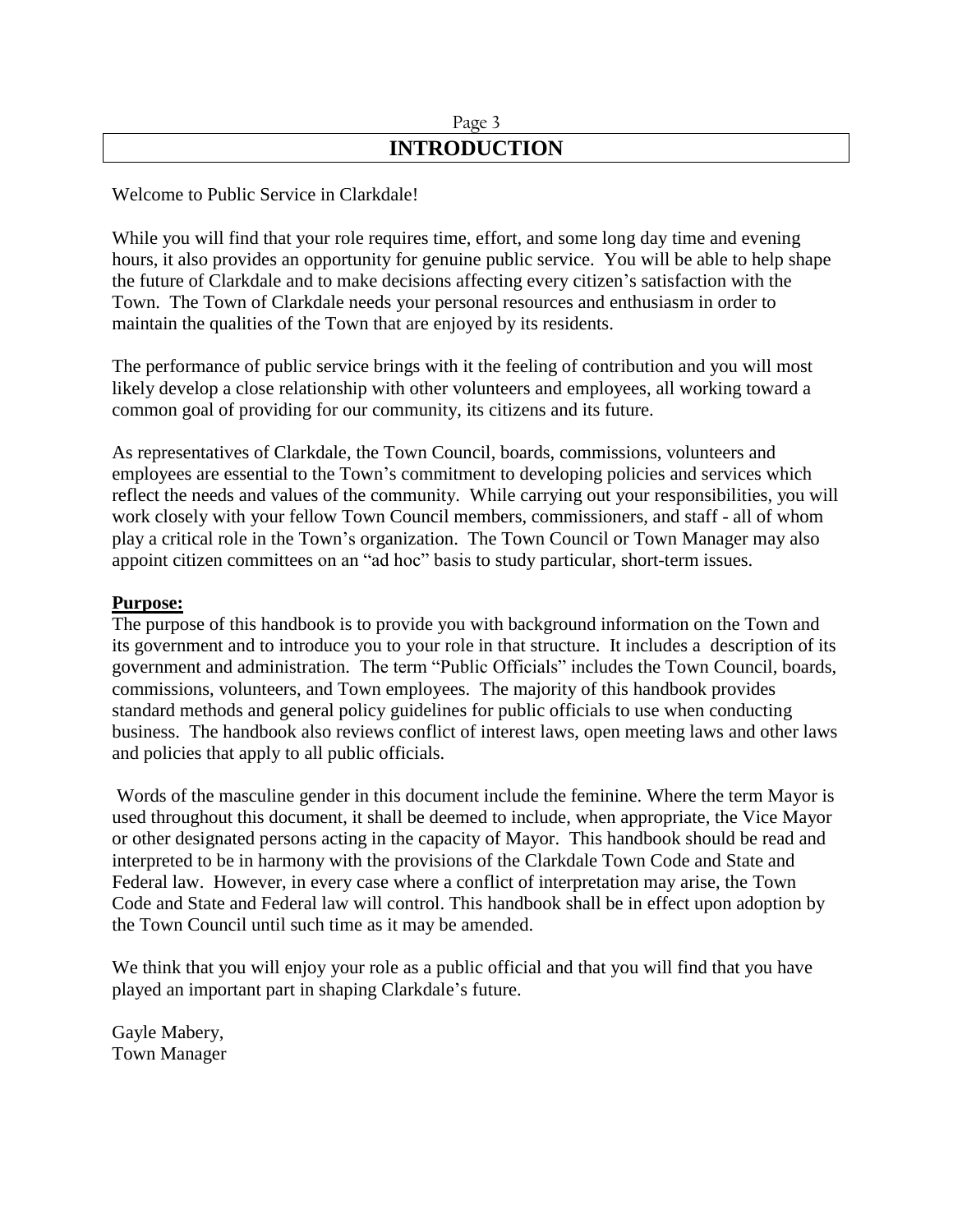## **PUBLIC OFFICIALS Section One**

The term "Public Officials" includes the Town Council, boards, commissions, volunteers, and employees. The majority of this handbook provides standard methods and general policy guidelines for public officials to use when conducting business.

The Town of Clarkdale operates under a Town Council-Manager form of government, an organizational framework which has grown widely in popularity since its inception in the 1910's. It provides town governments with policy direction from the Town Council and professional administration through the Town Manager.

The organizational chart provided shows the relationship between the elected officials, appointed officials, and Town departments.

## **A. The Town Council**

The Town Council acts as the governing body of the Town, with all the regulatory and corporate powers of a municipal corporation provided under the Arizona law. In general, the Town Council sets policy for the Town government by establishing Town ordinances and programs and appropriating funds for each Town department.

The Town Council consists of four Councilmembers and one Mayor, all elected to serve staggered four-year terms. The Mayor is elected, however the Vice Mayor is chosen by the Town Council. Newly elected Councilmembers take office during the first regular meeting in December.

The Town Council is the policy-making body of the Town. The Town Council approves all ordinances, resolutions and contracts. The Town Council reviews proposals for community needs, initiates actions for new programs and determines the ability to provide financing. The Town Council approves and modifies the budget as prepared by the Town Manager and staff. Councilmembers in the Town of Clarkdale receive a \$200 per month stipend and the Mayor receives a \$400 per month stipend.

Regular Town Council meetings are normally held at 6:00 p.m. on the second Tuesday of each month in the Men's Lounge of the Clark Memorial Clubhouse. Special meetings are generally held on the fourth Tuesday of each month at 3:00 p.m. and at other times as necessary.

In addition to scheduled Town Council meetings, councilmembers may represent the Town as members of various regional boards and commissions, and as representatives to organizations, such as the Cottonwood Area Transit/Verde Valley Transportation Planning Organization, the Northern Arizona Council of Governments, and Northern Arizona Municipal Water Users' Association.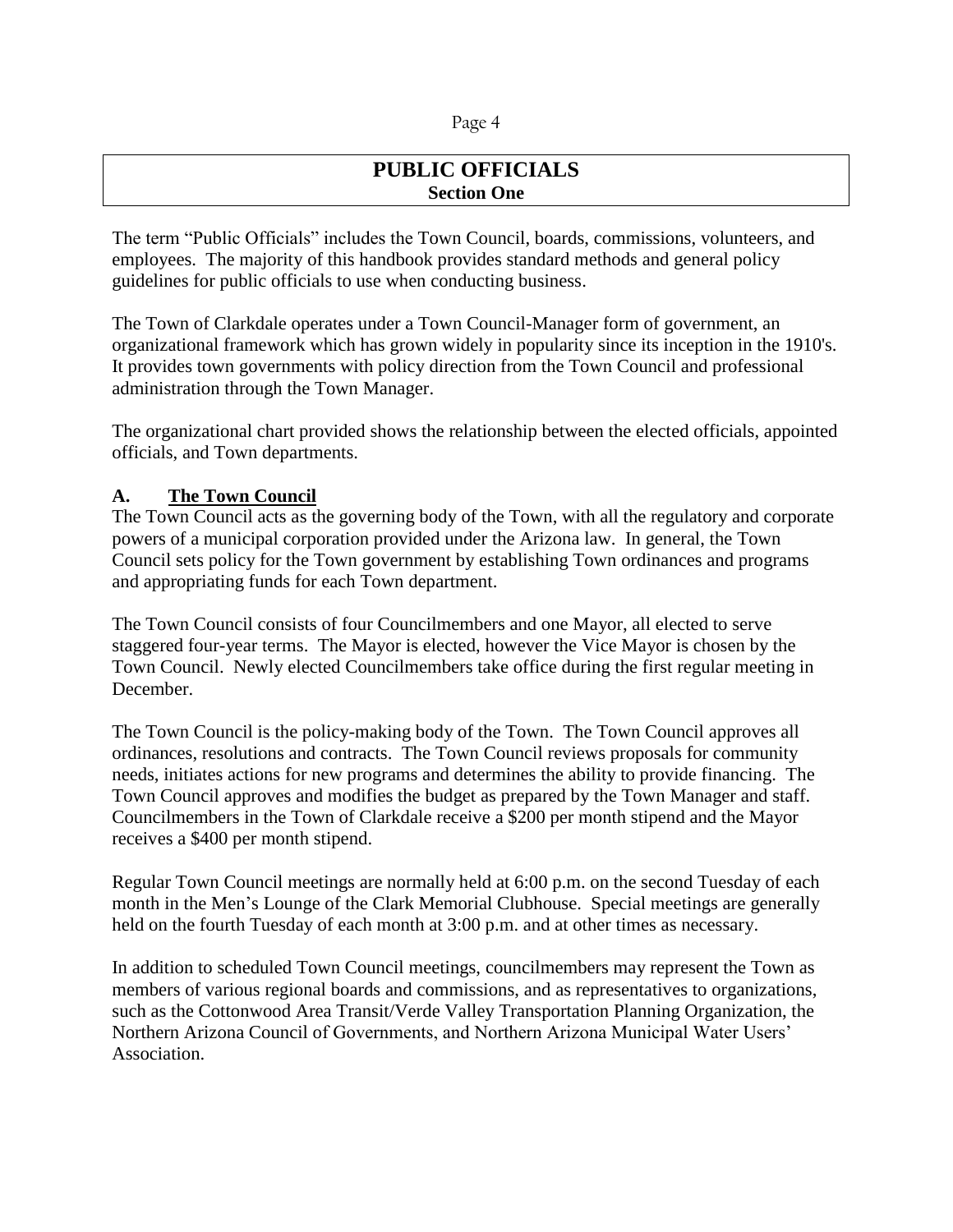- 1. After appointment by the Town Council to a regional board or committee, the representative may submit a report to the Town Council, Town Manager, or appropriate department, identifying significant matters.
- 2. Town Council representatives may ask to have an issue agendized for Town Council consideration before the next regional meeting so that the representative can receive direction from the Town Council and accurately reflect the Town's position in their meetings.
- 3. Important issues that require a Town Council representative report the Town's official position before any federal, state, regional, county, or other governing body, board or committee should be brought to the Town Council, if there is time, so that the Town Council can give directions and to ensure that the representative is accurately stating Town Council positions.
- 4. If a councilmember appears before any federal, state, regional, county or other governing body, board or committee and has not received any direction from the Town Council as a whole concerning matters which are being discussed, the councilmember must explicitly state that he/she is speaking only as an individual and that his or her comments should not be construed as representing the views of the Town of Clarkdale or the Clarkdale Town Council.
- 5. Where time constraints require immediate input on behalf of the Town, and where the Town Council representative has a substantial good-faith basis for assuming that there would be strong Town Council support for the position, the Town Council representative may state a Town position and shall notify the Town Council of the position taken at the earliest opportunity.

#### **B. Commissions and Boards**

Commissions and boards (hereinafter the term "Commission" will refer to any appointed board or committee) are standing bodies established by Town ordinance and appointed by the Town Council to provide ongoing citizen input on major policy areas. Commissioners find themselves uniquely situated in the government organization. They are an integral part of the Town Government structure, working with Town Council, staff, and the public. In keeping with the Town's philosophy of citizen involvement, the Town Council appoints citizens to commissions and boards to assist in the formulation of Town policy. They focus attention on specific issues, weigh community values in making recommendations to the Town Council, and thoroughly research and review alternatives to accompany formal recommendations to the Town Council. Some commissions are not simply advisory to the Town Council. The Design Review Board has the authority to make binding decisions without Town Council input or direction. The Board of Adjustment has a quasi-judicial role in which they possess the power to hold hearings and make final decisions on disputed matters between a private person and the Town in the general manner of a court. In addition, commissioners are sometimes asked to participate in a volunteer capacity for a departmental program. The strength and the success of Clarkdale Town government are to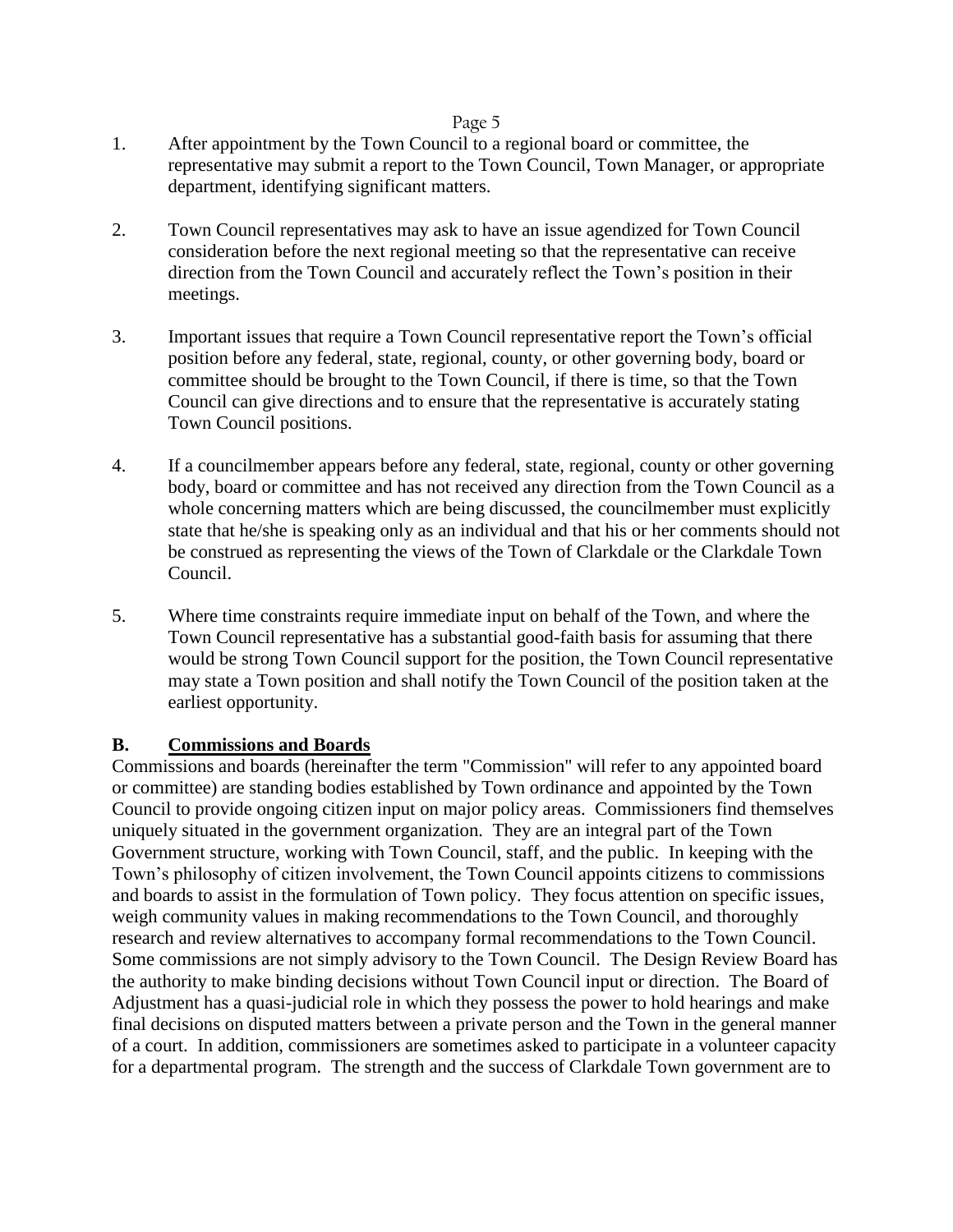a large degree reflective of the quality of service performed by these volunteers who serve without pay.

In order to qualify for appointment to commissions of the Town, an applicant must be a resident of the Town. Commission terms begin on October 1<sup>st</sup> of each year and each commission has five to seven representatives appointed by the Town Council for two year staggered terms. The selection of commission representatives starts in July of each year with advertisements to the public along with checking with incumbent commissioners to see if they wish to be considered for reappointment. All interested parties, whether new or an incumbent must apply for the positions.

Application forms for seats on all commissions are available from the Town Clerks' Office or on the Town**'s** website **[\(www.clarkdale.az.gov\)](http://www.clarkdale.az.gov/)** and may be completed at any time. The Town Council will normally avoid appointing more than one member of a family to the same commission, or one person to more than one commission.

From time to time a vacancy occurs on a commission during a term. When this occurs, Town staff will advertise that a seat is available and ask for applications. The applications are reviewed by the Town Council who appoint a person to complete the vacated term.

One of the first responsibilities of a new representative is to understand the commission's scope of responsibility and operating procedures. Along with the information listed below, additional information may be obtained by referring to the Town Code, Zoning Code, and the individual Board or Commission's Policy and Goals Statement.

- 1. A commission's role is to advise the Town Council about policies and programs. In the course of business, the commission:
	- a. Should define a situation;
	- b. Establish a plan to investigate, research and gather data;
	- c. Analyze the results of the investigation that staff has prepared;
	- d. Develop some conclusion based on the results;
	- e. Develop a recommendation or set of alternatives to present to the Town Council.
- 2. There should be reciprocal communication between the Town Council and commissions. The commissions should be aware of the long and short term goals and policies of the Town Council. In turn, the Town Council should remain receptive to new ideas which are presented by the commissions.
- 3. An important role of the commissions is to provide opportunities for increased citizen participation in the development of Town policies and operating procedures by holding public hearings to solicit community input on current issues.
- 4. At times the Town Council may not accept the recommendation of a commission. If a recommendation is rejected, the Town Council most likely will let the commission know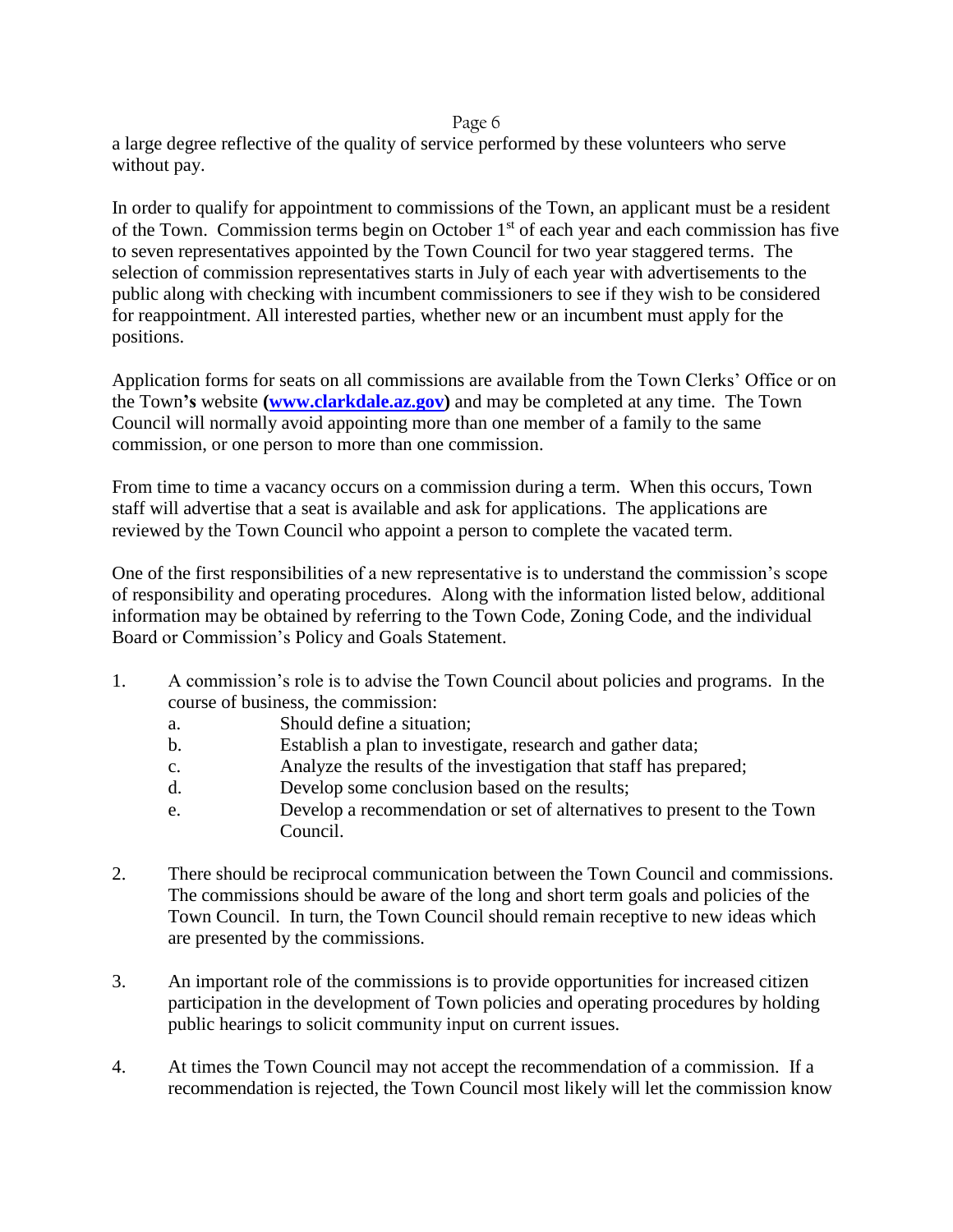why. Depending on the reason(s) for the rejection, the commission may re-address the issue and bring an alternative suggestion to the Town Council, or go on with other business. Commission input will be weighed carefully with other information the Town Council may receive. The Town Council may not be rejecting the quality of work or basic idea, but may have additional information or need to balance the commission's recommendation against other Town priorities.

- 5. Commissions hold regular meetings each month, with the exception of certain commissions that meet on an "as needed" basis. Special meetings and work sessions are held when the commission deems necessary. The chair and vice chair are elected from among the representatives for a one year term by commissions at their first meeting in October.
- 6. Commissioners are expected to attend all meetings. A board, committee, or commission member who is absent four (4) or more regular board, committee, or commission meetings from October 1 to September 30 shall be deemed to have vacated his or her appointment without further action being taken by either board, committee, commission or Town Council. It shall be the duty of the chairperson to so notify the Town Clerk immediately upon the creation of a vacancy pursuant to this section and the Mayor and Town Council shall fill such vacancy for the unexpired term. If commissioners are unable to continue service due to health, business requirements, personal reasons, or moving out of Town, they should submit a formal letter of resignation to the Town Council. Advance notice is appreciated so that advertising can be done to obtain a replacement.
- 7. There is one staff person assigned to each commission to serve as liaison between the commission and the other staff. The liaison is the parliamentarian for their assigned board or commission, is responsible for preparing agendas and minutes, helps regulate meetings regarding laws pertaining to Conflict of Interest laws and Open Meeting laws. The liaison will be responsible for letting the commission know what is happening in the Town organization, what issues need direction, and suggest alternatives that the commission may consider. Liaisons investigate questions raised by the commission, recognize commissioner contributions, encourage involvement, and promote team spirit, so that all commissioners can participate in a manner which will maximize their satisfaction in the organization. It is important that good relationships exist between the commission and liaison, so that together a reasonable solution can be derived. The following are some ways to avoid misunderstandings and to keep the channels of communication open:

a. Commissioners should communicate with the liaison assigned to the commission rather than to other staff and their discussions should be related to the commission's policies and goals.

b. Commissioners should not ask for individual reports, favors, or special considerations. In order to prevent the liaison from being diverted from priority projects,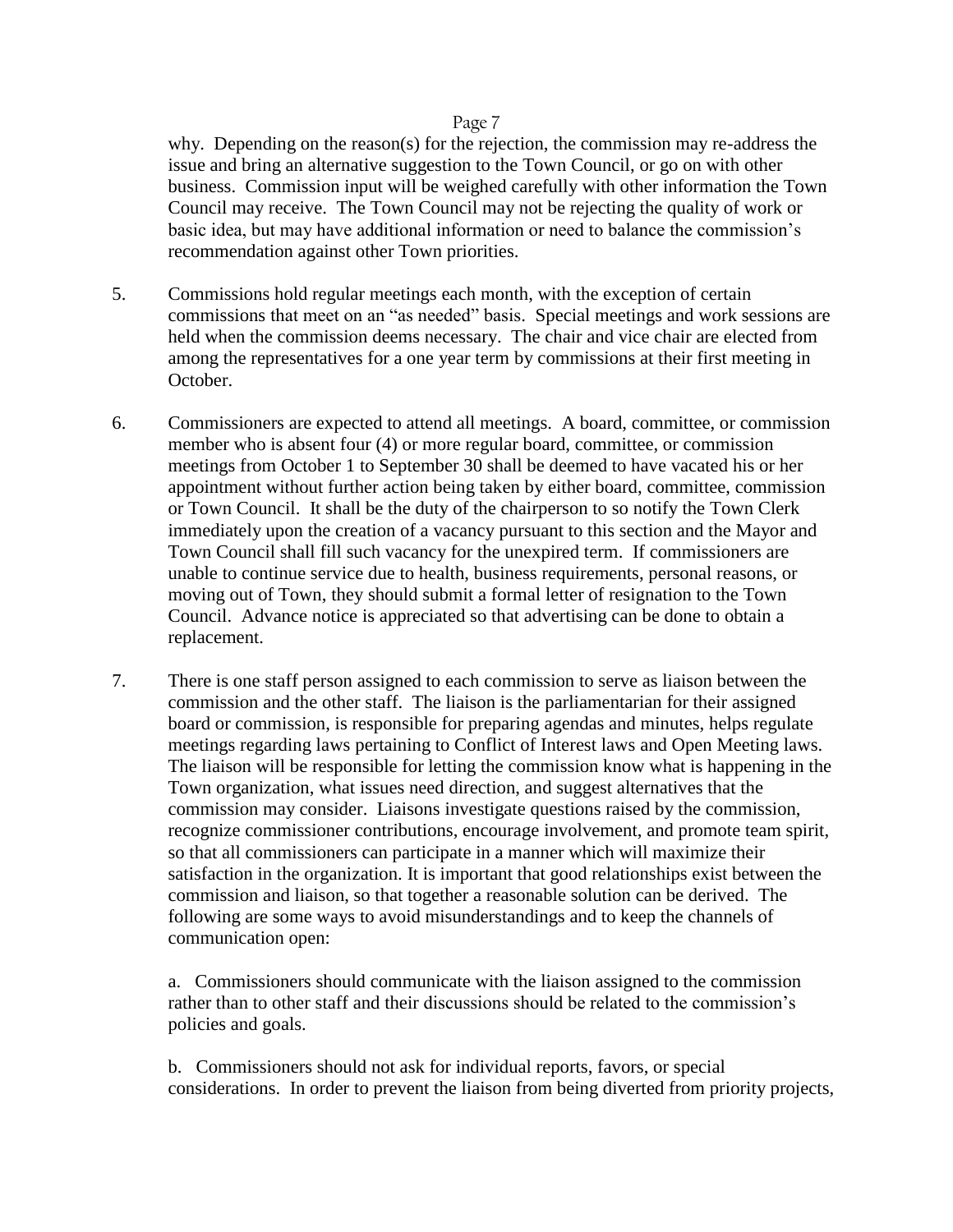if a commission desires information or a report which will require a significant amount of staff time, the commission should request Town Council permission to pursue the project.

c. Commissioners should realize that the liaison reports directly to a supervisor and may not be able to carry out every recommendation that the commission may have.

8. Purchases relating to the policy and goals of the commission may be made using the commission's budgeted funds or donation accounts. Once a majority of the commissioners at a meeting votes in favor of an expenditure, the purchase must be approved by town staff. This assures that the funds, which are public funds, are expended in accordance with applicable laws and town financial procedures.

#### **C. Types of Boards/Commissions**

#### 1. **Design Review Board**

The Design Review Board reviews the landscaping and exterior design of some proposed new buildings, commercial signage, proposed alterations to buildings, excluding single family residences, and major development or redevelopment projects to assure that they are compatible with the surrounding environment and to preserve and protect the integrity and character of the Town. The Design Review Board also reviews applications under the Town's Zoning Code, Chapter 11 – Design Review and Site Plan Review Ordinance. The Design Review Board has the power to approve, conditionally approve, or disapprove all of the above requests. The Design Review Board has five representatives and meets on an as-needed basis.

#### 2. **Parks and Recreation Commission**

The Parks and Recreation Commission is an advisory body to the Town Council in matters pertaining to and in the advancement of sound parks and recreation planning and programming. This Commission currently meets on the second Wednesday of each month.

#### 3. **Planning Commission**

The Planning Commission reviews all long-range plans for the Town, including the General Plan, specific plans, and rezoning. It also bears the primary responsibility for the initial review of larger developments, including applications for preliminary plats. Furthermore the Commission makes formal recommendations to the Town Council on planning policies. The Planning Commission has five representatives.

#### 4. **Board of Adjustment**

The Board of Adjustment is a quasi-judicial body which has powers and duties prescribed by law and ordinance including:

- 1) To hear and decide appeals of administrative decisions;
- 2) To interpret the boundaries of zoning districts as depicted on the Zoning Map;
- 3) To hear and decide variances;
- 4) To consider the extension of nonconforming uses.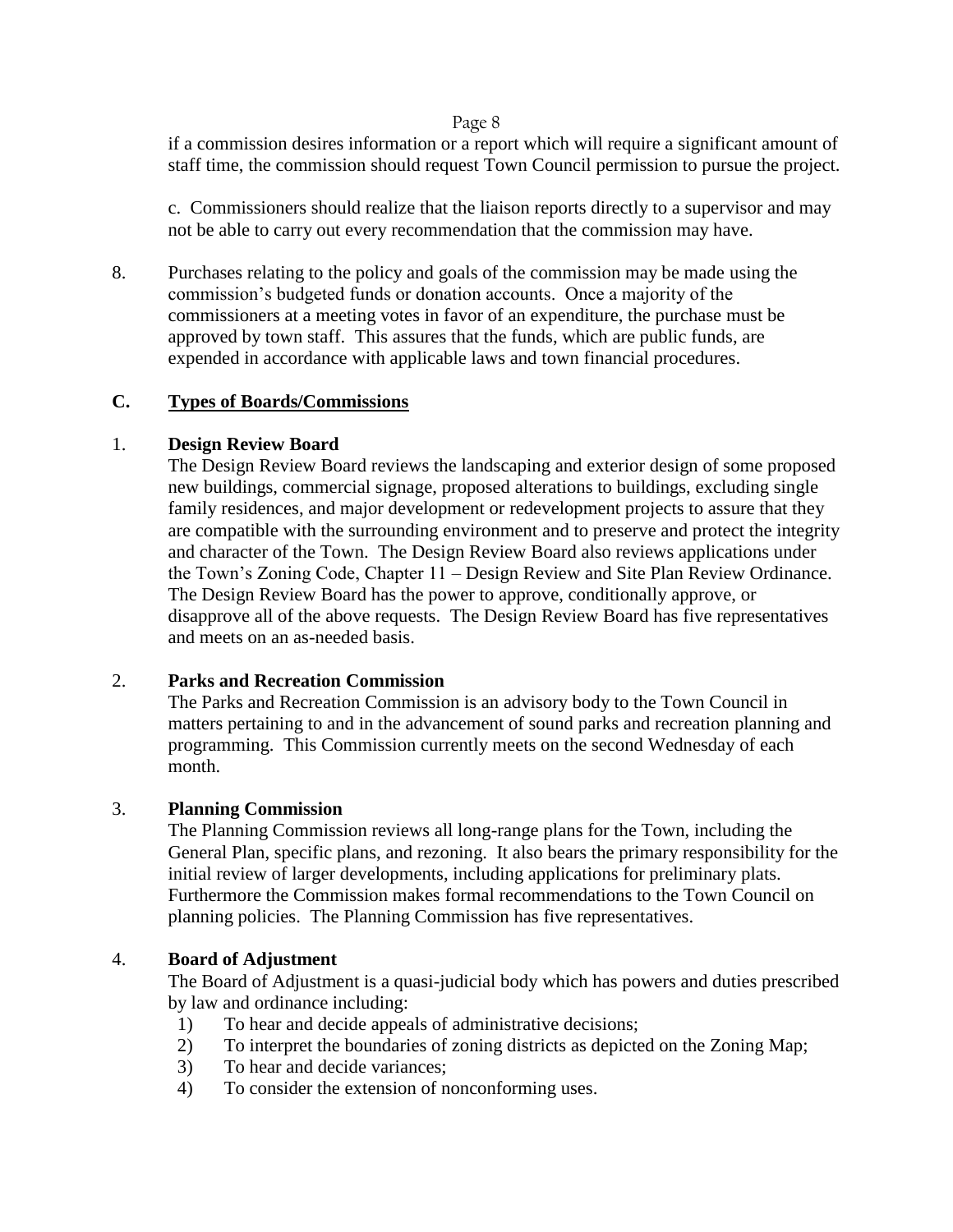This 5 member Board meets only as needed. Town Council cannot reverse the decision of the Board of Adjustment, only the Civil Courts can interpret their findings.

#### 5. **Public Safety Personnel Retirement Board**

The Public Safety Personnel Retirement Board oversees the retirement pension fund for the Town's police officers. This Board consists of the Mayor or Mayor's designee, two citizens and two police personnel. The PSPRS meets at least twice a year.

## 6. **Municipal Property Corporation**

The Town of Clarkdale Municipal Property Corporation (MPC) is a non-profit organization that is an "affiliate of the governmental unit". The Clarkdale MPC was formed by the Clarkdale Town Council with the adoption of Resolution #835 on December 19, 1996. The MPC was originally formed to finance the construction of wastewater collection system improvements in the Centerville neighborhood in the Town of Clarkdale. The debt associated with that original financing was retired in 2016. The MPC conducts no business other than with the Town of Clarkdale. Its sole charge is to finance the cost of acquisition, construction and equipping of certain facilities when asked to do so by the Clarkdale Town Council.

Board members are appointed by the Clarkdale Town Council, and meet once per year for a required Annual Business Meeting. Additional special meetings may be called if the Town of Clarkdale is obtaining financing through the MPC.

## **D. Town Staff**

## **1. Town Manager**

The Town Manager is appointed by the Town Council and serves under the terms of an employment contract. The manager is the administrative head of the Town government and is subject to the direction of the Town Council. The manager is responsible for the efficient administration of all the affairs of the Town which are under his/her control. The Town Manager's responsibilities include the following: enforcement of ordinances; responsibility and direction over all employees except the Magistrate; preparation and submittal of the annual budget, and chief advisor to the Town Council. The manager is also responsible for projecting future program needs and services and determines the financial, personnel and social impacts of these decisions. The Town Manager serves at the pleasure of the Town Council and is a non-elected, salaried position.

The Town staff, under the direction of the Town Manager, is responsible for carrying out the policies of the Town Council and implementing programs and services. The Town Manager, Town Attorney, and Magistrate are appointed by, and report to, the Town Council. All other department heads and staff members ultimately report to the Town Manager.

The Town Manager oversees responsibilities for the day-to-day administrative affairs of the Town. The Town Council, commissions and boards work closely with the staff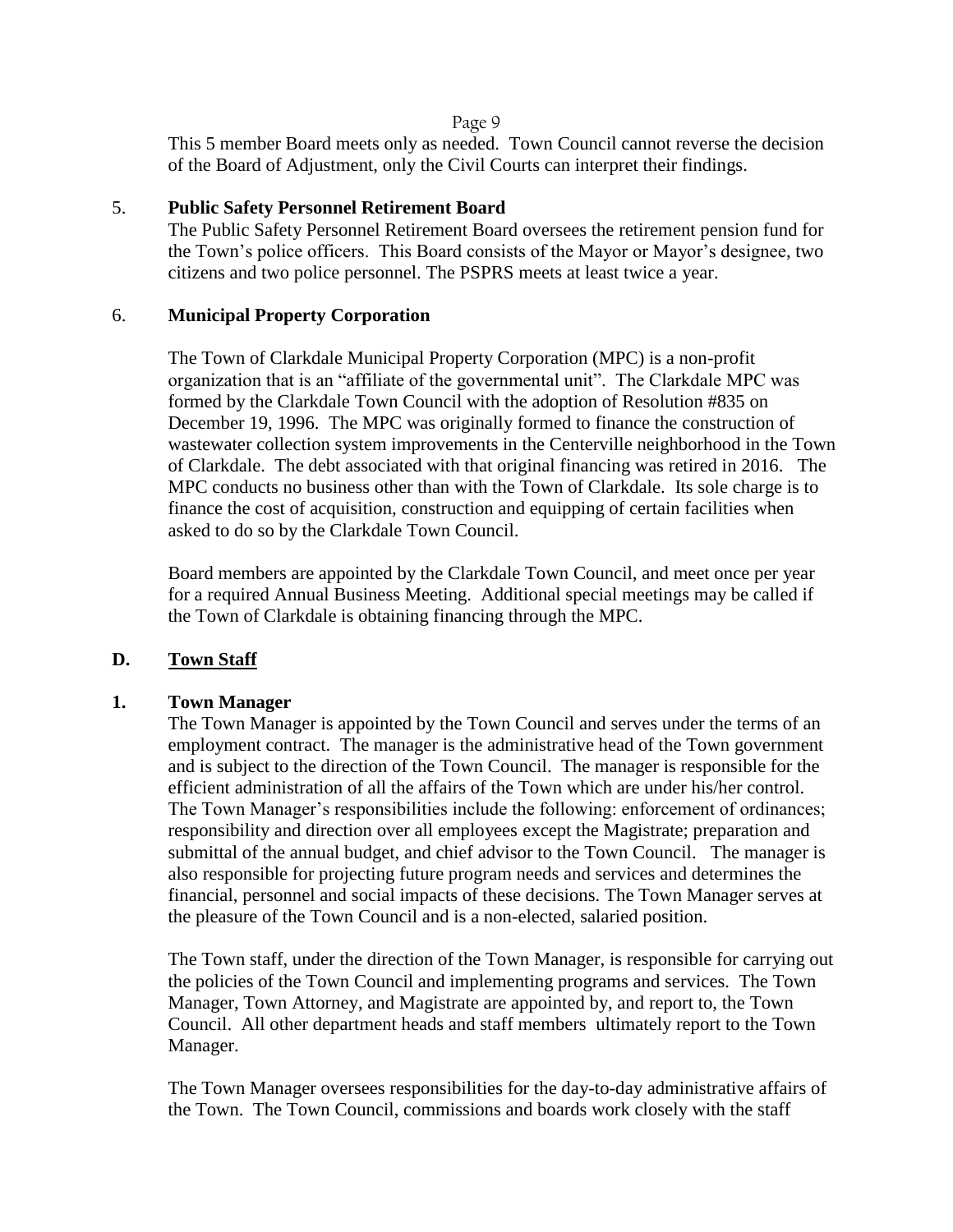liaisons; however, they do not have the authority to supervise or direct the work of staff. Special assignments to staff are made through the Town Manager.

## **2**. **Human Resources Manager**

This position is point-of-contact for the Town's Human Resources, responsible for efficient and effective personnel management. This position performs a variety of complex administrative and management functions in the planning, development, coordination, implementation, tracking and enforcement of the Town's personnel policies and programs. Functions involve recruitment, selection, orientation, performance evaluation and management, employee relations, discipline, training, classification, compensation, benefits administration and budget monitoring.

#### **3. Town Clerk**

This is the oldest public service position in municipal government in our country. The Town Clerk performs all of the responsibilities designated in the Town Code and Arizona Revised Statutes. The Town Clerk provides staff liaisons to certain boards and commissions, is charged with managing all of Clarkdale's public records, creates many of the Town's permanent records (meeting minutes, resolutions, ordinances, contracts and agreements), and serves as the Elections Official for the Town. The Town Clerk works closely with the Town Council and the Town Attorney to ensure compliance with Arizona's Open Meeting Law and other laws, and provides on-going training and education to the Town Council, Boards, Commissions, and staff relating to those laws.

#### **4. Police Department**

The function of the Police Department is to protect and serve the public and protect property within the Town. This responsibility is carried out by preventive patrol, traffic enforcement, criminal investigation, and public relations programs. It is also responsible for crime prevention and educational programs.

#### **5. Magistrate Court**

The presiding officer of the magistrate's court is the Town Magistrate. The Town Magistrate is appointed every two years by the Town Council and serves under the terms of an employment contract. The purpose of this department is to process and hear cases in accordance with applicable laws of the Town of Clarkdale and the State of Arizona.

## **6. Community/Economic Development Department**

This department is charged with administration and enforcement of building and development issues in the Town of Clarkdale. The Department is responsible for zoning, permitted uses, conditional use permits, zoning changes, planned area developments, planned unit developments, variances, parking standards, landscaping standards, signage, subdivisions, other related planning issues, and issues licenses on behalf of the Town. It also handles building permit applications, building inspections, plan review, and code enforcement.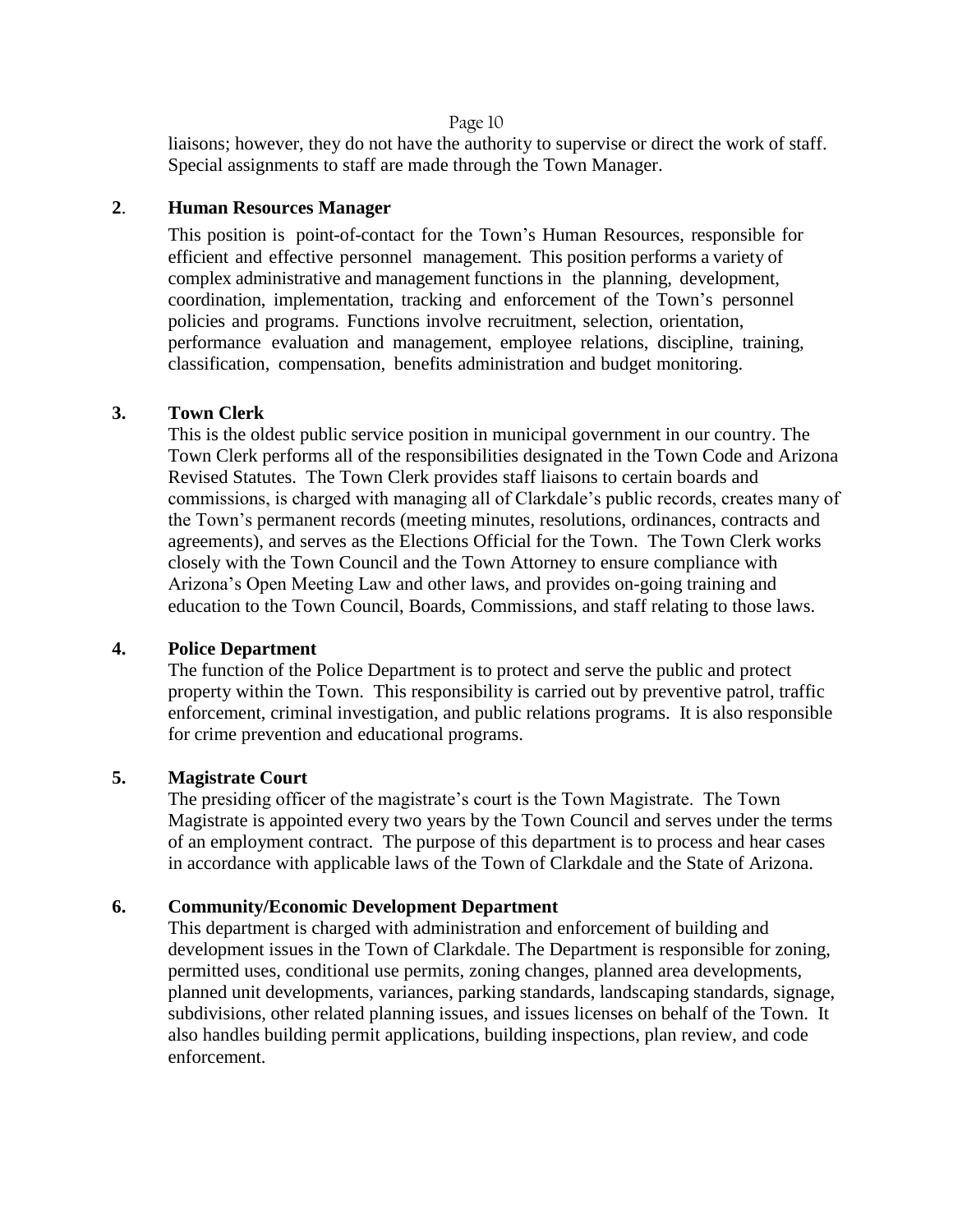## **7. Public Works/Utilities Department**

This department oversees much of the Town's infrastructure, including parks and public facilities, public streets, alleys and other right-of-ways, and drainage ways, and oversees the operation of the Town's water, wastewater, reclaimed water and sanitation systems . The department coordinates the issuance of permits, deals with engineering issues and performs inspections and project management of the construction of public facilities. Other operational responsibilities include fleet management and the management of the Valley View Cemetery. Representatives of this department are staff liaisons to the Verde Valley Transportation Planning Organization and Northern Arizona Council of Government, the Northern Arizona Municipal Water Users Association and other State and Regional transportation and water governing bodies and associations.

#### **8. Finance Department**

This department directs the Town's budget process, payroll and accounts payable, utility billing, internal audits, risk management, , annual tax levies and procurement of goods and services.

#### **9. Town Attorney**

The Town Attorney is contracted by the Town Council to provide legal services for the Town. The Attorney's services are coordinated through the Town Manager, on behalf of the Town Council. The Town Attorney also provides day-to-day information to the Town staff on legal matters and acts as the Town's representative in most legal actions.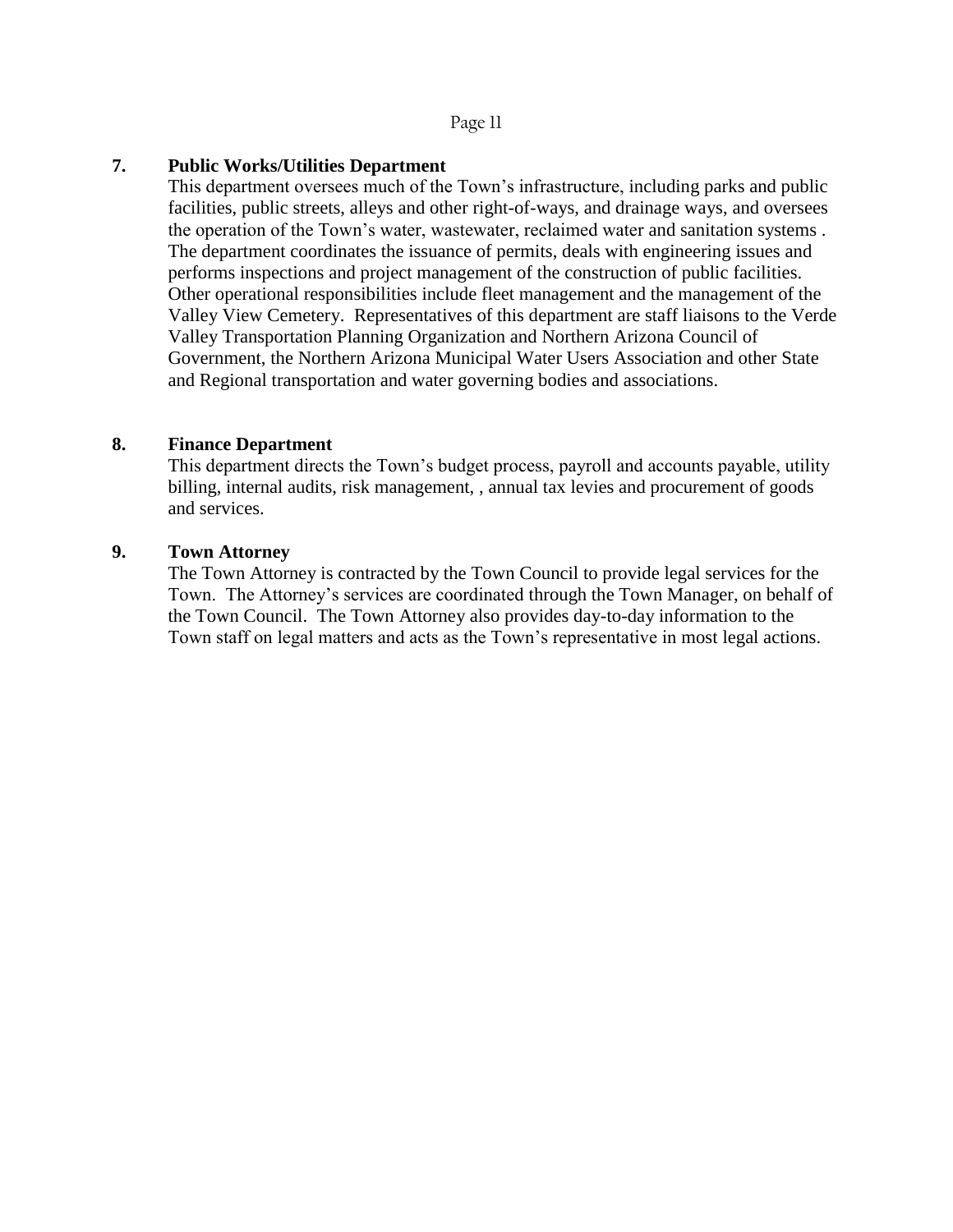# **PUBLIC OFFICIAL CONDUCT Section Two**

## **A. Public Official Protocols**

## **Public officials should:**

- Demonstrate honesty and integrity in every action and statement.
- Serve as a model of leadership and civility to the community.
- Inspire public confidence in Clarkdale government.
- Work for the common good, not personal interest.
- Prepare in advance of meetings and be familiar with issues on the agenda.
- Fully participate in meetings and other public forums while demonstrating respect, kindness, consideration, and courtesy to others.
- Participate in scheduled activities to increase effectiveness.
- Be responsible for the highest standards of respect, civility and honesty in ensuring the effective maintenance of intergovernmental relations.
- Respect the proper roles of elected and appointed officials and Town staff in ensuring open and effective government.
- Provide contact information to the Town Clerk, your staff liaison or your immediate supervisor in case an emergency or urgent situation arises while you are out of town.

## **B. Conduct with One Another**

Public Officials include individuals with a wide variety of backgrounds, personalities, values, opinions, perspectives, and goals. Recognizing this diversity, all have chosen to serve the public in order to improve the quality of life in the community. In all cases, this common goal should be acknowledged even as representatives may "agree to disagree" on contentious issues.

- 1. **Treat Others as You Would Like to be Treated:** Ask yourself how you would like to be treated in similar circumstances, and then treat the other person that way. Governance of a town relies on the cooperative efforts of elected officials and volunteers, who set policy, and Town staff, who analyze problems and issues, make recommendations, and implement and administer the Town Council's policies. Therefore, every effort should be made to be cooperative and show mutual respect for the contributions made by each individual for the good of the community.
- 2. **Treat Each Other as Professionals:** Clear, honest communication that respects the abilities, experience, and dignity of each individual is expected.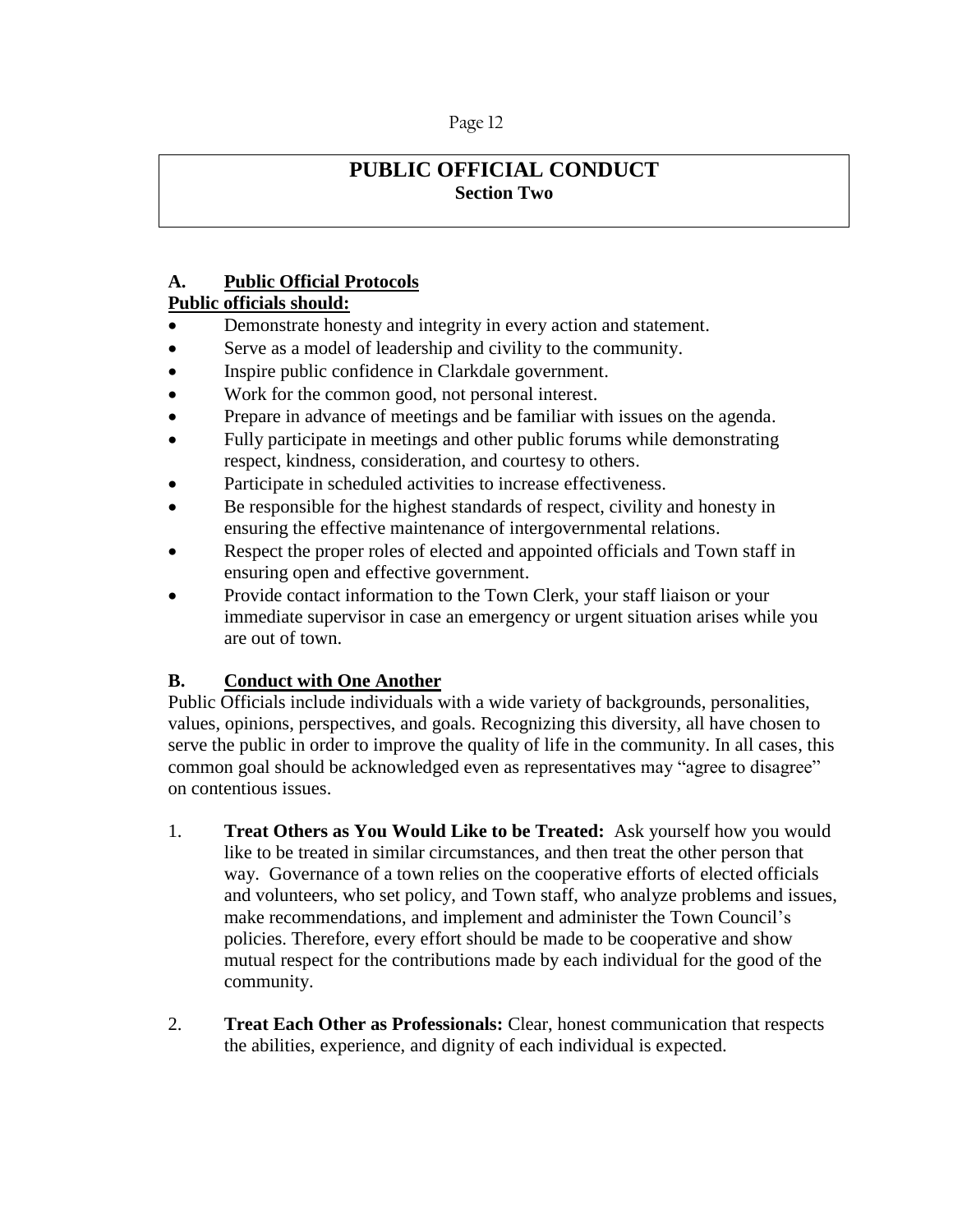3. **Channel Communications Through the Appropriate Town Staff:** Questions or concerns about staff recommendations, Town operations, and business items before the Town Council or commissions should be directed only to the Town Manager, Assistant Town Manager, Town Attorney, Department Heads, or staff liaison. The office of the Town Manager should be copied on any request to Department Heads made by Councilmembers. Representatives should not meet with department staff directly, but work through Department Heads, who will determine if they, too, need to attend any meetings with representatives.

Following this communication practice helps insure that issues are addressed most appropriately and expeditiously, and upholds the tenets of the Council/Manager form of government. When in doubt about appropriate staff contact, ask the Town Manager for direction.

- 4. **Concerns Regarding Individuals:** All critical concerns about staff performance by a Councilmember or commission member should be expressed in private to the Town Manager. If a Town Council or commission representative has a concern with the effectiveness of a colleague on the Town Council or their commission, and is comfortable talking with that individual privately, the representative should do so. If the problem is not resolved, the representative should consult with the chair or liaison of the Town Council or commission.
- 5. **Depend Upon the Staff to Respond to Citizen Concerns and Complaints:**  Elected and appointed officials are often contacted directly by citizens with regard to specific concerns about the Town. While it is not the role of the elected or appointed official to resolve those concerns personally, it is important that you pass on concerns and complaints to the Town Manager or appropriate Department Head. The staff should respond according to the procedure for responding to customer concerns, along with informing the representative how the concern was resolved.
- 6. **Respect the Role Of Council/Commissions Representatives As Policy Makers For The Town:** Staff is expected to provide its best professional recommendations on issues. Staff should not try to determine Town Council or commission support for particular positions or recommendations in order to craft recommendations. The Town Council/commission must be able to depend upon the staff to make independent recommendations. Staff should provide information regarding alternatives and their pros and cons as part of the staff recommendation.

Town Council/commissions must weigh many factors in making their decisions. This includes factors that may outweigh the technical and professional advice of a Councilmember, commission member, or staff. Once a decision is made, it should be respected as the final position of the Town.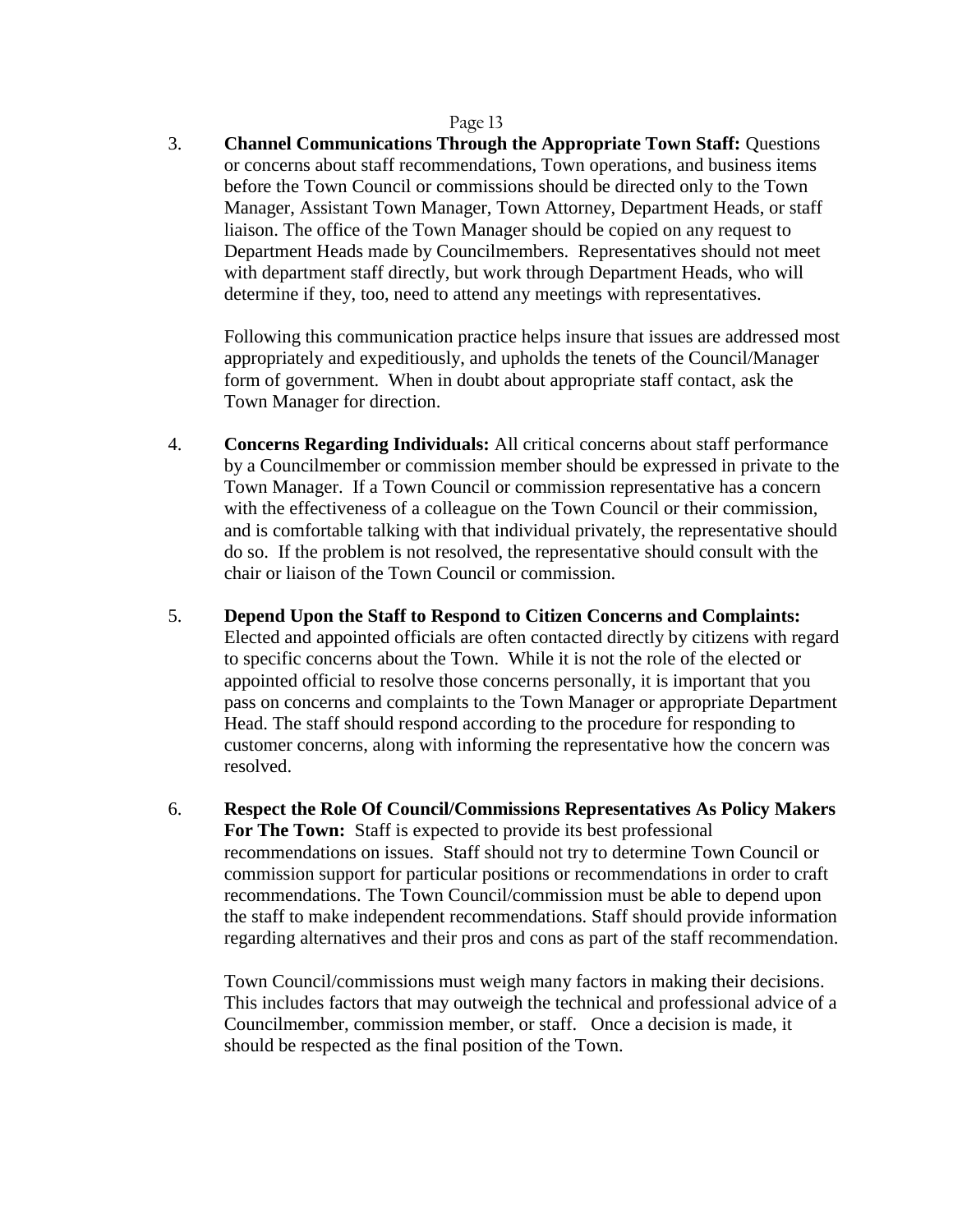## **B. Conduct During Public Meetings**

- 1. **Use Formal Titles**: In the interest of conducting an orderly meeting, the chairperson, at their discretion, may choose to address all present by their formal titles, such as when there is an audience or controversial issues are being discussed and/or being reported on by the media.
- 2. **Practice Civility and Decorum In Discussions and Debate**: Difficult questions, tough challenges to a particular point of view, and disagreement with ideas and information are legitimate elements of a free democracy in action. Be respectful of diverse opinions.
- 3. **Honor the Role of the Presiding Officer in Maintaining Order and Equity**: Respect the Chair's efforts to focus discussion on current agenda items. Objections to the Chair's actions should be voiced politely and reasonably, following parliamentary procedure.
- 4. **Demonstrate Effective Problem-Solving Approaches**: Representatives have a public stage to show how individuals with disparate points of view can find common ground and seek a compromise that benefits the community as a whole. Representatives are role models for residents and other stakeholders involved in public debate.
- 5. **Be Respectful of Other People's Time**: Stay focused and act efficiently during public meetings.
- 6. **Agenda Questions:** Representatives are encouraged to submit their questions on agenda items to the appropriate department as far in advance of the meeting as possible so that staff can be prepared to respond at the meeting.
- 7. **Regular and Special Meetings:** Regular meetings are held according to the Clarkdale Town Code or the Council/Commission's adopted schedule. A special meeting may be called when needed for the transaction of business. The calling of all meetings must satisfy the requirements of the Open Meeting Law. Riggins Rules and Robert's Rules of Order shall be used as references while conducting meetings. Business may only take place at special or regular meetings if a quorum of the public body is present.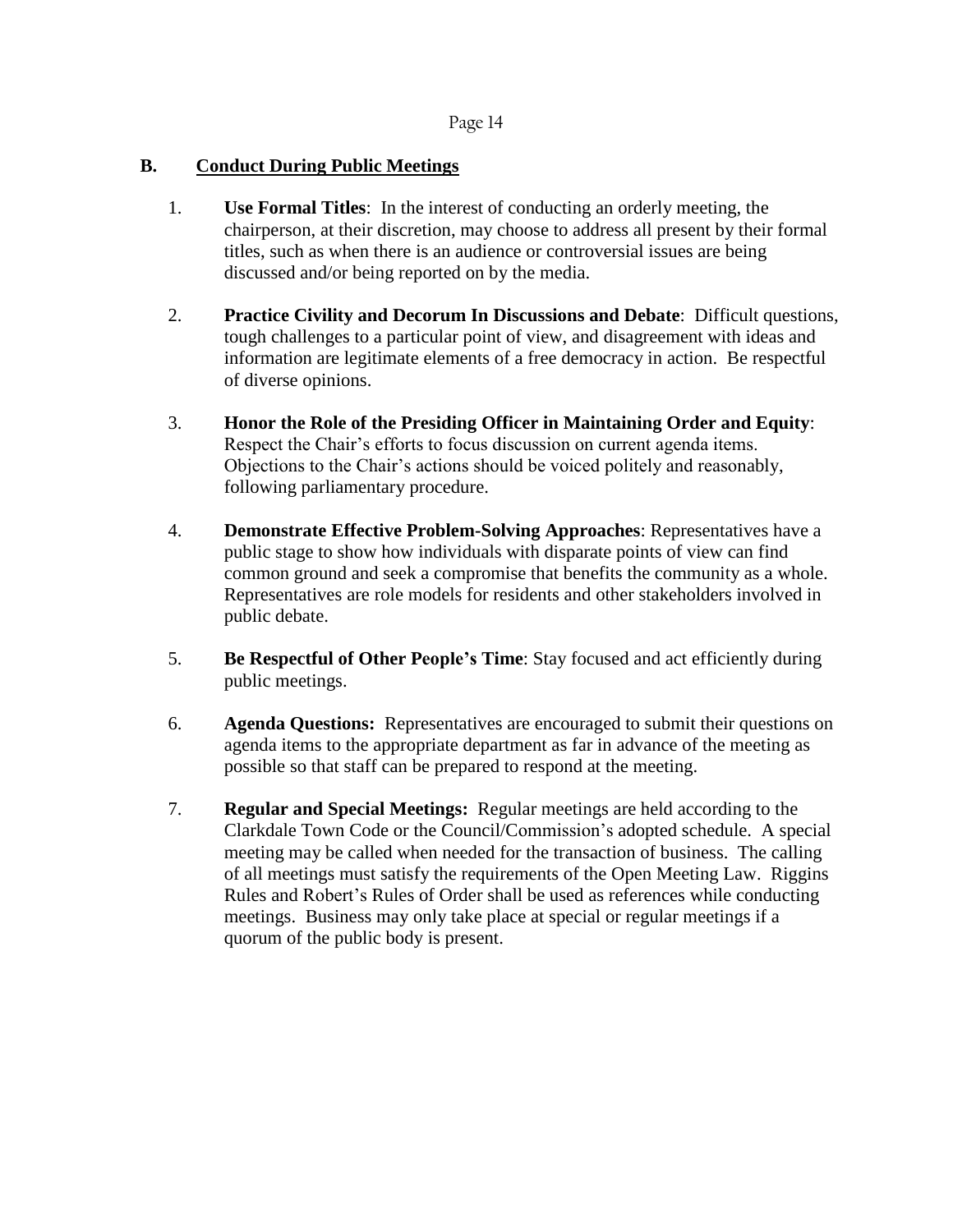# **POLICIES Section Three**

## **A. Conflicts of Interest Policy**

One of the most misunderstood phrases in the media today is "conflict of interest." While the phrase is often interpreted to carry a negative connotation, declaring a conflict of interest simply allows for us to be more transparent, and meet the legal obligations in our system of governance. It is not "bad" to have a conflict of interest, but it is illegal to fail to declare a conflict of interest under Arizona law or to participate or otherwise be involved in decisions where such a conflict exists.

Public officials are prohibited from using or attempting to use their official position to secure valuable things or benefits to themselves, pursuant to State Law. When a representative recognizes a conflict of interest, the representative shall announce the conflict and refrain from discussion and voting on the matter, and shall leave the dais. Though non-voting members of a public body, employees must also comply with the Conflict of Interest laws, and must refrain from participating in the discussion of, or influencing, any issue on which they have a conflict. Any elected or appointed official or Town staff member with a Conflict of Interest must complete and return a Conflict of Interest Disclosure Memorandum form to the Town Clerk.

- 1. **Applicability.** The conflict of interest law covers all public officers and employees of incorporated cities and towns. This includes the mayor, councilmembers and representatives of all appointed boards; the Town Manager, her appointees, and all consultants; and full-time, part-time and contractual employees. The law is also applicable when the private interests of a public official's or employee's relative are under consideration. The law defines a relative to be a husband or wife, child, grandchild, parent, grandparent, brother or sister, (and their spouses). In addition, the provisions apply to the following in laws: brothers, sisters, parents, and the child of a spouse.
- 2. **Defined.** The conflict of interest law distinguishes between interests that are "remote" and those that are "substantial". Essentially it says that remote interests are so minor that they do not constitute illegal conflicts of interest, and that any interest which is not remote, as detailed in state law, is a substantial interest. Here is what the law defines as a remote interest.
- a. REMOTE INTERESTS exist when the public officer or employee or a relative is:

A non-salaried officer or member of a nonprofit corporation.

The landlord or tenant of a contracting party.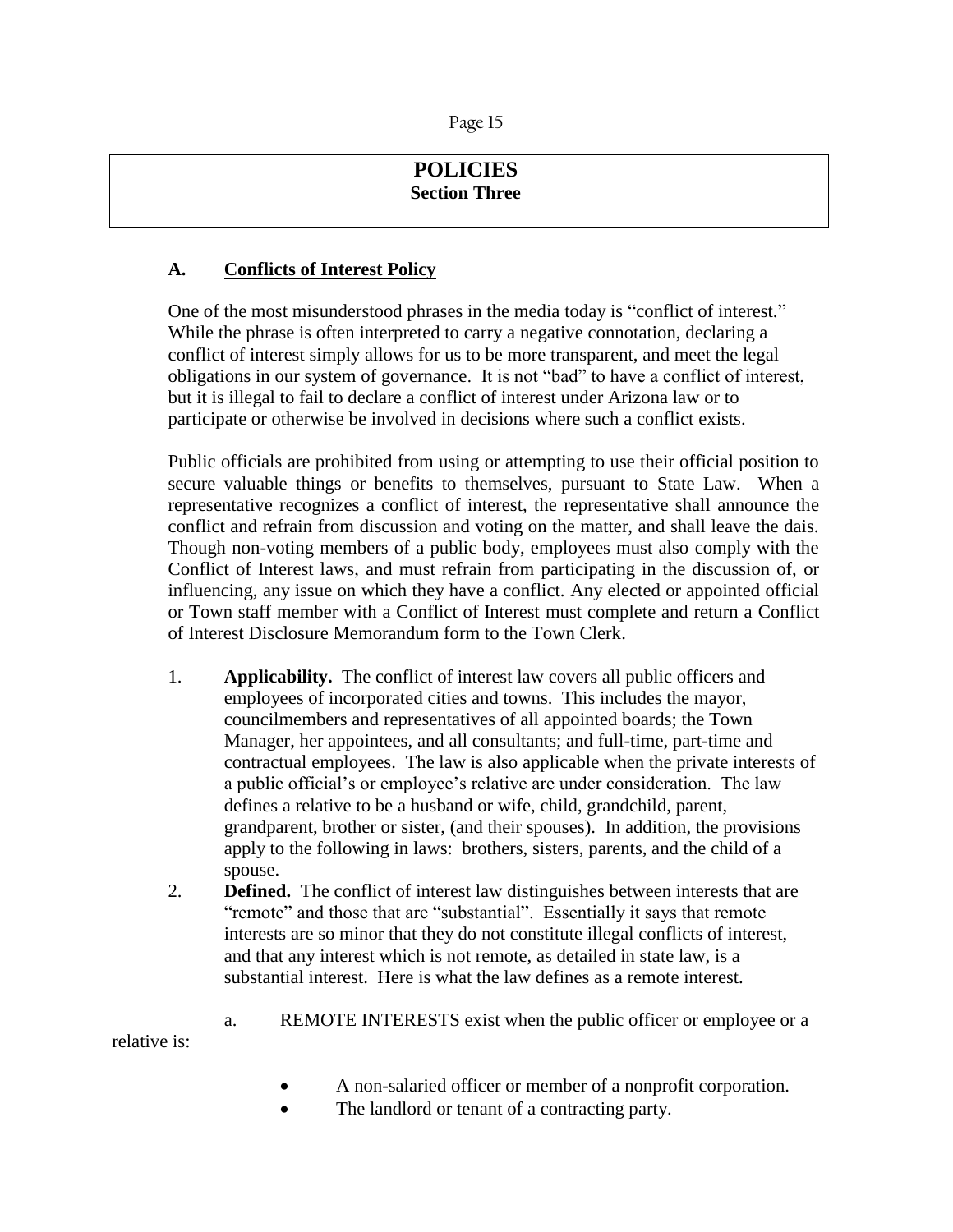- An attorney of a contracting party.
- A member of a nonprofit cooperative marketing association.
- The owner of less than 3% of the shares of a corporation with an interest in a matter with the town, provided that:
- Total annual income from dividends, including the value of stock dividends, does not exceed 5% of the officer's or employee's total annual income; and
- Any other payments made to the officer or employee by the corporation which do not exceed five percent of the officer's or employee's total annual income.
- Being reimbursed only for actual and necessary expenses incurred in performance of official duties.
- Receiving town services on the same terms and conditions as if the person were not an employee.
- A member of a trade, business, occupation, profession, or class of persons and has no greater interest than that of the other members. A class must consist of at least ten members to qualify the interest as remote.
- b. SUBSTANTIAL INTEREST is defined in this law as any pecuniary or proprietary interest, either direct or indirect, other than those that are remote. In general, a conflict of interest will most often result when a public official of the town is involved in substantial ownership or salaried employment with a private corporation doing business with the town. For example, if a public official's spouse owns or is employed by a lumberyard selling to the town, a conflict may exist. On the other hand, if the spouse is the lawyer for that lumberyard, then it is possible that no conflict exists.

A public official may sell equipment, material, supplies or services to the town if this is done through an award or contract let after public competitive bidding. An exception to this law allows towns to purchase supplies, materials, and equipment without going to public competitive bid as long as the single transaction does not exceed three hundred dollars and the annual total does not exceed one thousand dollars. The public official is not allowed to influence the bidding process in any way and must make known such interest in the official records of the town.

3. **Additional Provisions.** The conflict of interest law also has the following restrictions:

> a. When a public official has been directly concerned or has exercised "administrative discretion" in an issue, that official may not represent another person before an agency of the town on the same issue and receive compensation for such representation. This restriction extends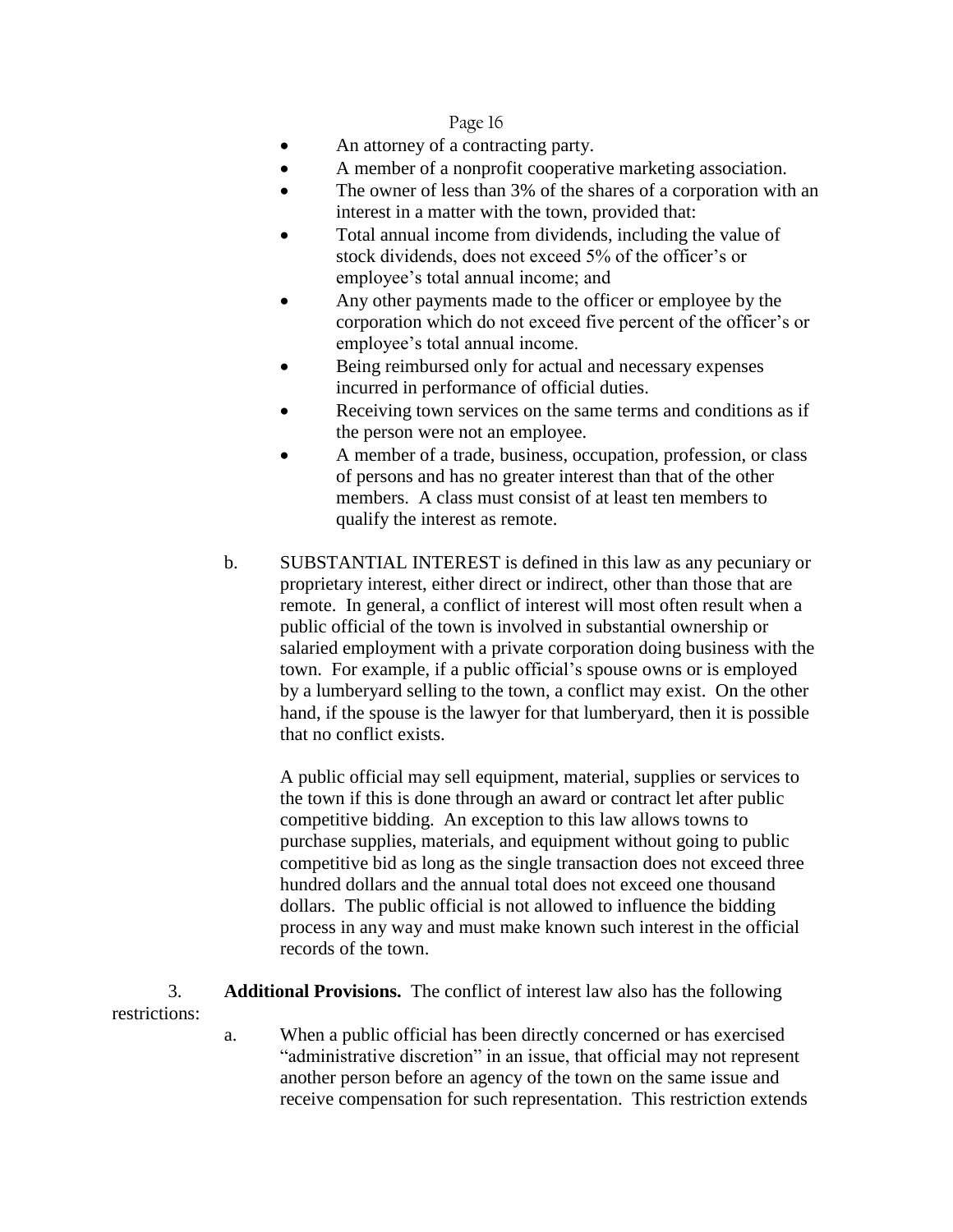to twelve months after termination of office or employment with the town.

- b. A public official cannot disclose or use confidential information obtained during employment.
- c. A public official cannot receive any compensation for performance of services in any case, special proceeding, application, or other matter pending before any agency of the town.
- d. A public official cannot use or even attempt to use his or her position to obtain anything of value that normally would not be received in the performance of official duties. Something is considered to have "value" when it exerts a "substantial and improper" influence on the duties of the official.
- 4. **Declaration of a Conflict.** When a public official (or their relative) has a substantial interest in any decision of a contract, sale, purchase, or service to the Town, the official must:
	- a. Refrain from participating in any manner (discussing or in any way attempt to influence) a decision of the Town Council or agency of the town.
	- b. Declare that a substantial interest exists and make it known in the official records of the town. Public officials should file a letter with the Town Clerk declaring in writing that a conflict exists and refrain from participating in any manner in the decision or issue.
- 5. **Penalties.** A public official who intentionally or knowingly conceals or fails to disclose any substantial interest or engages in any of the activities violates State Law and is subject to penalties current at the time of infraction. Any person affected by a decision of a public agency where a conflict of interest is alleged may bring a civil suit in superior court.

If you have any question whether your proposed activity amounts to a conflict of interest, you should check with the Town Manager, Town Clerk or your Liaison before you engage in such activity, for your own protection, and for the protection of the Town.

## **B. Public Records**

Statutes ensure accountability to the public by stating that all officers and public bodies shall maintain all records…to maintain an accurate knowledge of their official activities and of any of their activities which are supported by monies from the state or any political subdivision of the state. [A.R.S. 39-121.01(B)] By definition, the employees of public officers and public bodies are also bound by public records laws.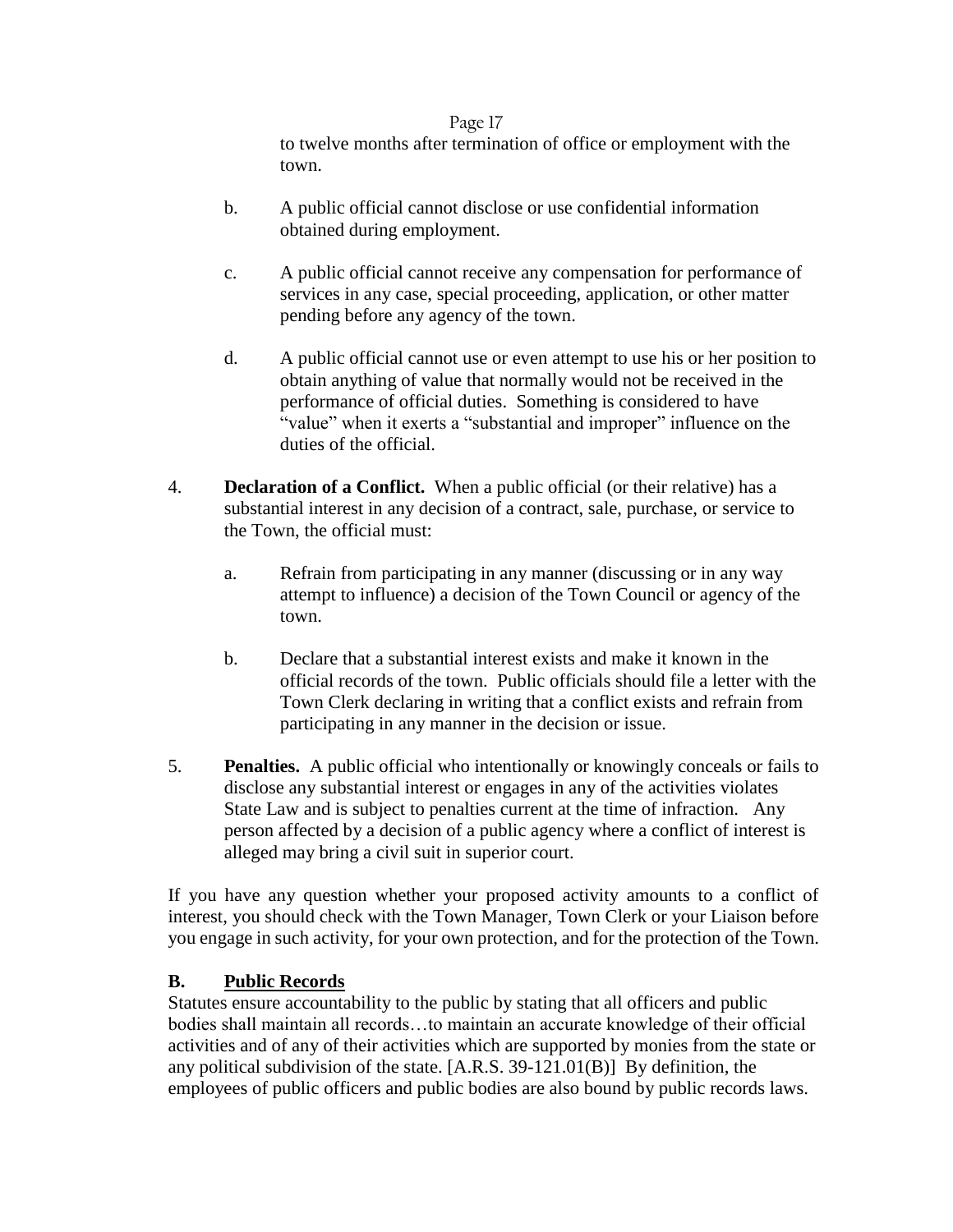Records, as defined in the Statutes, are all books, papers, maps, photographs and other documentary materials, regardless of physical form or characteristics…made or received by any governmental agency in pursuance of law or in connection with the transaction of public business and preserved…. by the agency as evidence of the organization, functions, policies, decisions, procedures, operations, or other activities of the government, or because the information and historical value of the data contained therein….. [A.R.S. 41-1350] In short, with some exceptions, almost everything we have is a record, for some length of time. In general, records created or received by Commissioners (regardless of their form) concerning town business or town related issues are public records and must be available to the public for review.

Violations of public records laws come in two forms: "governmental" violations and "personal" violations. "Governmental" violations occur when the government (operating through public officials and employees) fails to comply with the public records law by refusing to produce public records, purposefully delaying the release of public records, refusing to release records based on speculation that they may contain information that does not need to be produced, or overcharging for copies of public records.

"Personal" violations occur when a public officer or employee releases confidential information that is protected from disclosure by statute, steals or in an unauthorized way removes, secretes, mutilates, or defaces a public record, or otherwise "tampers with a public record" by destroying, altering, or falsifying a public record.

To avoid problems, you might want to keep the following tips in mind: Whenever creating documents, presume they will be public records available for inspection, copying, and printing on the front page of the local newspaper. Therefore, be as careful with the tone and language of the document as you are with the substantive accuracy of your writing.

Don't "tamper" with a public record – by destroying it, backdating it, hiding it, altering it, or otherwise falsifying it.

In order to relieve the responsibility of knowing the confidentiality laws and retention schedules of records, please provide any records, or copies, to your commission liaison who will forward them to the Town Clerk. The Town's records rooms and records retention schedules are maintained by the Town Clerk. The retention schedules must be referenced by all employees when working with records retention and maintenance. Records are delivered to the Town Clerk when ready for storage. See the Clerk for further details.

If you receive a request for a public record, immediately seek help from staff.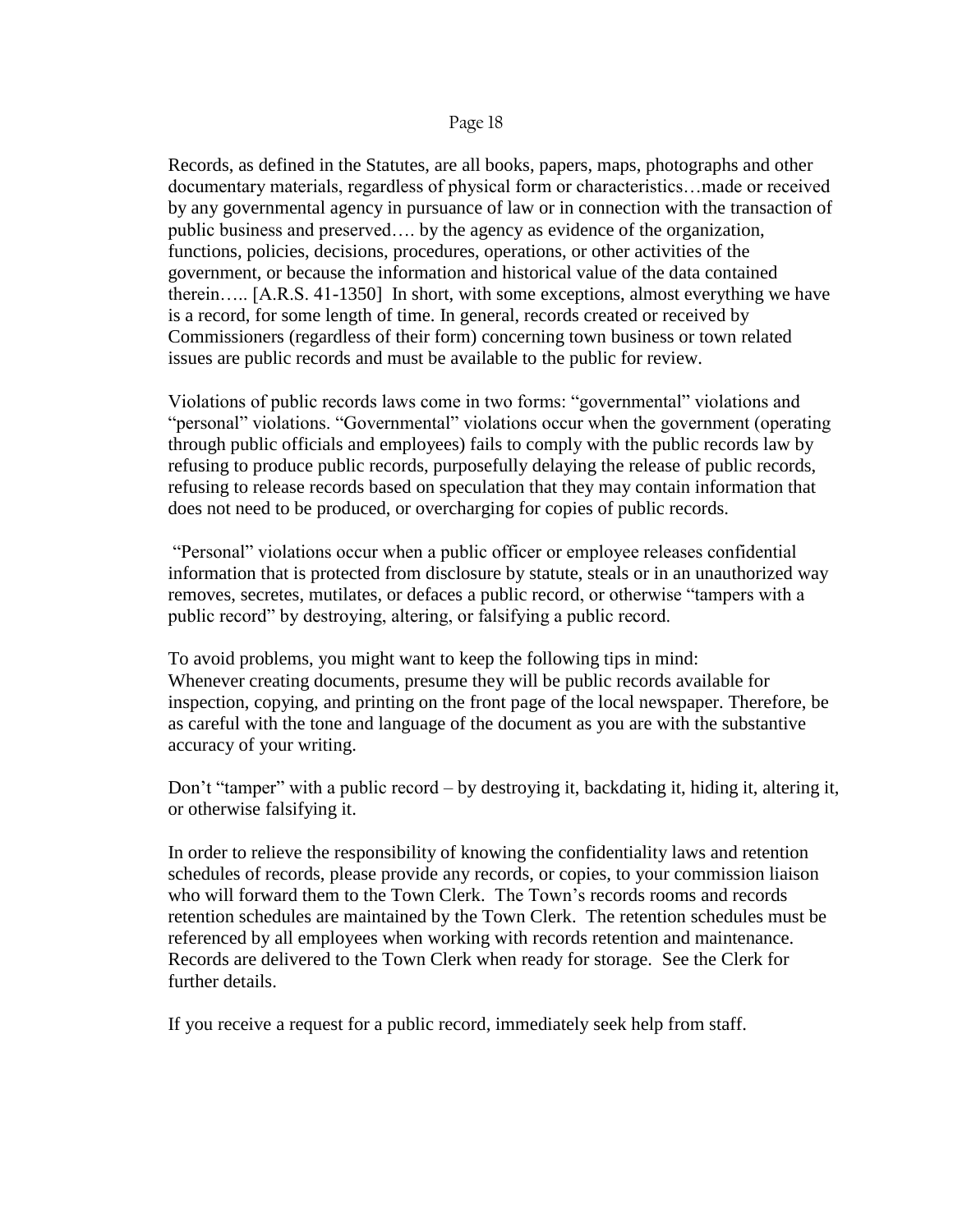## **C. Computer, Email, Internet and Social Media Policy**

As noted above, the Town of Clarkdale is required by law to maintain public records. This is often most challenging when records are in the form of email, instant messages, text messages, voice mail messages, voice-over IP messages, blogs, wikis, Twitter, Facebook and other related applications. For this reason, and because of Open Meeting Laws, Clarkdale has developed a Computer, Email, Internet and Social Media Policy which includes the additional electronic communication records. To make sure that public officials have read and understood this policy, they are asked to sign a Computer, Email, Internet and Social Media Policy when they are appointed.

## *1.0 Introduction*

Social media is content created by people using highly accessible Internet based publishing technologies. Social media software tools allow groups to generate content and engage in peer-to-peer conversations and exchange of content (examples are Blogger, Twitter, Wikispaces, YouTube, Flickr, Facebook, etc.). The Town of Clarkdale's approved social media outreach is used to enhance communication, collaboration, and information exchange in support of the Town's Vision and Mission. By openly sharing knowledge, best practices, and lessons learned within the Town, with and from the public and with and from other federal, state, and local partners, we can provide more effective solutions and efficiencies to enhance excellence in the business of government.

The decision to authorize use of social media websites is a business decision. The purpose of this document is to provide guidelines for use of social media for the Town of Clarkdale. Employees may utilize these guidelines in conjunction with the Town of Clarkdale Email, Internet and Social Media Policy. If you are a Town employee or contractor creating or contributing to blogs, microblogs, wikis, social networks, virtual worlds, or any other kind of social media both on and off the clarkdale.az.gov domain, the Town Policy and these guidelines are applicable. The Town expects all who participate in social media on behalf of the Town to understand and to follow the Policy and these guidelines.

The Town of Clarkdale is actively reviewing social media, Web 2.0 and social networking technologies and its ability to empower town departments and employees to more effectively communicate. As the technology evolves, this guideline will evolve, and will continue to work in conjunction with the Town's Email, Internet and Social Media Policy. The use of social media technology follows the same standards of professional practice and conduct associated with everything else we do. Common sense and sound judgment help avoid the most vexing issues.

## *2.0 Professional Use*

Emerging platforms for online collaboration are changing the way we work, and offer new ways to engage with customers, colleagues, and the world at large. It is a new model for interaction and social computing that can help employees to build stronger, more successful citizen and agency business relationships.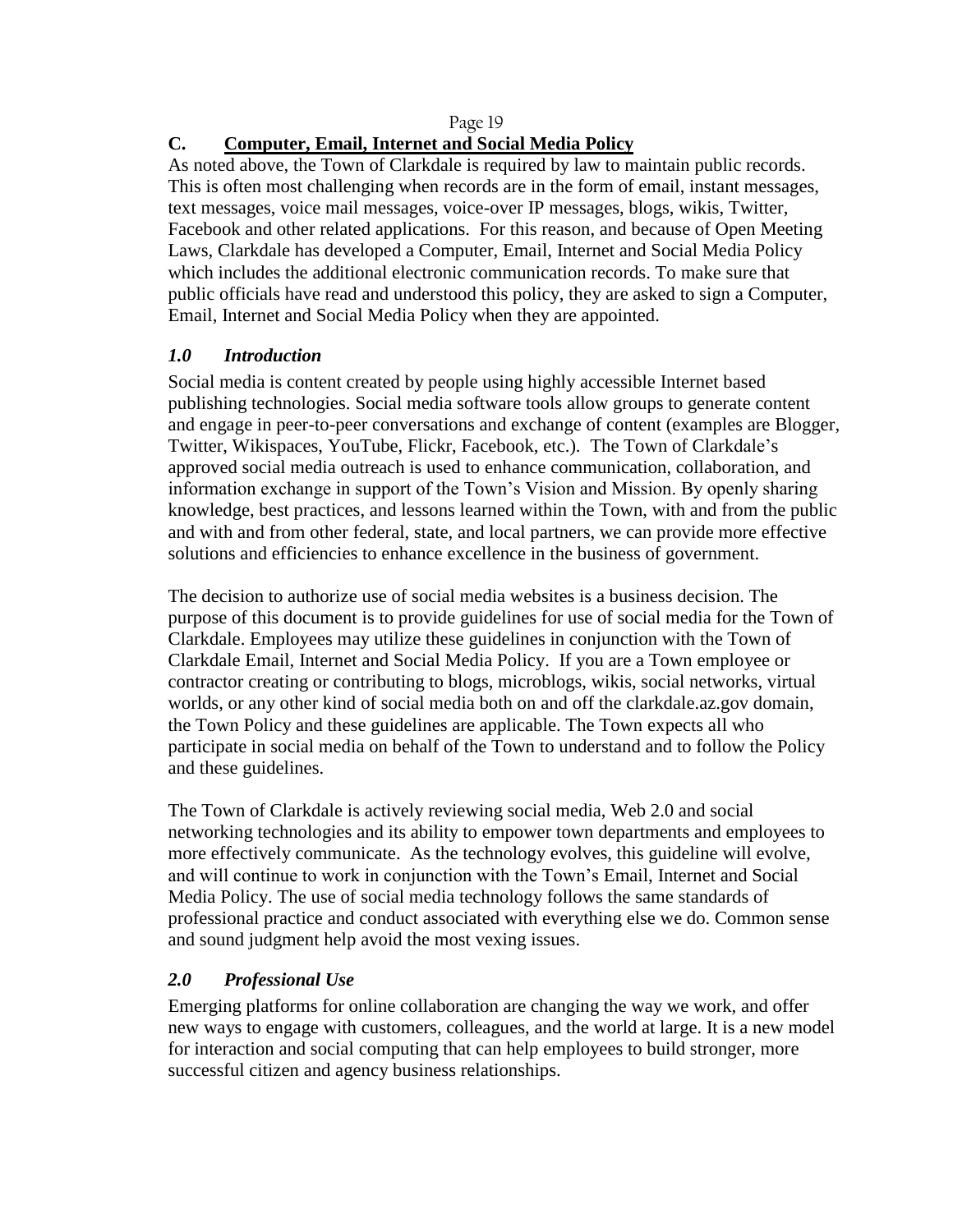All official Town-related communication through social media, Web 2.0 and social networking outlets should remain professional in nature and should always be conducted in accordance with the Town's Email, Internet and Social Media Policy. The Town's website, [www.clarkdale.az.gov,](http://www.clarkdale.az.gov/) will remain the official location for content regarding Town business, services and events. Whenever possible, links within social media formats should direct users back to the Town's Web site for more information, forms, documents or online services necessary to conduct business with the Town of Clarkdale.

If social media, Web 2.0 and social networking sites are used for official Town business, the entire site, regardless of any personal views, is subject to best practices guidelines, and standards. What an employee writes is ultimately their responsibility. Participation in social computing on behalf of the Town is not a right but an opportunity. It should be treated seriously and with respect.

Only individuals authorized by the Town Manager may publish content to a Town web site or town social computing technologies. The Town of Clarkdale has established means to communicate official information. This communication comes from those designated to speak publicly on behalf of the Town or a department. Only these authorized persons, may publish content to an official town Web site or social media, Web 2.0 or social networking site.

#### *3.0 Guidelines For Participation in Social Media on Behalf of the Town*

If you participate in social media on behalf of the Town, follow the Town's Email, Internet and Social Media Policy, and follow these guidelines:

**Be respectful.** Post meaningful, respectful comments, no spam, and no remarks that are off-topic or offensive. Respect your audience, the public and your co-workers. Our audience covers a broad base with a diverse set of customs, values and points of view. Show proper consideration for others' privacy and for topics that may be considered objectionable or inflammatory.

**Stay cool.** One of the hallmarks of social computing is creating dialogue. Obviously, people won't always agree on an issue. When confronted with a difference of opinion, express the Town's points in a clear, logical way. Don't pick fights. When making a correction, be sure to make it clear that you have done so. Sometimes, it's best to ignore a comment and not give it credibility by acknowledging it with a response. When disagreeing with others' opinions, keep it appropriate and polite.

**Moderating comments.** In some social media formats such as Facebook, Blogs, Twitter responses, etc., you may encounter comments which cause you concern as a moderator or responsible party. In general, user comments should be allowed to remain, regardless of whether they are favorable or unfavorable to the Town. If the content is ugly, offensive, denigrating and completely out of context, then the content should be rejected and removed.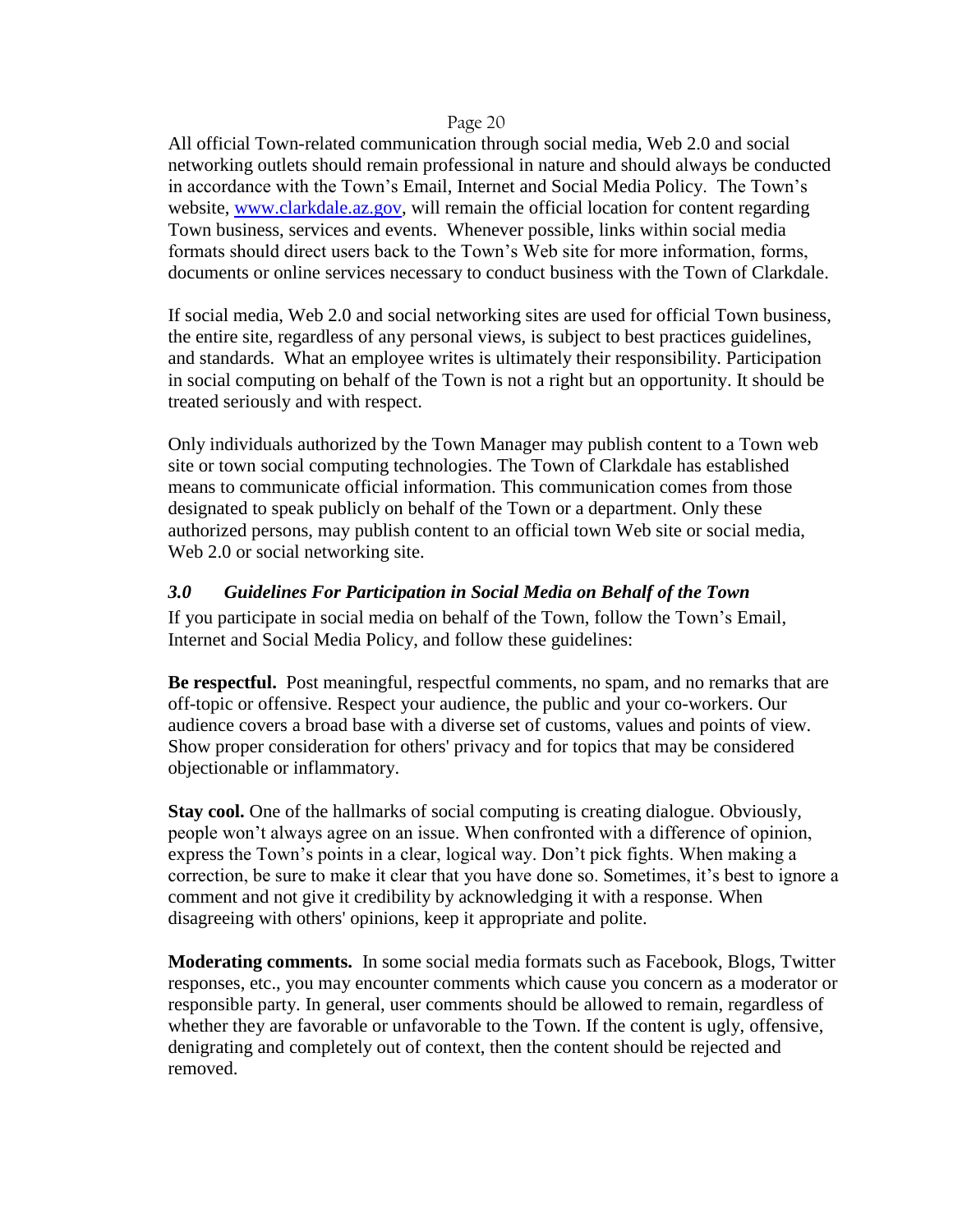There can be a fine line between healthy debate and incendiary reaction. Do not denigrate others or the Town. It is not necessary to respond to every criticism or barb. Frame what you write to invite differing points of view without inflaming others. Some topics, like politics, slide easily into sensitive territory. Be careful and considerate. Once the words are out there, you cannot get them back. Once an inflammatory discussion gets going, it is hard to stop.

**Mistakes**. If you make a mistake, admit it. Be upfront and be quick with your correction. If you are posting to a blog, you may choose to modify an earlier post. Make it clear that you have done so.

**Timeliness.** Reply to comments in a timely manner, when a response is appropriate.

**Knowledgeable**. Make sure you write and post about your areas of expertise, especially as related to the Town and your assignments. If you are writing about a topic that the Town is involved with but you are not the Town expert on the topic, you should make this clear to your readers and/or consult with the appropriate individuals about content. Always speak the truth. Don't make unsubstantiated claims. If you need to respond or make a comment on something specific, verify the facts and provide references or sources of information that are current.

**Responsibility**. What you write is ultimately your responsibility. Participation in social computing on behalf of the Town is not a right but an opportunity. Treat it seriously and with respect. Follow the terms and conditions for any third-party sites. **Pause**. If you are about to publish something that makes you even the slightest bit uncomfortable, do not post the statement. Take a minute to review these guidelines and try to figure out what is bothering you, then fix it. If you are still unsure, you might want to discuss it with your manager or department head. Ultimately, what you publish is yours, as is the responsibility, and any possible repercussions.

**Judicious**. Make sure your efforts to be transparent do not violate the Town's privacy, confidentiality, and any applicable legal guidelines for external communication. Get permission to publish or report on conversations that are meant to be private or internal to the Town. All statements must be true and not misleading and all claims must be substantiated and approved. Never comment on anything related to legal matters, litigation, or any parties the Town may be in litigation with without the appropriate approval. If you want to write about other government entities, make sure you know what you are talking about and that you have any needed permissions.

**Protect Yourself.** Be smart about protecting yourself, your privacy, and any sensitive or restricted confidential and sensitive information. What is published is widely accessible, not easily retractable, and will be around for a long time, so consider the content carefully.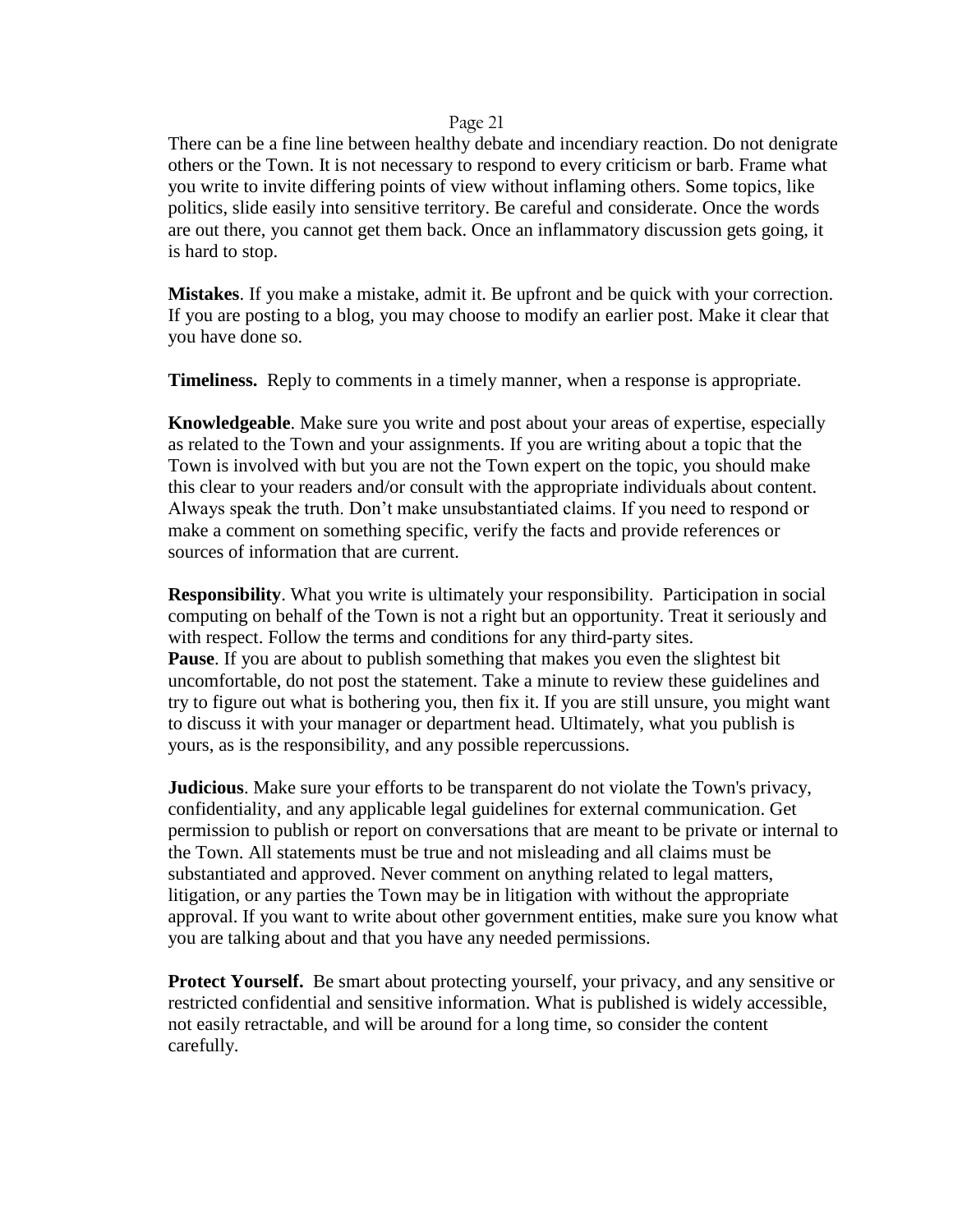**Perception**. In online social networks, the lines between public and private, personal and professional are blurred. By identifying yourself as a Town employee, you are creating perceptions about your expertise and about the Town by the general public, legislative stakeholders, customers, and business partners, and perceptions about you by your colleagues and managers. Be sure that all content associated with you is consistent with your work and with the Town's values and professional standards.

**Conversational**. Talk to your readers like you would talk to people in professional situations. Avoid overly "composed" language. Bring in your own personality and say what is on your mind. Consider content that is open-ended and invites response. Encourage comments. Broaden the conversation by citing others who are commenting about the same topic and allowing your content to be shared or syndicated.

**Excitement**. The Town of Clarkdale is making important contributions to Arizona and the nation, to the future of government, and to public dialogue on a broad range of issues. Our activities are focused on providing services and on government innovation that benefits citizens and stakeholders. Share with the participants the things we are learning and doing, and open up social media channels to learn from others.

**Value**. There is a lot of written content in the social media environment. The best way to get yours read is to write things that people will value. Social communication from the Town should help citizens, partners, and co-workers. It should be thought-provoking and/or build a sense of community. If it helps people improve knowledge or skills, build their businesses, do their jobs, solve problems, or understand the Town better, then it is adding value.

**Respect copyright. logo and fair use laws.** Be sure to show respect for the laws governing copyright and fair use of copyrighted material owned by others, including those of the Town of Clarkdale and town department brands. Do not quote more than short excerpts of someone else's work and always provide attribution. It is a better practice to link to others' work, when possible. Be sensitive when providing links to content. Redirecting to another site may imply an endorsement of its content.

**Transparency.** Your honesty will be quickly noticed in the social media environment. If you are blogging about your work at the Town, use your real name, identify that you work for the Town of Clarkdale, and be clear about your role. If you have a vested interest in something you are discussing, be the first to point it out.

**Separate Personal and Professional Accounts.** Employees should be mindful of blurring their personal and professional lives when administering social media, Web 2.0 and social networking sites. Town employees and elected officials must never use their Town e-mail account or password in conjunction with a personal social networking, Web 2.0 or social media site.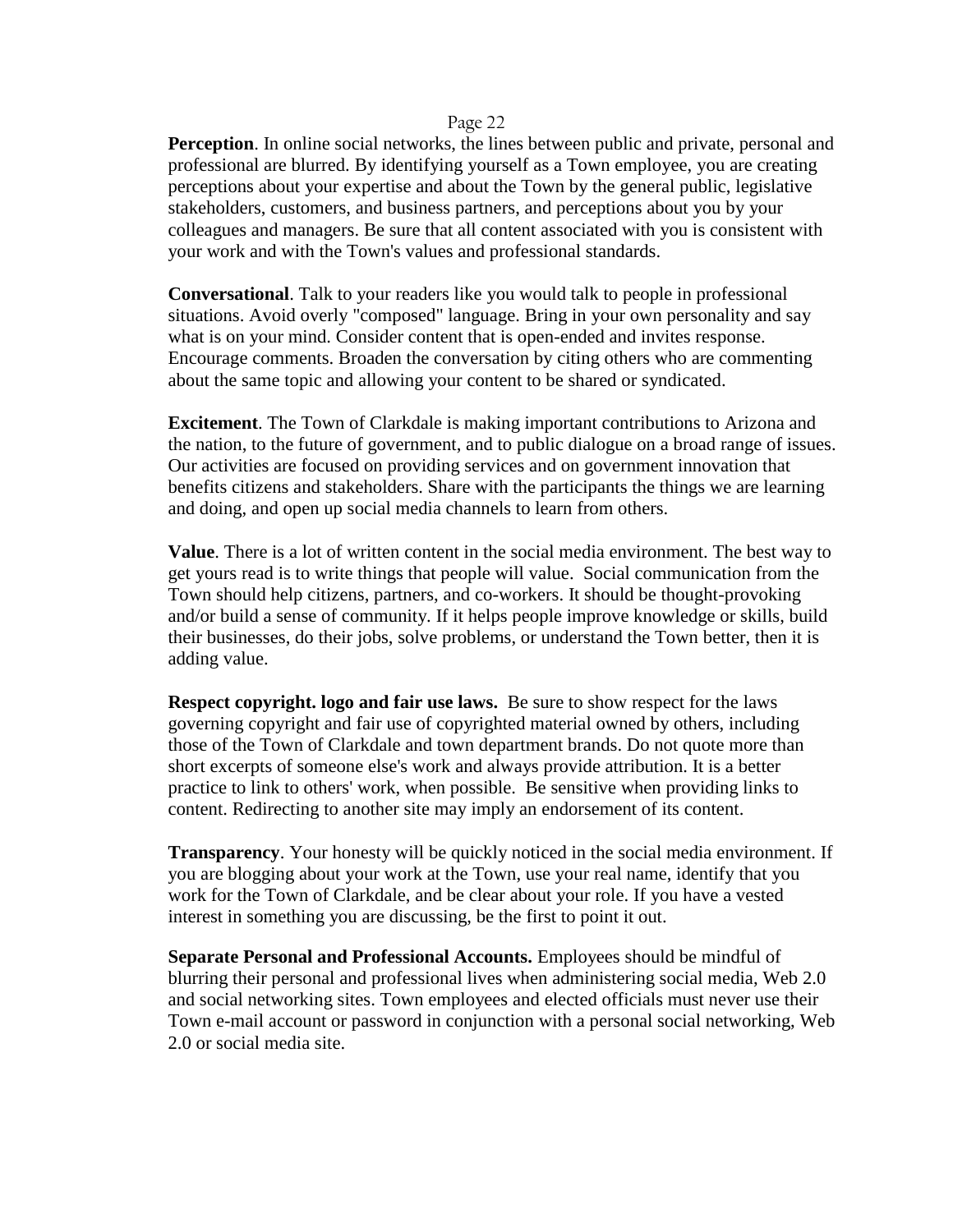## **Section 22 - Computer, Email, Internet and Social Media Policy**

## **22.1 Purpose and Applicability**

This policy applies to the use of all of the Town of Clarkdale's("Town") electronic devices, including computer, email, internet and social media applications ("Electronic Devices") by any person and is intended to make all users aware of what is deemed to be acceptable and unacceptable use. As a condition of using any of the electronic equipment owned, leased or operated by the Town, Electronic Device users expressly waive any right of privacy in anything they create, store, send or receive through the Town's Electronic Devices, including both business and personal information. As a result, no users of the Town Electronic Devices should have any expectation of privacy regarding any information created, stored, sent or received through the Town's Electronic Devices. The Town reserves the right to monitor, inspect and/or copy any information relating to any person's use of its Electronic Devices at any time, with or without notice. If there is evidence of violation of any part of this policy or any other Town policy or law, the Town reserves the right to take appropriate action, including disciplinary action, up to and including termination and/or revoking a person's ability to continue using the Town's for employees of the Town.

Further, this policy sets forth the parameters for the proper preservation, disclosure and disposition of email and social media. The policy also provides the necessary framework for use of social media, Web 2.0 and social networking technologies on behalf of the Town.

#### **22.2 Scope**

This policy applies to (1) all users of the Town's Electronic Devices and (2) elected officials, appointed board and commission members, Town employees and contractors who access any of the Town's social media or websites for business purposes.

#### **22.3 Philosophy**

Computers, email, the internet and the use of social media are business communication tools and users are obliged to use these tools in a professional, responsible, effective and lawful manner. Access to email and the internet is provided to Town employees for the purpose of conducting official Town business. Personal use of email, the internet, phones or other technology for limited family or personal communications is acceptable as long as those communications meet tests of reasonableness, such as:

- o There is no cost to the Town associated with the use.
- o Use is moderate in time.
- o Use does not interfere with an employee's or co-worker's productivity at work or normal business activities.
- o Use is primarily during non-working hours such as lunch periods and breaks.
- o Use does not violated any Town policy or any applicable federal, state or local law.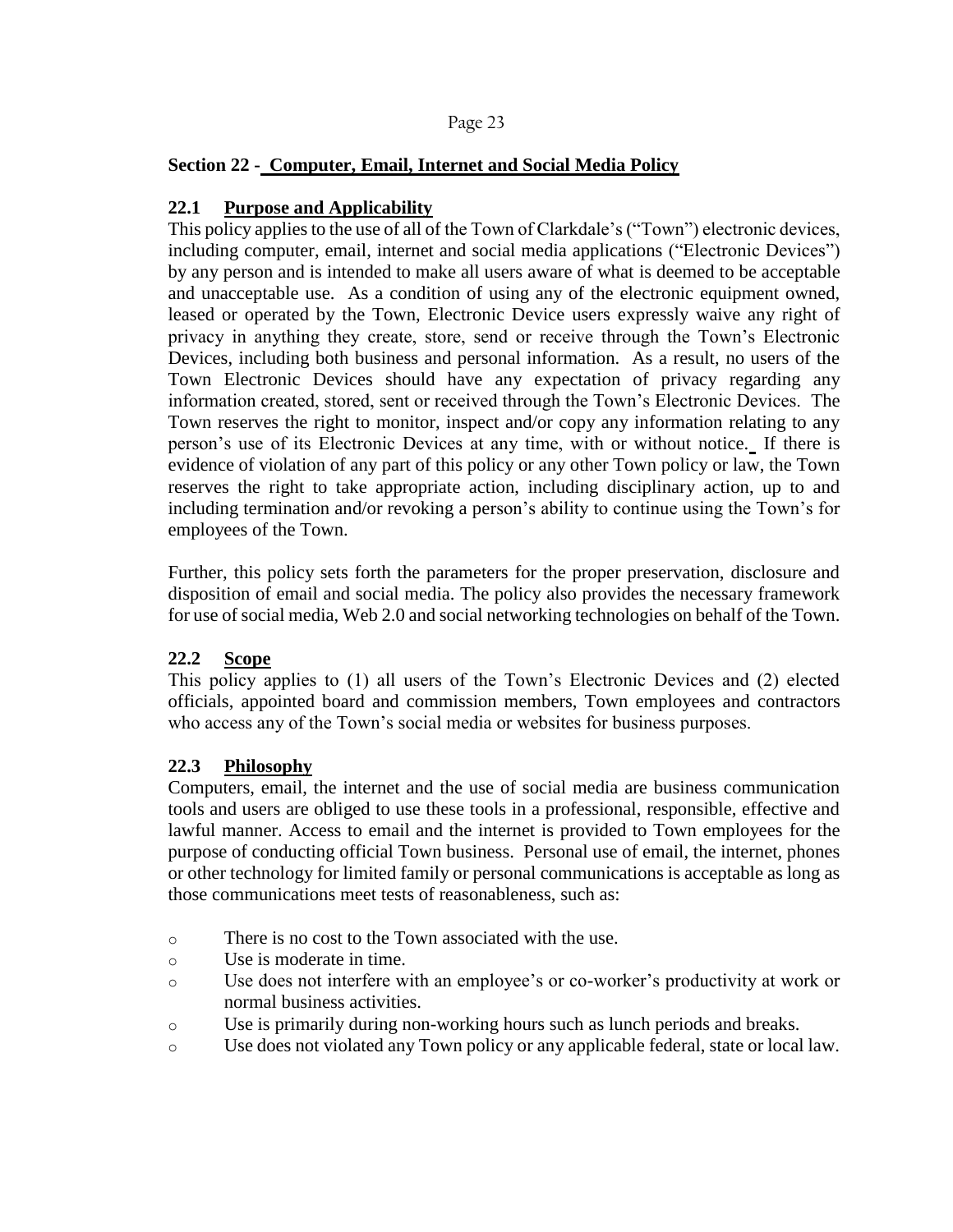## **22.4 General Policies**

- Town representatives and employees shall not use the Town's internet, email, online service or social media applications:
- o for operating a business for personal gain;
- o for sending chain letters, junk mail, jokes;
- o for soliciting money for religious and/or political causes;
- o for any gambling, betting or gaming activity;
- o to transmit or download material that is offensive, obscene, or pornographic;
- o to create or send a communication that might constitute discriminatory, harassing, intimidating, hostile or offensive communications on the basis of gender, race, color, national origin, sexual orientation, disability, or other grounds;
- o for unethical, illegal, unprofessional or disruptive activities;
- o for any activity that would jeopardize the legitimate interests of the Town or the citizens of the Town;
- o to disseminate or print copyrighted materials (including articles and software) in violation of copyright laws;
- o to provide access to confidential information or to provide access to public information without following the existing rules and procedures of the Town for dissemination.
- Town representatives and employees shall not use an Internet, email or online service account or signature line other than their own.
- Town representatives and employees shall take all reasonable precautions to prevent the inadvertent dissemination of anyone else's information via the Internet, email, online services or social media applications.
- Internet, email or online services usage are subject to limitations as imposed by supervisors to prevent excessive or improper use. All messages distributed via the Town email system are the Town's property.

Access to and use of the Internet, including communication by email, is not confidential and no person using the Town's Electronic Devices should have any expectation of privacy with respect to such use. Internet access on the Town's system can and will be monitored for use consistent with this policy.

## **22.5 Email**

The purpose of email is to provide expeditious communication similar to oral conversation and voice mail. This section addresses the use of electronic mail with a special emphasis on records-related issues and covers the use of computers owned or controlled by the Town. It also applies to any official Town email correspondence by an employee, elected official or appointed Board or Commission member when conducted from computers not owned or controlled by the Town. Upon appointment, new employees, elected officials and appointed officials (including Board and Commission members) are required to read this policy and sign and return the Policy Consent Form to the Town.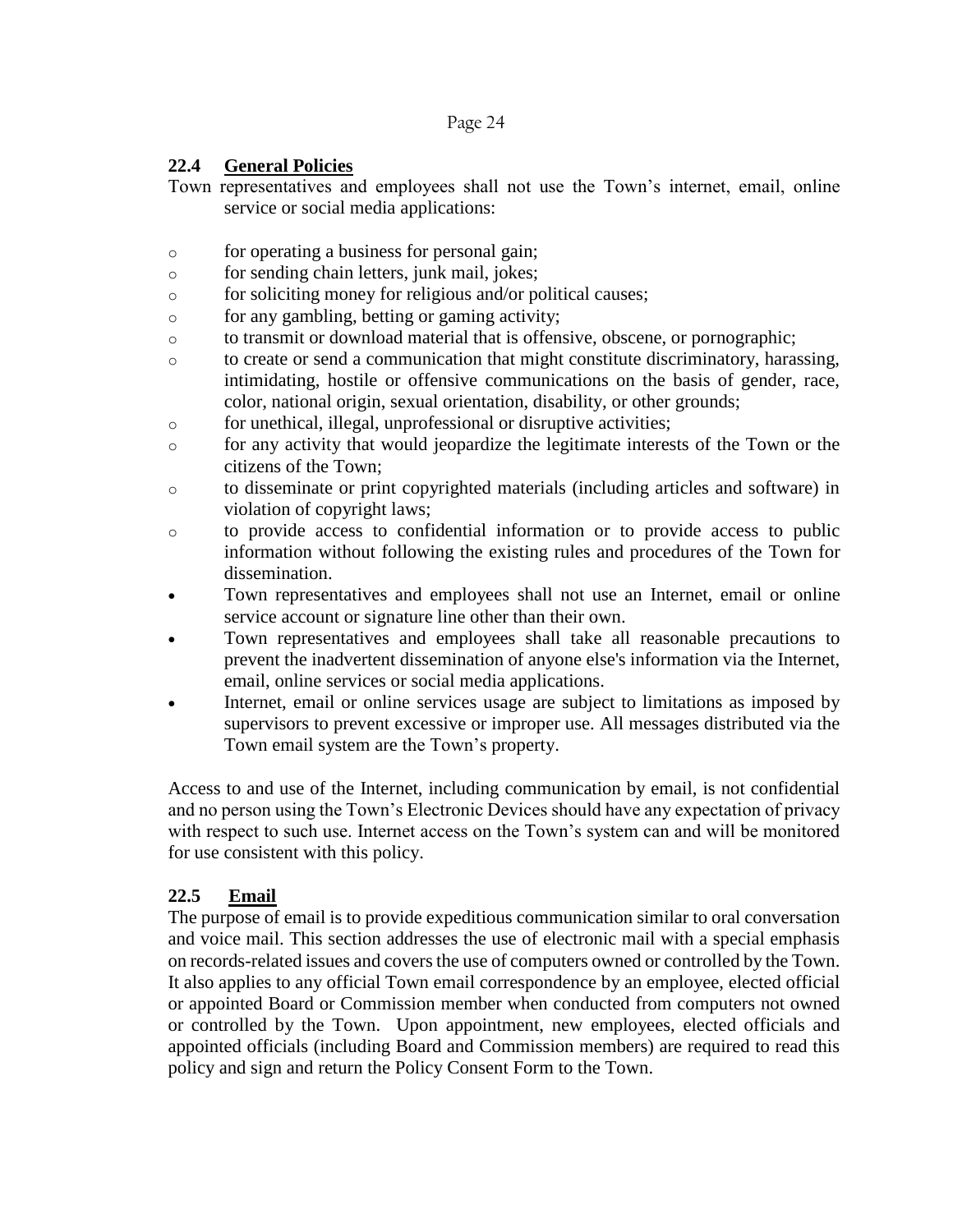## 22.5.1 Email Security, Privacy and Ownership

A. Email is not secure. Email users expressly waive any right of privacy in anything they create, store, send or receive on behalf of the Town or anything they create, store, send or receive on Town owned equipment.

B. Email is generally considered to be a public record subject to disclosure under the Arizona Public Records Law (ARS 39-121). Confidential messages should never be sent electronically.

C. Employees shall not read the email of another employee without a legitimate business purpose consistent with the Town's policies and business communications practice.

D. No employee or Town representative shall send an email under another person's name without that person's authorization, and the sender shall indicate their identity in the message.

#### 22.5.2 Email Records Retention and Disposition

A. Email communications may be records. Any email communication that meets the following definition of a record pursuant to ARS 41-1350, shall be preserved in accordance with this policy.

"A record means all books, paper, maps, photographs or other documentary materials, regardless of physical form or characteristics, including prints or copies of such items produces or reproduced on film or electronic media pursuant to 41-1348, made or received by any governmental agency in pursuance of law or in connection with the transaction of public business and preserved or appropriate for preservation by the agency or its legitimate successor as evidence of the organization, functions, policies, decisions, procedures, operations or other activities of the government, or because of the informational and historical value of data contained therein."

B. Employees who transmit email shall determine whether to preserve or delete the email communication. As a guideline, consider what you would do if the message was standard/paper correspondence. The content of the message, not the medium, determines whether and how long you save it. Refer to the Town's Records Retention Plan, which is on file in the Town Clerk's office for further guidance.

C. Routine Email - communications of a transitory value, may be deleted after being read and after the required action is taken. Examples of routine email include:

• Messages or notes made about phone calls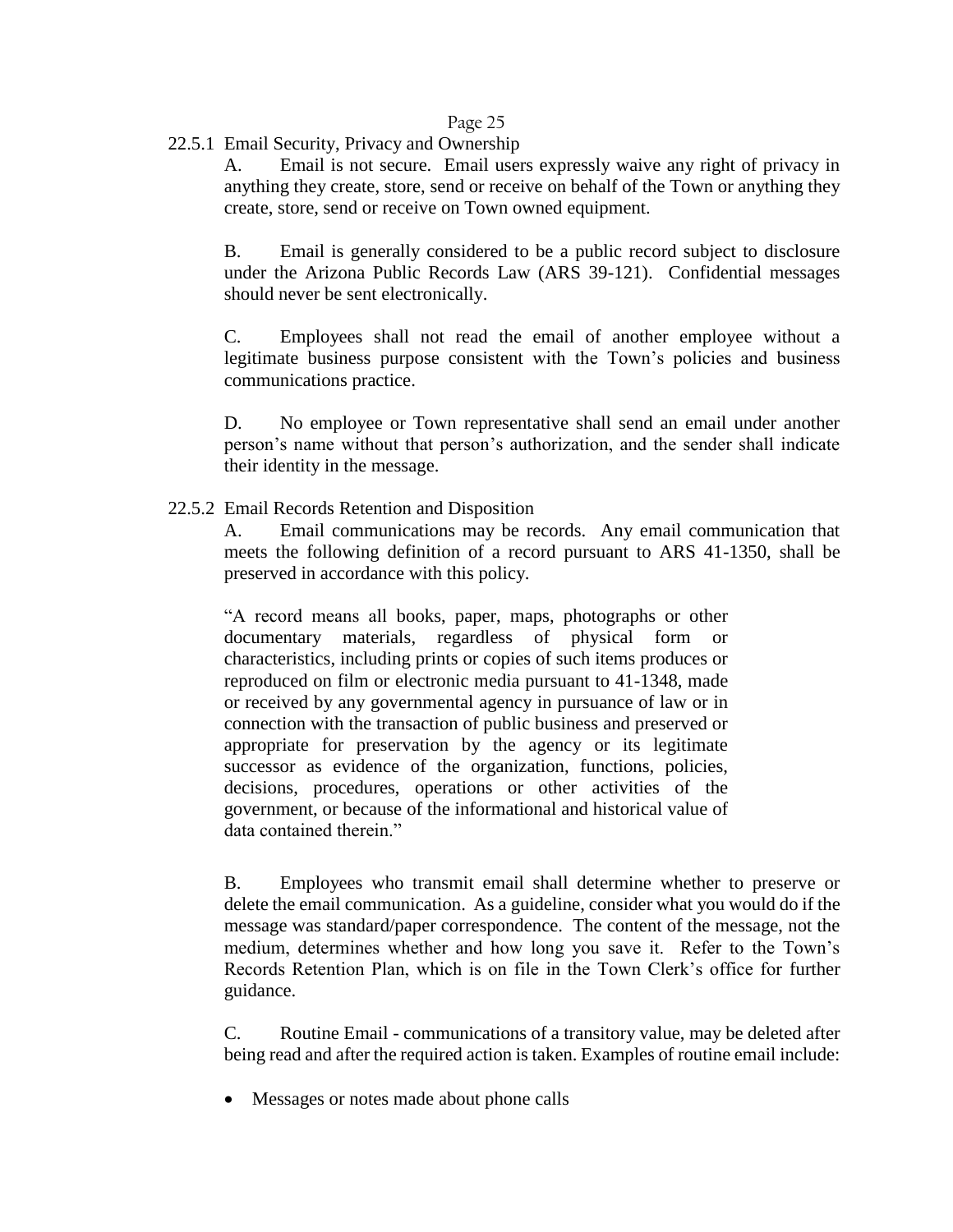- "Post-its" from colleagues
- Bulletins about Town social or recreational events.
- Routine information requests
- Invitation to a business meeting
- Messages between the email user and a supervisor concerning a memo drafted for his/her signature and various drafts of the memo itself. (However the final signed memo should be saved.)

D. Email that is Considered a Record - Communications that meets the definition of a record under ARS 41-1350, transmitted inside the Town offices or received from outside the Town, through the email system, shall be forwarded or copied to the Town's records email account: records@clarkdale.az.gov The sender shall, if the email system allows, ensure that the message contains:

- The time and date the message was sent and received
- The complete sender and receiver identification, and;
- The message is complete.

## **22.6 Internet Use Policy**

The Town's connection to the Internet primarily exists to facilitate the official work of the Town and the efficient exchange of information.

Use of the Town's internet connections is a privilege and not a right. Users should be aware that monitoring of internet usage, including sites visited, occurs without user consent or prior notice on a regular basis. If inappropriate use is determined, the Town may deny, revoke, or suspend internet access to any user at any time, and, for employee's, may take any other disciplinary actions as outlined in the Town's Personnel Policies and Procedures Manual.

A. Downloading Software

Employees who wish to download software or browser plug-ins must obtain authorization from their Department Head.

B. Personal Responsibility

Some internet sites routinely keep logs of who visits their website. Individual users must be aware of and at all times attempt to, prevent potential Town liability in their use of the internet.

Employees should be aware that there is a wide variety of information on the internet. Some individuals may find some information on the internet offensive or otherwise objectionable. Individual users should be aware that the Town has no control over, and can therefore not be responsible for, the content of information available on the internet.

C. Records Retention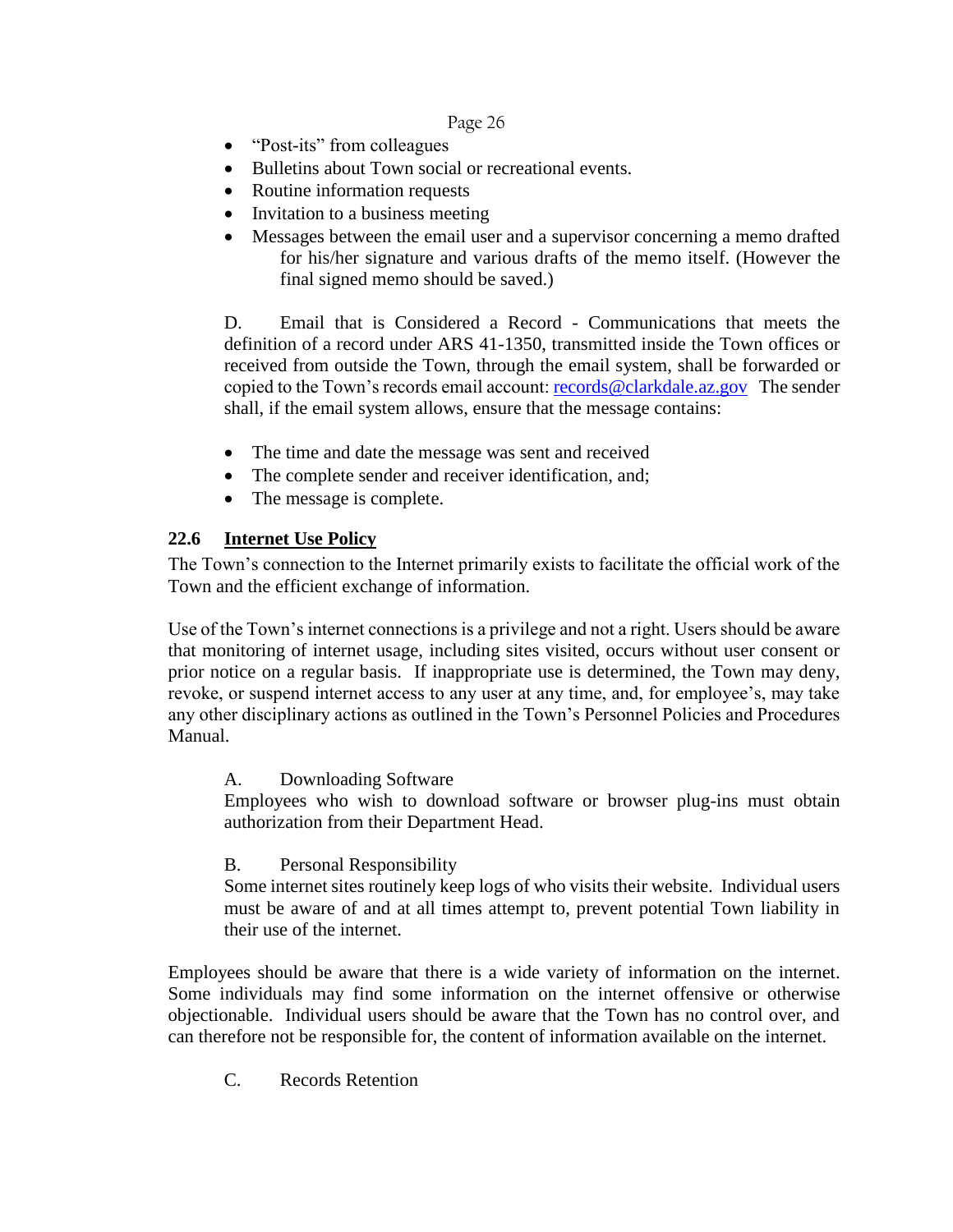The same policy for retention of records, set forth in the email use policy, shall apply to all records obtained or received via the internet.

## D. Copyrighted Material

All communications and information accessible via the internet should be assumed to be private property. Internet users shall honor copyright laws including those protecting software and intellectual property.

- Duplicating, transmitting, or using software not in compliance with software license agreements is considered copyright infringement.
- Users shall not make copies of software or literature without authorization and full legal right to do so.
- Internet users shall not transmit copyrighted materials belonging to others over the internet without permission.
- Users may download copyrighted material from the internet, but its use must conform with restrictions posted by the author or current copyright law.

## **22.7 Social Networking and Social Media**

Social media is content created by people using highly accessible Internet based publishing technologies. Social media software tools allow groups to generate content and engage in peer-to-peer conversations and exchange of content (examples are Blogger, Twitter, Wikispaces, YouTube, Flickr, Facebook, etc.). The Town's goal is to encourage the business use of social media technologies to enhance communication, collaboration, and information exchange in support of the Town's Vision and Mission. By openly sharing knowledge, best practices, and lessons learned within the Town, with and from the public and with and from other federal, state, and local partners, we can provide more effective solutions and efficiencies to enhance excellence in the business of government. However, any user must be careful not to use, post or transmit any confidential Town information and/or any private information about any individual.

22.7.1 Permission to Publish Official Social Media Content on Behalf of the Town

- A. Only individuals with written authorization from the Town Manager may publish official social media content on behalf of the Town.
- B. Individuals who are granted authorization to publish official social media content on behalf of the Town are ultimately responsible for what they post.
- C. Individuals who are granted authorization to publish official social media content on behalf of the Town must also follow the Town's "Social Networking and Social Media Guidelines".

22.7.2 Social Media Security, Privacy and Ownership

A. Social Media is not secure. Social Media users expressly waive any right of privacy in anything they create, store, send or receive on behalf of the Town or anything they create, store, send or receive on or through Town owned equipment.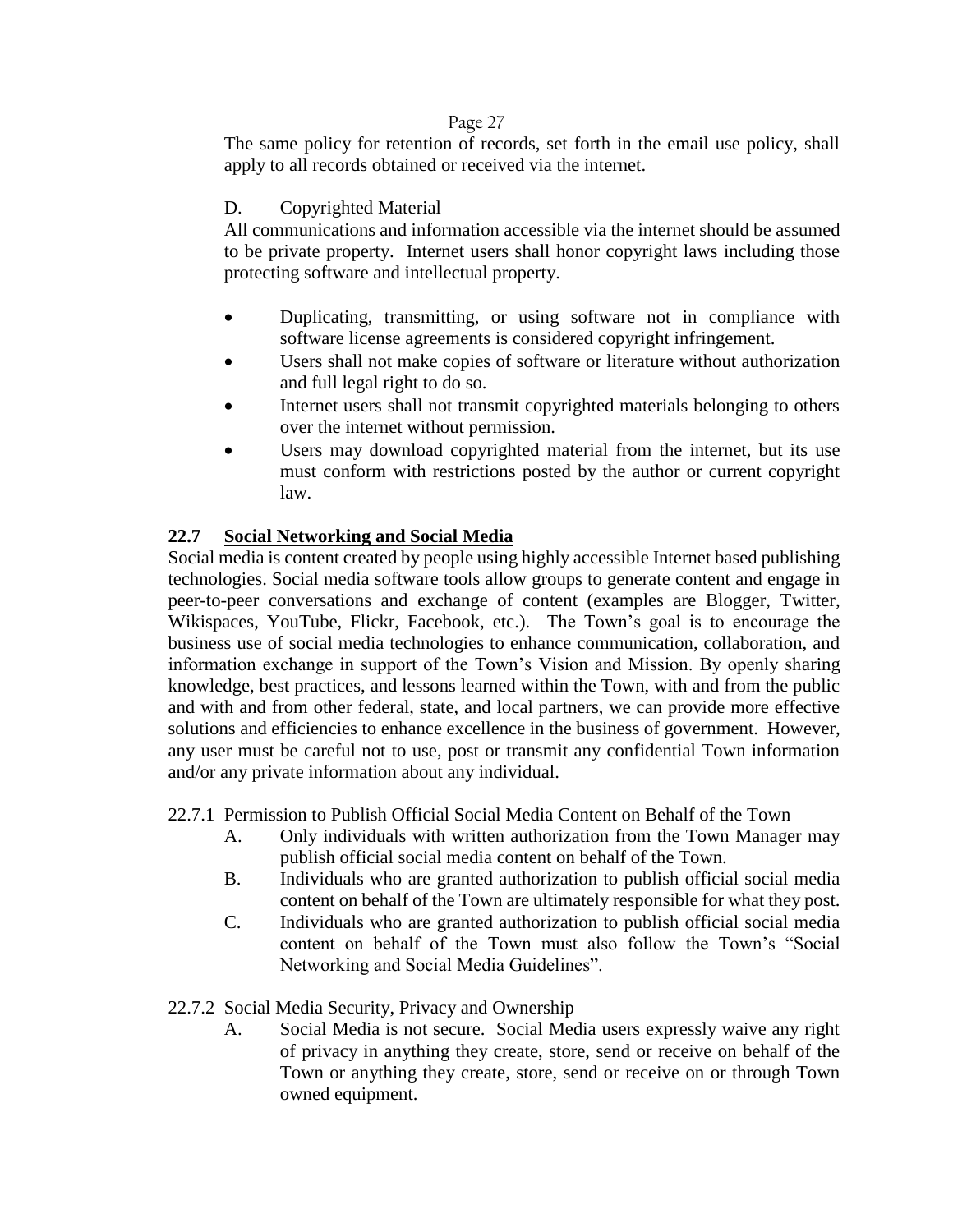- B. Social Media content may be considered to be a public record subject to disclosure under the Arizona Public Records Law (ARS 39-121). Confidential messages or information should never be conveyed through Social Media and users should follow the Town's privacy, confidentiality and any applicable legal guidelines for external communications.
- C. No employee or Town representative shall post in a Social Media application under another person's name without that person's authorization. Always get permission to publish or report on conversations that are meant to be private or internal to the Town.

## 22.7.3 Social Media Records Retention and Disposition

A. Social Media content may be records. Any social media content that meets the following definition of a record pursuant to ARS 41-1350, shall be preserved in accordance with this policy.

"A record means all books, paper, maps, photographs or other documentary materials, regardless of physical form or characteristics, including prints or copies of such items produced or reproduced on film or electronic media pursuant to 41- 1348, made or received by any governmental agency in pursuance of law or in connection with the transaction of public business and preserved or appropriate for preservation by the agency or its legitimate successor as evidence of the organization, functions, policies, decisions, procedures, operations or other activities of the government, or because of the informational and historical value of data contained therein."

- B. Duplicate/Copies of Records Duplicate/copies of records posted in social media content may be deleted after their reference value has been served. Examples of duplicate/copies include:
- A non-record office copy that is substantially a duplicate in nature (i.e. a notice about an event where the actual record is an event flier or meeting notice);
- C. Transitory Materials Transitory materials posted in Social Media content may be deleted after the administrative or reference value has been served. Examples of transitory materials include:
- General postings and comments
- General correspondence
- Walls, feedback and related records
- Non-Historic Public Information records (including press releases, photographs, public service announcements, notices of upcoming events and other related records)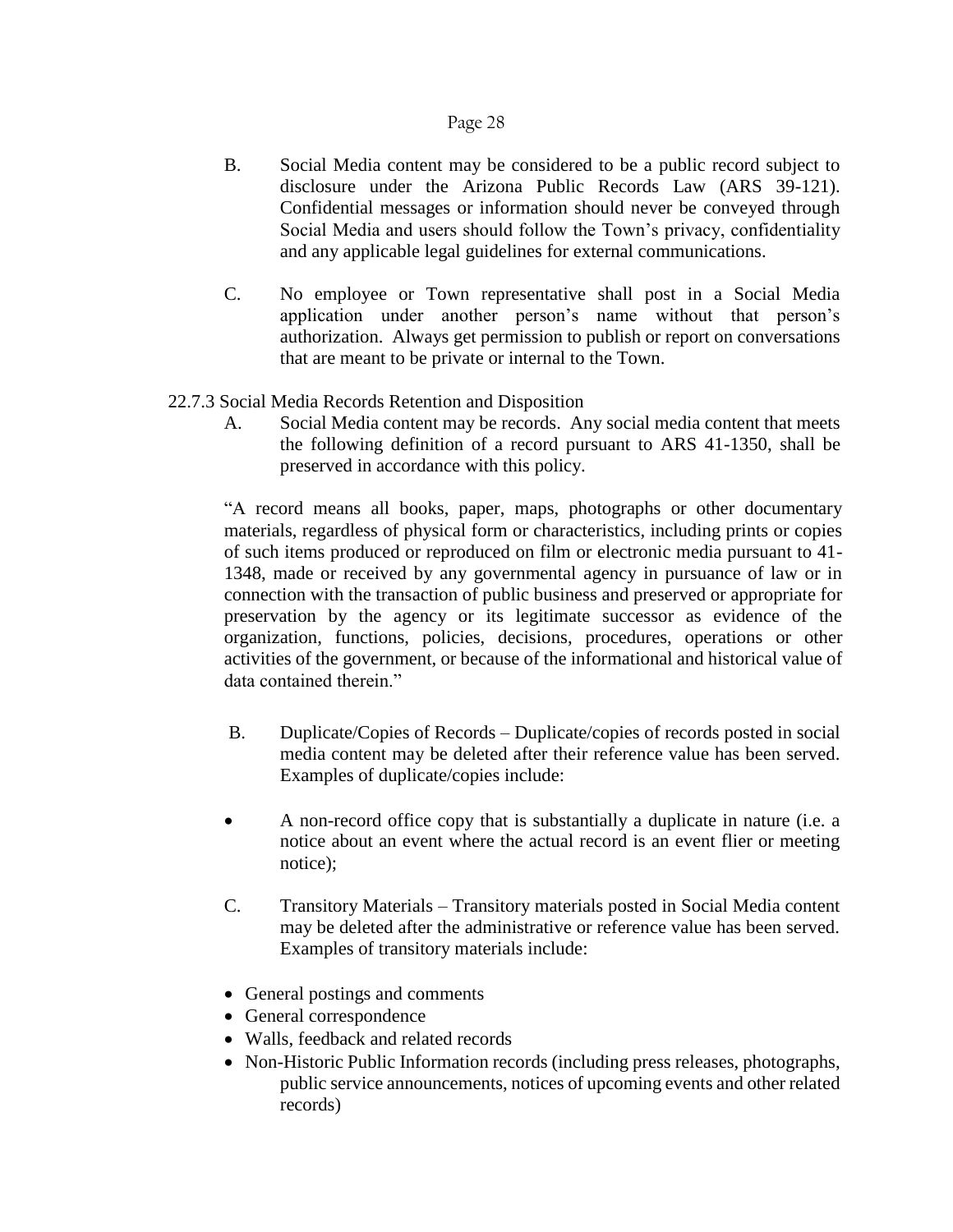- D. Employees who transmit social media on behalf of the Town shall determine whether to preserve or delete the Social Media communication. Refer to the Town Records Retention Plan, which is on file in the Town Clerk's office, for further guidance.
- 22.7.3 Personal Use of Social Media
	- A. The Town acknowledges that many elected officials, board and commission members and employees have personal social networking, Web 2.0 and Social Media sites. Because there are public records disclosure issues and possible other implications in the workplace when Town business is referenced on personal sites, it is in the best interests of the individual and of the Town that these sites should be used to share personal opinions or non-Town related information only. Following this principle helps ensure a distinction between sharing personal and agency views.
	- B. Executives, managers, Elected Officials and Town Board and Commission Members should take additional caution when posting to personal Social Media, Web 2.0 or social networking sites. By virtue of their position, they must consider whether published personal content may be misunderstood as expressing an official Town position, even when the subject is not directly related to the Town.
	- C. The following guidance is for town employees, elected and appointed officials who decide to comment on posts on the Town's official Social Media, Web 2.0 or social networking sites, from their personal Social Media, Web 2.0 or social networking site:
	- State your name and, if relevant, role, when discussing Town business;
	- Use a disclaimer such as: "The postings on this site are my own and don't reflect or represent the opinions of the Town (or the Clarkdale Town Council) or the department (or Board or Commission) for which I work."
	- Elected officials and appointed officials such as board and commission members should take great care to consider the comments they post on the Town's official Social Media, Web 2.0 or social networking sites. Consideration should be given to ensure compliance with the Arizona Open Meeting Law. Policy issues should not be debated by decision makers in the Social Media arena.
	- Only those authorized by the Town or a department may use brand marks or logos in communications. Do not include the Town, individual department logos or program logos in personal blogs or postings.

## **22.8 Regulation and Enforcement**

22.8.1 Any person who uses the Town's Electronic Devices shall comply with all provisions of this Computer, Email, Internet and Social Media Policy. The Town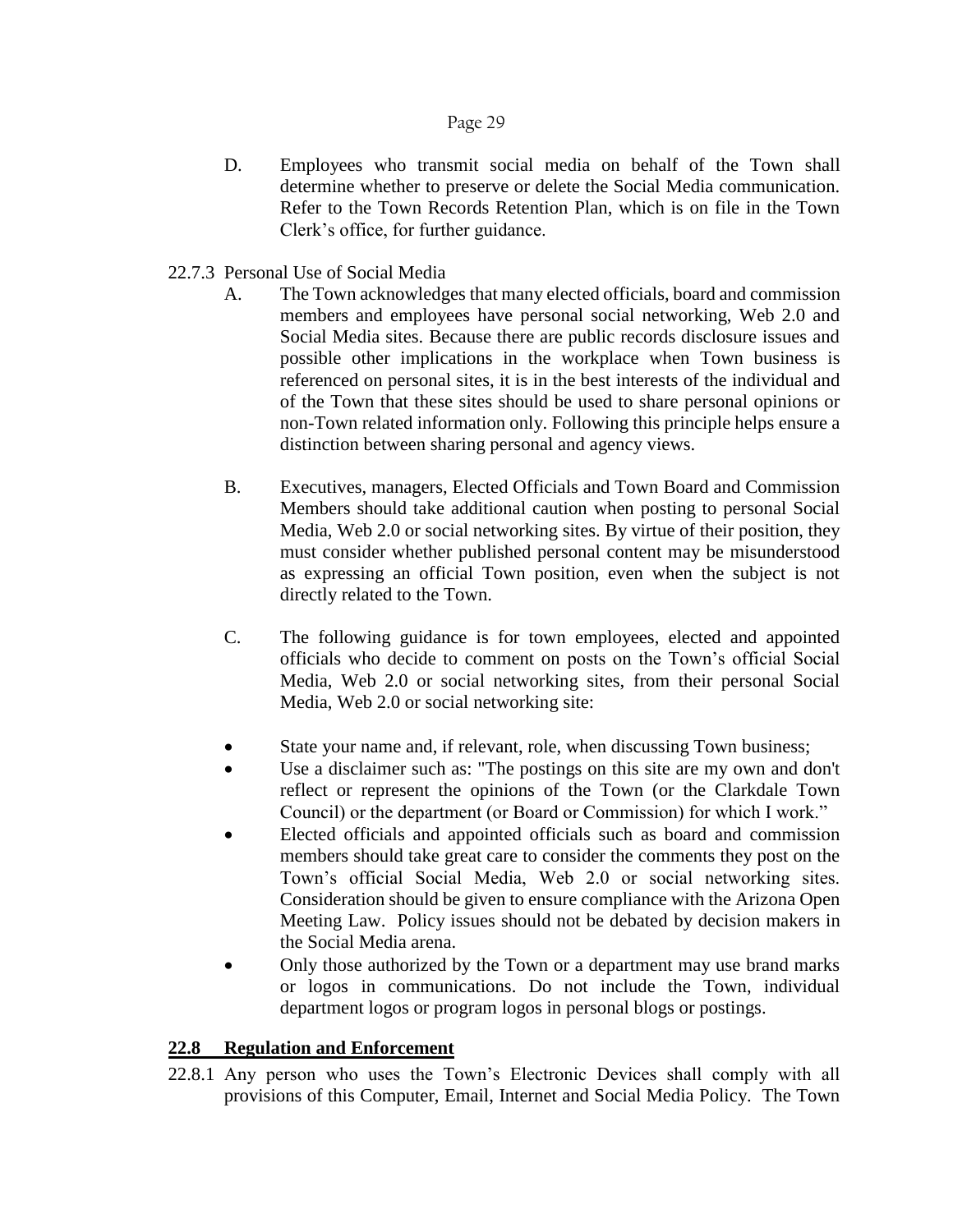Manager and Department Heads (or their designee) shall be responsible for managing situations arising from the lack of compliance with the provisions of this policy and for investigating suspected non-compliance. Violation of this policy by Town employees may result in any of the disciplinary actions outlined under the Town's Personnel Policies and Procedures Manual, including and up to termination of employment.

22.8.2 Regulation and enforcement of violations by elected and appointed officials will be dictated by Arizona law, local ordinances and Town procedures. In addition, any person who violates this policy may be denied further use of the Town's Electronic Devices.

## **D. Travel and Training Policy**

The policy of the Town of Clarkdale is to encourage training opportunities for employees, and supervisors along with members of boards, commissions, authorities, and Town Council. The Department Head and the Finance Director, consistent with the budget, and this policy, shall authorize attendance at conferences, seminars, meetings and conventions that directly benefit the Town of Clarkdale.

Please refer to your most current Travel Expense Reimbursement Form for the most current rates for lodging, per diems and other travel and training related expenses.

#### **E. Electioneering Policy**

A public official of the Town may not use their authority to influence an election or nomination for office and may not directly or indirectly coerce, attempt to coerce, command or advise a state or local officer or employee to pay, lend or contribute anything of value to a party, committee, organization, agency or person for political purposes.

Councilmembers and commissioners may not solicit nor use the services of Town employees for political purposes, or to influence an election. Likewise, employees may not use their authority or influence to affect an election or nomination. In addition, some professionals (e.g., members of the ACMA, ICMA or IIMC) have professional codes of ethics, which preclude politically partisan activities that give the appearance of political partisanship in any form.

Clarkdale Public Officials may engage in political activities outside of office hours, on their own time, but not as a representative of the Town of Clarkdale.

#### **F. Distribution of Flier Policy**

There are many occasions when the Town distributes information to citizens through fliers. The Town usually uses fliers, in conjunction with other media, to provide information to a specified area or target group.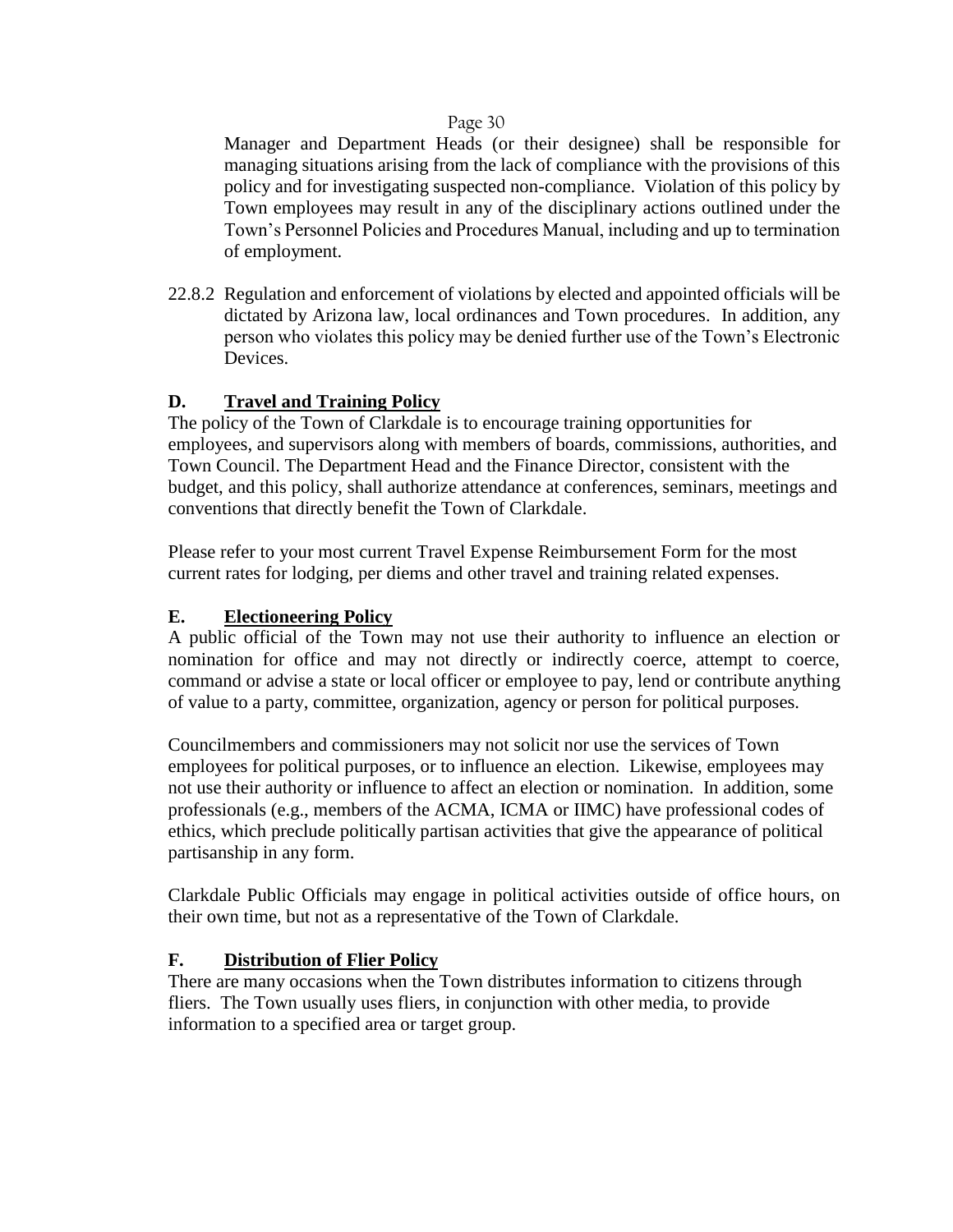Regardless of the reason for distribution, there are a few important things to remember when distributing fliers as a representative of the Town of Clarkdale. First and foremost, the fliers should always contain information that

identifies that the flier was distributed by the Town of Clarkdale (or any branch thereof) and a phone number (and preferably a name of a person) to contact for additional information.

The Department Head or Commission's staff liaison is to review fliers (or other media materials) prior to their distribution.

Copies of any fliers distributed should be filed with the Town Clerk's office in order to comply with public records laws. Fliers should contain factual information and be presented in a professional manner. Fliers that are left at homes should be secured in some manner so that they do not blow away and litter the area. Federal regulations prohibit the distribution of fliers in post office receptacles (unless they have been mailed.)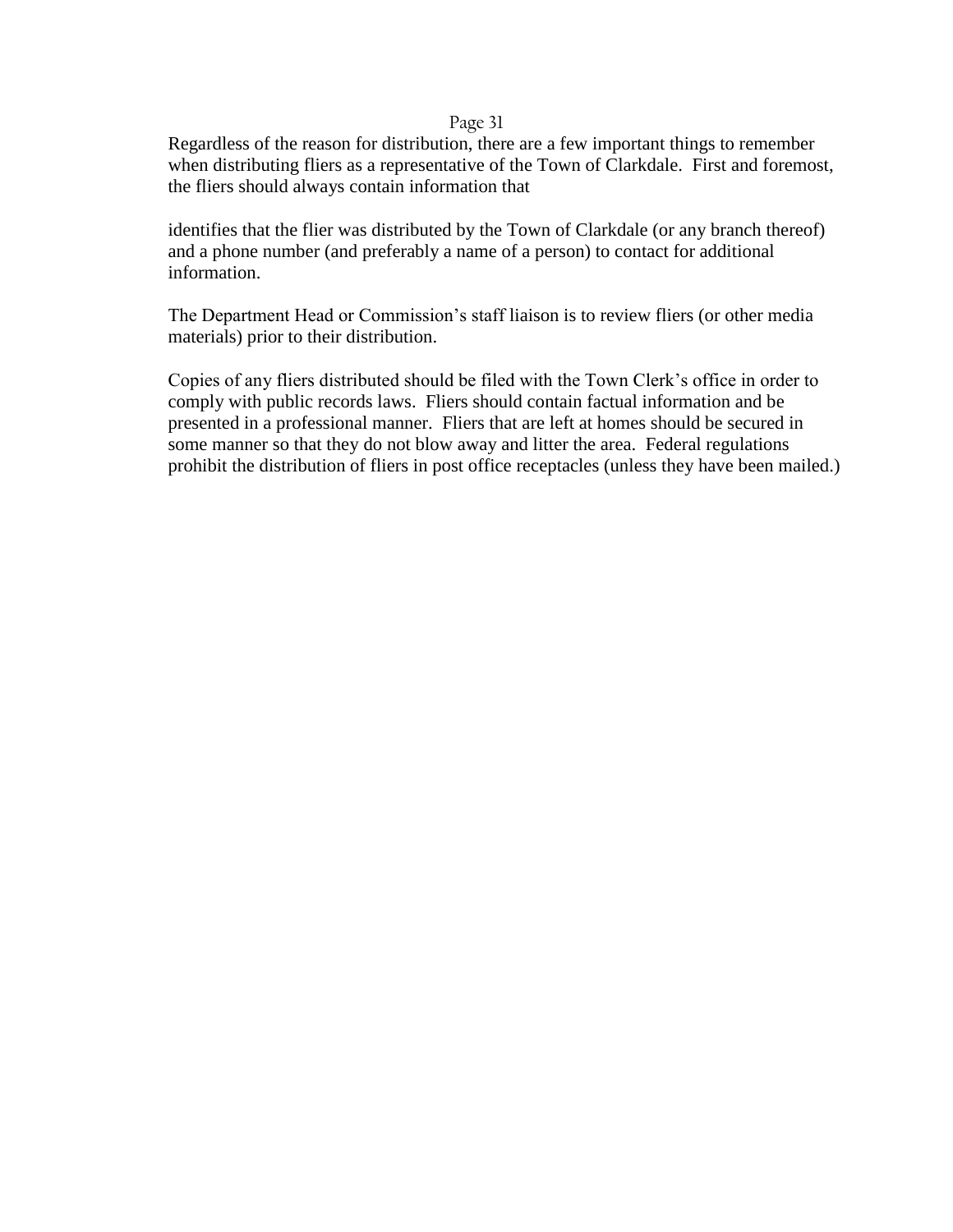## **MEETINGS Section Four**

## **A. Controlling a Meeting**

Make sure that meetings are not unnecessarily scheduled and discussions not unduly longwinded. Everyone has something valuable to contribute, but knowing when and how to control discussions can make the difference between a side-tracked dialogue, and an insightful observation. Public meetings are the place where most Town Council members and commissioners spend the majority of their working time and where their public reputations are made. All too often, the impressions the public get are negative because of committing one or more of the four (4) **"**cardinal sins**"** of running a public meeting. They are:

- **1. Not Controlling the Meeting.** If many people want to speak in a limited time, speaking time should be rationed so all may be heard. A helpful method is requesting a show of hands of those who wish to speak on a particular subject, then making a time allocation and holding to it. It is not necessary to permit individuals second and third opportunities. However, a statement concerning this should be made at the onset.
- **2. Appearing to Seem Unfair.** Do not bring up the pros and cons of an agenda item before all testimony and evidence have been presented. Then the discussion should stay on the facts presented, not on the presenters.
- **3. Failing to Bring Issues to a Vote**. Do not get so bogged down in petty details, endless searches for new data and procedural distractions that matters brought before the Council/commission never seem to get resolved. Some have taken so long to make a decision that by the time a decision reaches the next level of government, conditions have changed the affected proposal and, therefore, the recommendations are obsolete.
- **4. Wasting People's Time.** People who come to meetings should not have to wait hours to be heard or, worse yet, made to return because there was not time. Try to stick to the schedule listed on the agenda. Schedule an extra meeting now and then to clear any backlog of items that need to be considered. This is far better than trying to make everyone stay up until late to watch the Council/commission heroically fight off sleep as it tries to finish an overlong list of agenda items.

#### **B. Role of the Mayor/Chair**

The mayor is the key to the proper functioning of the Town Council, as is the chair of a commission. The mayor/chair has the important responsibility of ensuring that meetings operate efficiently and that decorum is maintained. Consequently, the election of the chair should be viewed as an important task. Although any representative of the Town Council or commission may request an agenda item, it is the mayor's/chair's responsibility to work closely with the staff liaison to develop the meeting agendas and review the requested agenda items from the other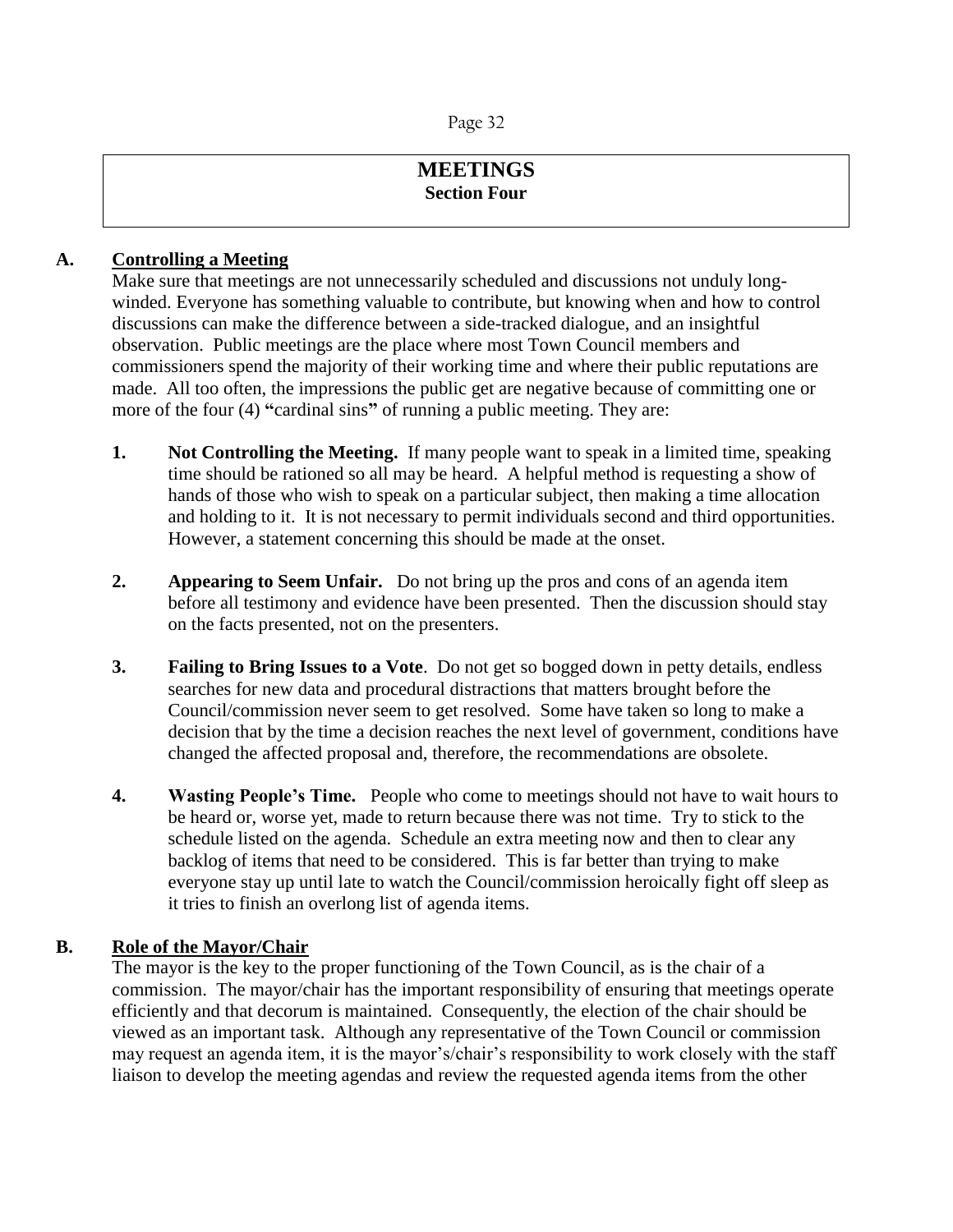representatives of the Town Council or commission. There are some general rules for an effective mayor/chair:

- 1. The mayor/chair shall ensure that the meetings are run as closely as practical by Robert's Rules of Order and that they move along without delay, but be open enough to allow individuals to speak without being unfairly restricted.
- 2. The mayor/chair should make sure that items which are not on the agenda are not discussed. If an item is not on the agenda, but the Chair senses that the Board/Commission wants to discuss the item, it should be put on the next available agenda.
- 3. The mayor/chair should see that the Council/commission considers the major issues and does not become sidetracked by insignificant concerns.
- 4. The mayor/chair should attempt to educate the public as to the process and policies of the Town.
- 5. The mayor/chair should attempt to bridge the differences that may exist among the opinions of the Council/commissioners in order to reach a consensus; however, nonconsensus should not be allowed to delay voting on items indefinitely.
- 6. The mayor/chair should be the last representative to give his/her opinion after all others have spoken.
- 7. The mayor/chair should be capable of representing the Council/commission effectively to other groups. It is also important that the vice mayor/chair be an effective leader, since he/she will run the meetings in the mayor's/chair's absence.

## **C. Suggestions for Speakers**

- 1. Names.All speakers will be expected to state their name and whether they are citizens of Clarkdale for the record. If a number of speakers are present, each speaker may be asked to file a written statement of their concerns with the Town Staff.
- 2. Questions. Questions for Council/commission representatives, other people in the audience, and the staff should be directed through the chair.
	- 2. Brief Presentations.As much as possible, speakers should express their comments concisely and briefly. The mayor/chair may designate a specific amount of time for each speaker, such as 3 minutes. Organized groups may be asked to designate a spokesperson for the group.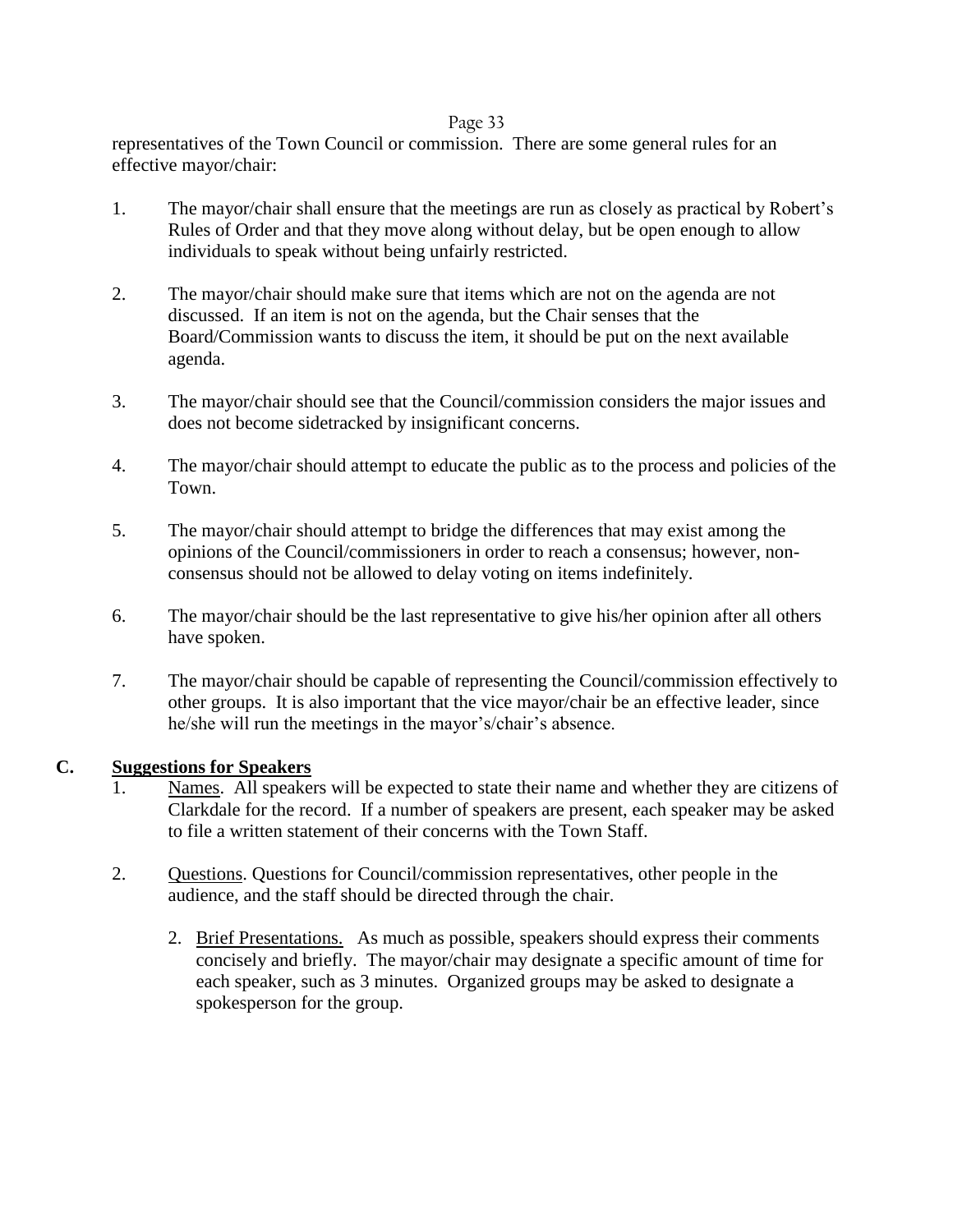## **D. Parliamentary Procedure**

The Town Council and the Town's boards and commissions use parliamentary procedure to run meetings effectively.

- 1. **Calling the Question.** People are often confused about what "calling the question" means. They suppose that it means simply "let's get this over with and vote!" But "calling the question" when done properly should be a rare occurrence. If debate has dragged on longer than is really warranted, a representative can "call the question", at which time the chair must immediately ask the Council/commission to vote to determine whether or not debate should be cut off or continue. The motion to call the question is itself not debatable. If two-thirds of those voting agree that the discussion should end, or a general consensus is reached, the discussion will cease and the main motion will be put to a vote.
- 2. **Tie Votes**. In a five-member Town Council or commission, ties are only possible if one or more person is absent or abstains from a vote. In all cases of tie votes the motion fails.
- 3. **Abstentions.** An abstention from a vote has the effect of eliminating that person as a legal voter for that question. No member of a board, committee, or commission shall be excused from voting, except if a conflict of interest exists as defined by the laws of the State of Arizona pertaining to conflict of interest of governmental officials and if the member has filed with the Town Clerk a written statement identifying the conflict of interest pursuant to A.R.S. § 38-502 prior to the vote. In all other cases a failure to vote shall be entered on the minutes as an affirmative vote.

As a practical matter a representative should only abstain for a very good reason, such as a conflict of interest. In the case of a conflict of interest the representative should declare the conflict and the basis of the conflict, then excuse him or herself from the proceeding for the remainder of that question. Abstentions should not be used to avoid an unpleasant or unpopular vote. Town Council and commission representatives are elected or appointed to make tough decisions, not to avoid them.

- 4. **Point of Order.** A "Point of Order" or "Point of Procedure" can be made by any representative of the Council/commission if they feel that proper procedure is not being followed in the conduct of the meeting. The chair can rule on the point of order and that decision can be appealed if two or more representatives so desire. If the chair's decision is appealed, it must be voted on before further discussion or vote can take place.
- 5. **Discussing and Voting on Your Own Motion.** If you make a motion you cannot speak against that motion. You can, however, vote against your own motion. This rule recognizes the fact that you might be convinced during discussion that your motion should fail.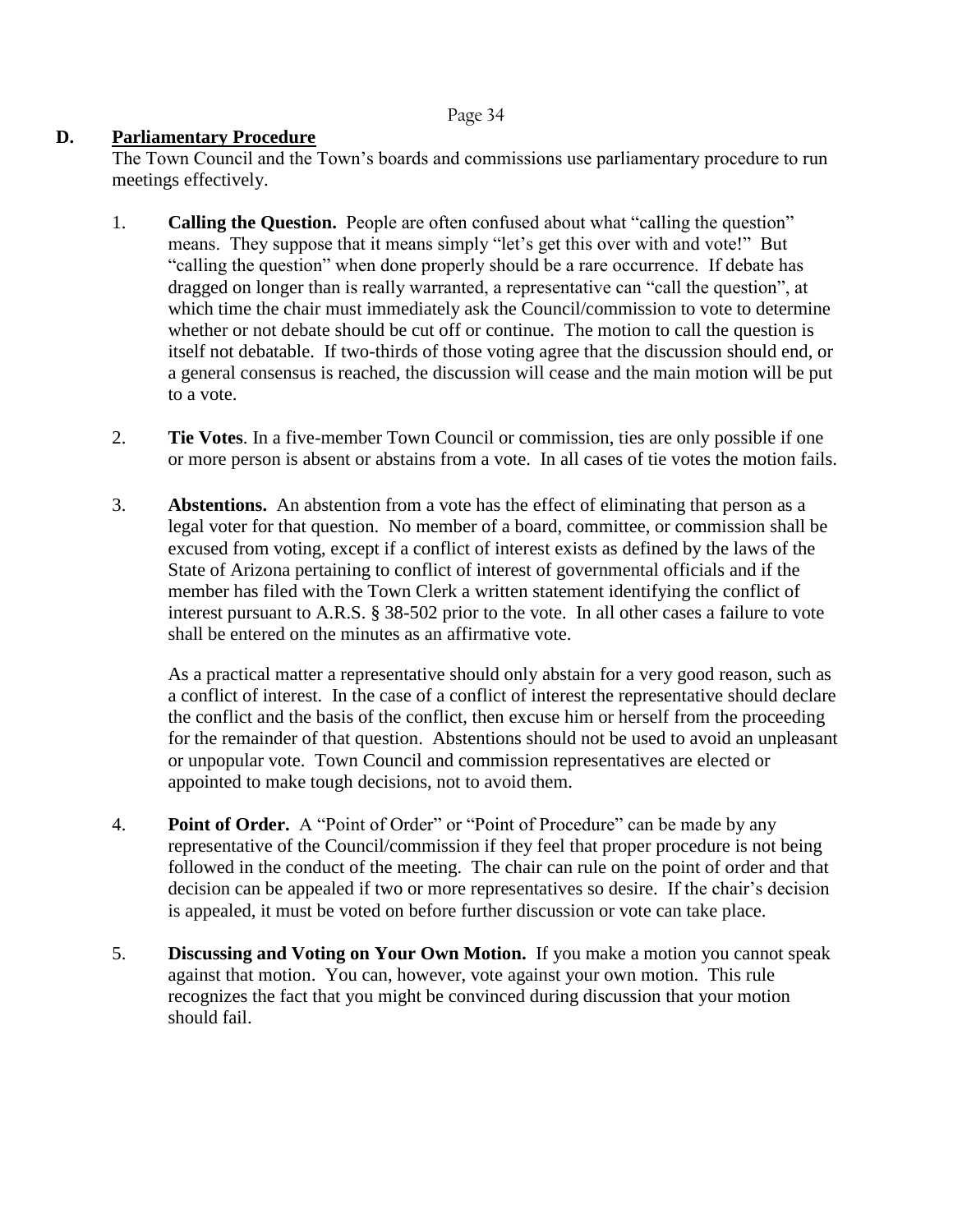## **E. Public Hearing Procedures**

Public hearings may be held at any commission meeting, but most commonly take place at Planning Commission meetings. The rules for public hearings listed below have been prepared to give you guidance in conducting a Public Hearing.

The Town Council recommends that if a councilmember/commissioner misses all or part of a public hearing, the commissioner should abstain from voting on the matter unless he/she has become familiar with all the evidence presented at the hearing. It is suggested that the representative listen to a recording of the hearing (if available), examine all written materials, and state at the meeting that he/she has done so and feels competent to vote on the item.

#### **Running a Public Hearing**

1. The chair states the purpose of the Public Hearing.

- 2. The staff gives an oral report explaining the action requested, the facts and issues, and the staff report.
- 3. If applicable, the applicant gives a presentation on the issue.
- 4. The chair acknowledges any correspondence about the application which has been received.
- 5. The public hearing is opened.
- 6. Members of the public are heard. All those wishing to speak shall so do prior to a member of the public speaking for a second time.
- 7. Applicants and members of the public are given the opportunity to rebut earlier comments.
- 8. The public hearing is closed.

Action is not taken during public hearings. A separate action item will either be listed on that same agenda, or on a later agenda for consideration. Since the Council/commission usually has the time to make decisions after the public hearing, don't fear holding the Council/commission discussion over until the next meeting.

## **F. Arizona Open Meeting Law – Arizona Agency Handbook Chapter 7 – Updated 2013**

#### **7.1** Scope of this Chapter.

This Chapter discusses Arizona's Open Meeting Law, A.R.S. §§ 38-431 to - 431.09, with particular emphasis on the application of the Open Meeting Law to the day-to-day operations of state officers, bodies, and agencies. This Chapter shall be conspicuously posted on the Secretary of State's website for state public bodies, the city or town clerk for municipal public bodies and the county clerk for all other local public bodies. A.R.S. § 38- 431.01(G). Individuals elected or appointed to public office shall review this Chapter at least one day before taking office. Id.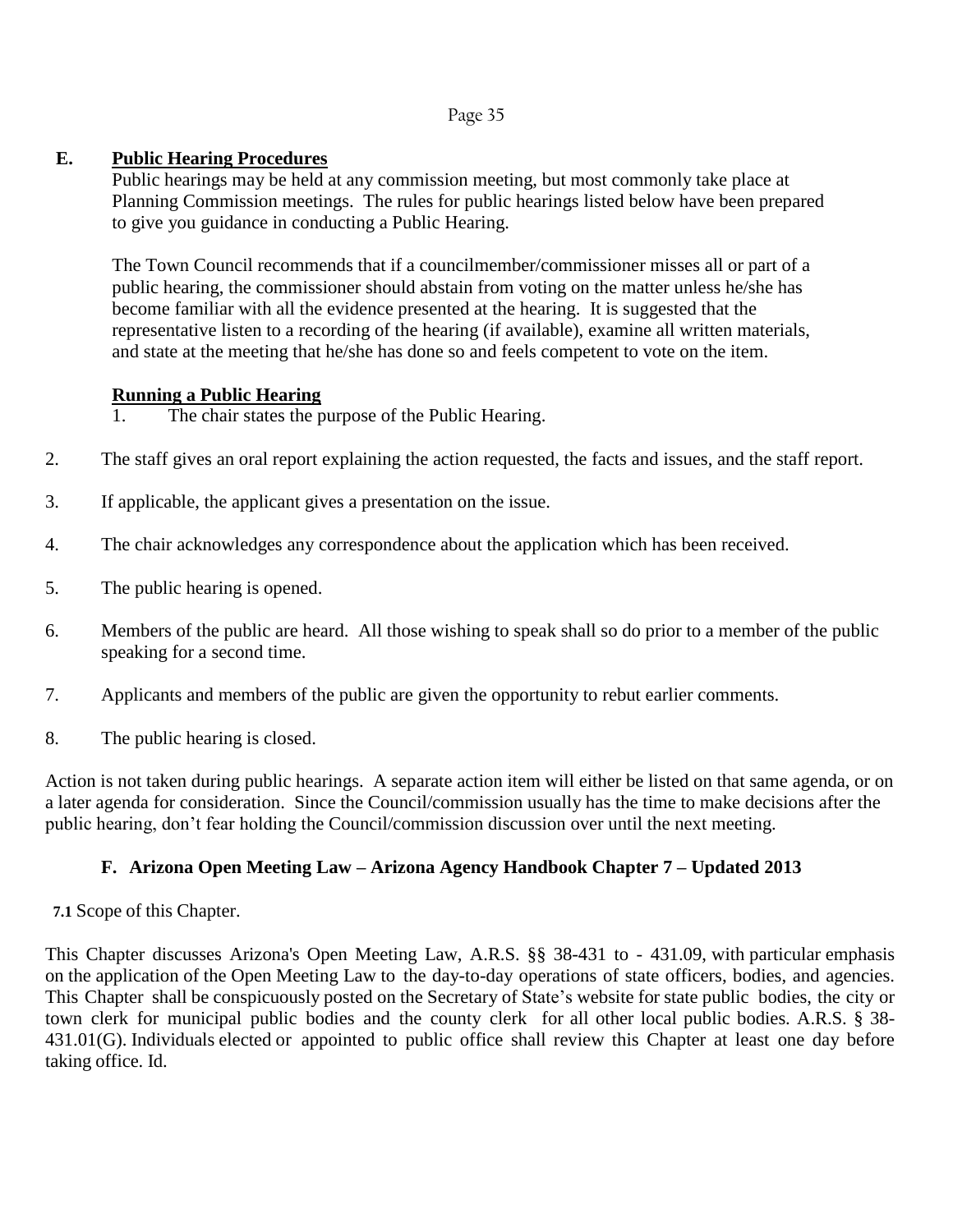This Chapter does not resolve all issues that may arise under the Open Meeting Law, but rather is intended to serve as a reference for public officials who must comply with the law. Anyone faced with a situation not specifically addressed in this Chapter should consult their legal counsel before proceeding.

**7.2** Arizona's Open Meeting Law.

## **7.2.1 History of Arizona's Open Meeting Law.**

All fifty states have enacted some type of legislation providing the public with a statutory right to openness in government. In addition, the United States Congress in 1976 enacted the Federal Open Meeting Act, 5 U.S.C. § 552b. Arizona enacted its Open Meeting Law in 1962 and has since amended it several times. For a detailed discussion of the early history of the Open Meeting Law through 1975, see Ariz. Att'y Gen. Op. 75-7.

**7.2.2** Legislative Intent.

The Legislature has repeatedly expressed its intent that the Open Meeting Law be construed to maximize public access to the governmental process. In first enacting the Open Meeting Law in 1962, the Legislature declared that: "It is the public policy of this state that proceedings in meetings of governing bodies of the state and political subdivisions thereof exist to aid in the conduct of the people's business. It is the intent of this act that their official deliberations and proceedings be conducted openly."

In 1978, after a series of court opinions narrowly construing the Open Meeting Law, the Legislature reiterated its policy by adding A.R.S. § 38-431.09(A). That statute now provides: It is the public policy of this state that meetings of public bodies be conducted openly and that notices and agendas be provided for such meetings which contain such information as is reasonably necessary to inform the public of the matters to be discussed or decided. Toward this end, any person or entity charged with the interpretation of this article shall construe any provision of this article in favor of open and public meetings. A.R.S.§ 38- 431.09(A). In keeping with this expressed intent, any uncertainty under the Open Meeting Law should be resolved in favor of openness in government. Any question whether the Open Meeting Law applies to a certain public body likewise should be resolved in favor of applying the law.

**7.3** Government Bodies Covered by the Open Meeting Law.

## **7.3.1 Generally.**

The provisions of the Open Meeting Law apply to all public bodies. A public body is defined in A.R.S.§ 38- 431(6) as follows: "Public body" means the legislature, all boards and commissions of this state or political subdivisions, all multimember governing bodies of departments, agencies, institutions and instrumentalities of the state or political subdivisions, including without limitation all corporations and other instrumentalities whose boards of directors are appointed or elected by the state or political subdivision. Public body includes all quasi-judicial bodies and all standing, special or advisory committees or subcommittees of, or appointed by, the public body. Public body includes all commissions and other public entities established by the Arizona Constitution or by way of ballot initiative, including the independent redistricting commission, and this article applies except and only to the extent that specific constitutional provisions supersede this article.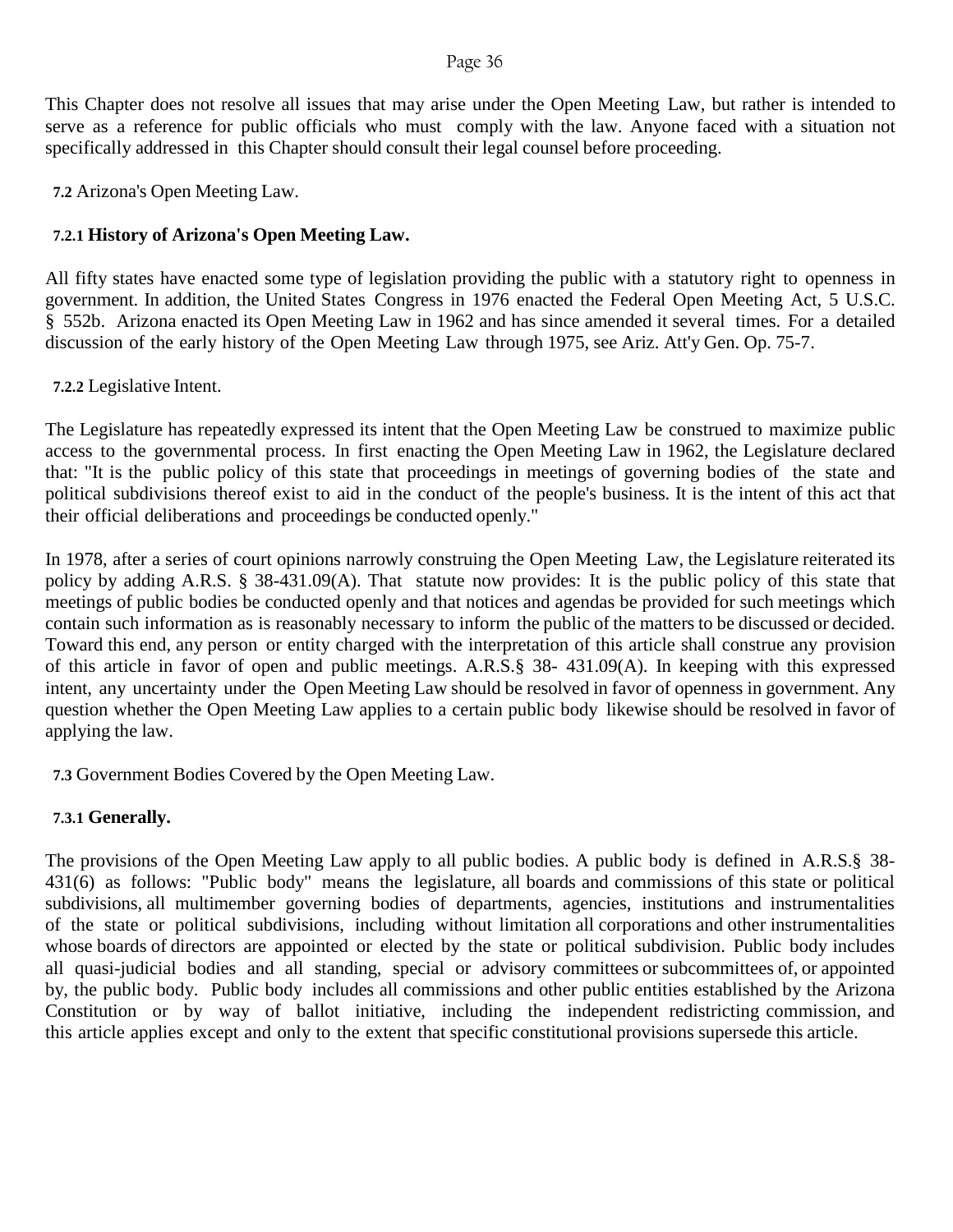This definition specifically includes public bodies of all political subdivisions. A political subdivision is defined in A.R.S.§ 38-431(5) to include "all political subdivisions of this state, including without limitation all counties, cities and towns, school districts and special districts."

The definition encompasses five basic categories of public bodies: 1) boards, commissions, and other multimember governing bodies, including those "established by the Arizona Constitution or by way of ballot initiative;" 2) quasi-governmental corporations; 3) quasi-judicial bodies; 4) advisory committees; and 5) standing and special committees and subcommittees of any of the above. See A.R.S. § 38-431(6).

## **7.3.2** Boards and Commissions.

The Open Meeting Law covers all boards and commissions and other multimember governing bodies of the state or its political subdivisions or of the departments, agencies, institutions, and instrumentalities of the state or its political subdivisions. See A.R.S. § 38-431(6). The multimember governing body must be created by law or by an official act pursuant to some legal authority. See id. Examples of public bodies created by law include the Arizona Legislature, county boards of supervisors, city and town councils,school boards, the governing boards of special districts, and all state, county, and municipal licensing and regulatory boards. See. e.g, Ariz. Att'y Gen. Op. I07-001 (Open Meeting Law applies to board appointed by governing bodies of various political subdivisions to administer employee benefits program). Ariz. Att'y Gen. Op. I04-001 (Open Meeting Law applies to joint underwriting association because it's a multimember governing body created by statute). In addition, the Legislature amended the definition of public body specifically to include "all commissions and other public entities established by the Arizona Constitution or by way of ballot initiative, including the independent redistricting commission, and this article applies except and only to the extent that specific constitutional provisions supersede this article." A.R.S. § 38-431(6).

The Open Meeting Law applies only to multimember bodies and does not apply to the deliberations and meetings conducted by the single head of an agency. See Ariz. Att'y Gen. Ops. I92-007, 75-7. Accordingly, the director of a department is not subject to the Open Meeting Law when meeting with staff members to discuss the operations of the department.

## **7.3.3** Quasi-GovernmentalCorporations.

The boards of directors of corporations and instrumentalities of the state or its political subdivisions are subject to the Open Meeting Law when the members of the board are appointed or elected by the state or its political subdivisions. See A.R.S.§ 38-431(5), (6). In order to determine whether a quasi-governmental corporation or other entity is an "instrumentality," and thus a "public body," under the Open Meeting Law, one should consider the following factors that indicate the degree to which governmental interests dominate the nature of the entity. See Ariz. Att'y Gen. Op. I07-001. 1. The entity's origin (whether it was created by the government or independently of the government). For example, the Board of Directors of the Phoenix Civic Improvement Corporation falls into the category of an entity "created by the government." The Open Meeting Law does not apply, however, to a private non-profit hospital association that has a board of directors elected by the electorate of the hospital district. *Prescott Newspapers, Inc. v. Yavapai Cmty. Hosp. Ass'n*, 163 Ariz. 33, 785 P.2d 1221 (App. 1989). *See* Ariz. Att'y Gen. Op. I07-001. 2)The nature of the function assigned to and performed by the entity, i.e., whether that function is one traditionally associated with government or is one commonly performed by private entities. For example, the board of trustees of a trust formed by several public bodies to administer employee benefit programs on their behalf would have a governmental function that supports a finding that the board is a public body. 3) The scope of authority granted to and exercised by the entity, i.e., whether the entity has authority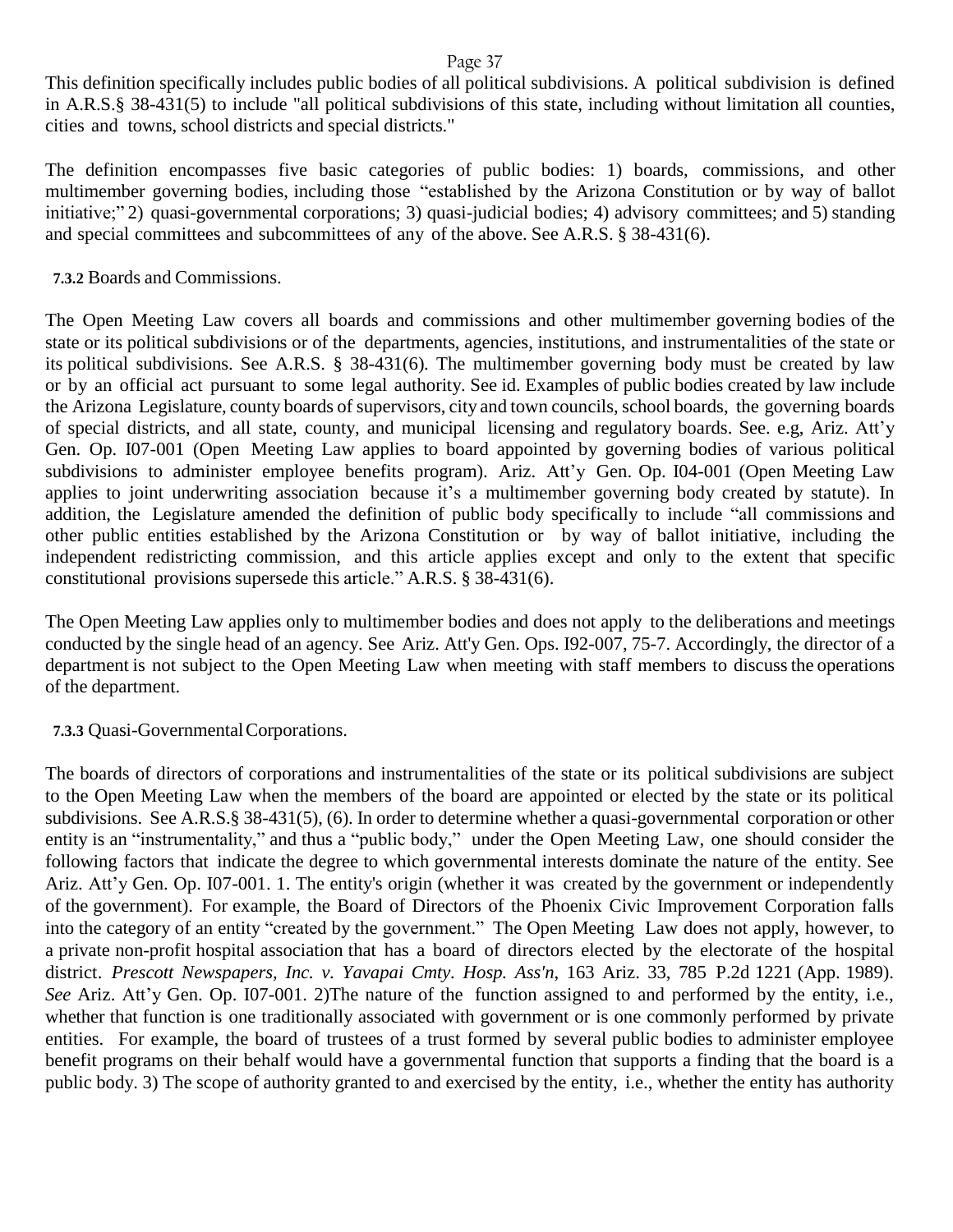to make binding governmental decisions or is it limited to making nonbinding recommendations. 4) The nature and level of government financial involvement with the entity. 5) The nature and scope of government control over the entity's operation. 6) The status of the entity's officers and employees, i.e., whether the officers and employees are government officials or government employees.

**7.3.4** Quasi-Judicial Bodies.

The Open Meeting Law defines a quasi-judicial body as "a public body, other than a court of law, possessing the power to hold hearings on disputed matters between a private person and a public agency and to make decisions in the general manner of a court regarding such disputed claims." A.R.S. § 38-431(7). The Legislature added this definition 1978 to reverse the Arizona Supreme Court's decision in Ariz. Press Club, Inc. v. Ariz. Bd. of Tax Appeals, 113 Ariz. 545, 558 P.2d 697 (1976), which held that the Open Meeting Law did not apply to bodies conducting quasi-judicial functions, such as license revocation proceedings. See Ariz. Att'y Gen. Op. 78- 245. The Arizona Board of Tax Appeals and similar quasi-judicial bodies are now expressly covered by the Open Meeting Law. A.R.S.§ 38-431(6), (7).

Contested case proceedings or quasi-judicial or adjudicatory proceedings conducted by public bodies are subject to all of the requirements of the Open Meeting Law. Rosenberg v. Ariz. Bd. of Regents, 118 Ariz. 489, 578 P.2d 168 (1978); City of Flagstaff v. Bleeker, 123 Ariz. 436, 600 P.2d 49 (App. 1979); Ariz. Att'y Gen. Op. 75-7.

## **7.3.5** AdvisoryCommittees.

Advisory committees are subject to all of the requirements of the Open Meeting Law. A.R.S. § 38-431.01(A), (B). An advisory committee is defined as any entity, however designated, that is officially established, on motion and order of a public body or by the presiding officer of the public body, and whose members have been appointed for the specific purpose of making a recommendation concerning a decision to be made or considered or a course of conduct to be taken or considered by the public body. A.R.S. § 38-431(1). This definition does not include advisory groups established by the single head of an agency unless they are created pursuant to a statute, city charter, or other provision of law or by an official act pursuant to some legal authority. See Ariz. Att'y Gen. Op. I92- 007; Section 7.3.2.

**7.3.6** Special and Standing Committees and Subcommittees.

Special and standing committees and subcommittees of, or appointed by, any of the public bodies described above are also covered by the Open Meeting Law.

A.R.S. § 38-431.01(A). A special or standing committee may consist of members of the public body who have been appointed by or authorized to act for the public body. A.R.S. § 38-431(6). The fact that a committee consists, in whole or in part, of persons who are not members of the public body does not affect its status as a public body subject to the Open Meeting Law. See Ariz. Att'y Gen. Op. I80-202.

**7.4** Government Bodies and Proceedings Not Covered by the Open Meeting Law.

Certain public bodies need not comply with all or portions of the Open Meeting Law in particular circumstances. This section identifies some of those limited exceptions.

**7.4.1** Judicial Appointment Commissions.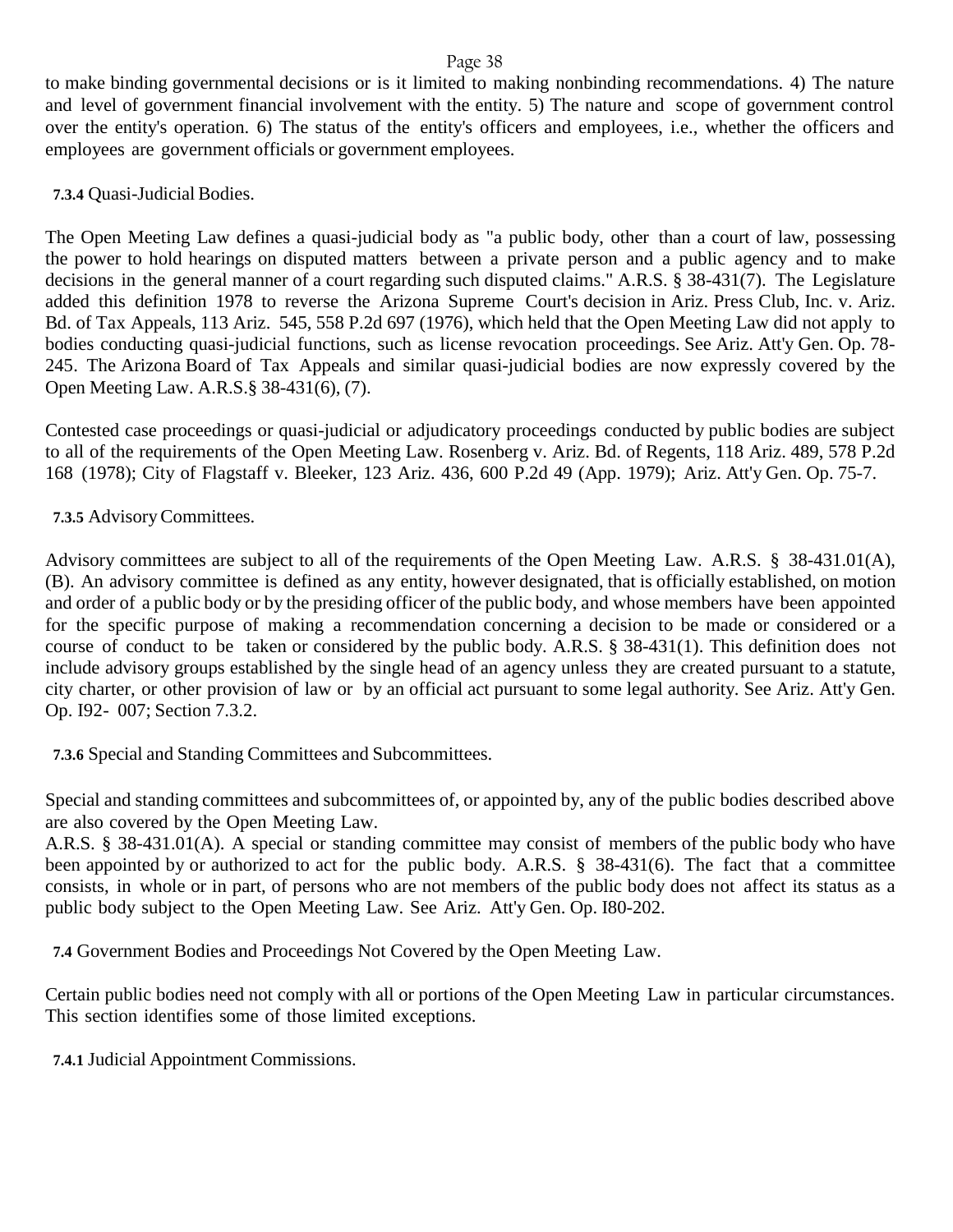The Commissions on Appellate and Trial Court Appointments and the Commission on Judicial Qualifications are expressly exempt from the Open Meeting Law. A.R.S. § 38-431.08(A)(3).

**7.4.2** Proceedings Before Courts.

The Open Meeting Law does not apply to judicial proceedings of courts within the judicial branch of government. A.R.S. §§ 38-431(7), -431.08(A)(1).

**7.4.3** The Legislature.

Meetings of legislative conference committees must be open to the public; however, the committees are exempted from all other requirements of the Open Meeting Law. A.R.S. § 38-431.08(A)(2). The Open Meeting Law does not apply to the activities of a political caucus of the Legislature. Id.  $\S$  (A)(1); cf. Ariz. Att'y Gen. Op. I83-128. The Open Meeting Law permits either house of the Legislature to adopt a rule or procedure exempting itself from the notice and agenda requirements of the Open Meeting Law or to allow standing or conference committees to meet through technological devices rather than in person. A.R.S. § 38-431.08(D).

**7.4.4** Student Disciplinary Proceedings.

Actions concerning the "discipline, suspension or expulsion of a pupil" are not subject to the Open Meeting Law. A.R.S. § 15-843(A). This same statute, however, prescribes the procedures that the school board must follow in handling these matters.

**7.4.5** Insurance Guaranty Fund Boards.

Special meetings of the property and casualty insurance guaranty fund in which the financial condition of any member insurer is discussed are exempt from the Open Meeting Law. A.R.S. § 20-671.

**7.4.6** Hearings Held in Prison Facilities.

Hearings held by the Board of Pardons and Paroles in a prison facility are subject to the Open Meeting Law, but the Director of the State Department of Corrections may prohibit certain individuals from attending such hearings because they pose a serious threat to the safety and security of others or the prison. Other conditions on attendance, such as signing an attendance log and submitting to a reasonable search, may be imposed as well. A.R.S. § 38- 431.08(B).

**7.4.7** Board of Fingerprinting.

Good cause exception hearings conducted by the Board of Fingerprinting pursuant to A.R.S. § 41-619.55 are exempt from the Open Meeting Law. A.R.S.  $§$  38-431.08(A)(4).

**7.4.8** Homeowners Associations.

Because they are not governmental "public bodies," homeowners associations are not covered by the Open Meeting Law. Ariz. Att'y Gen. Op. 97-012. They do, however, have to comply with separate notification requirements. Id. Those requirements must be enforced privately because the Attorney General and County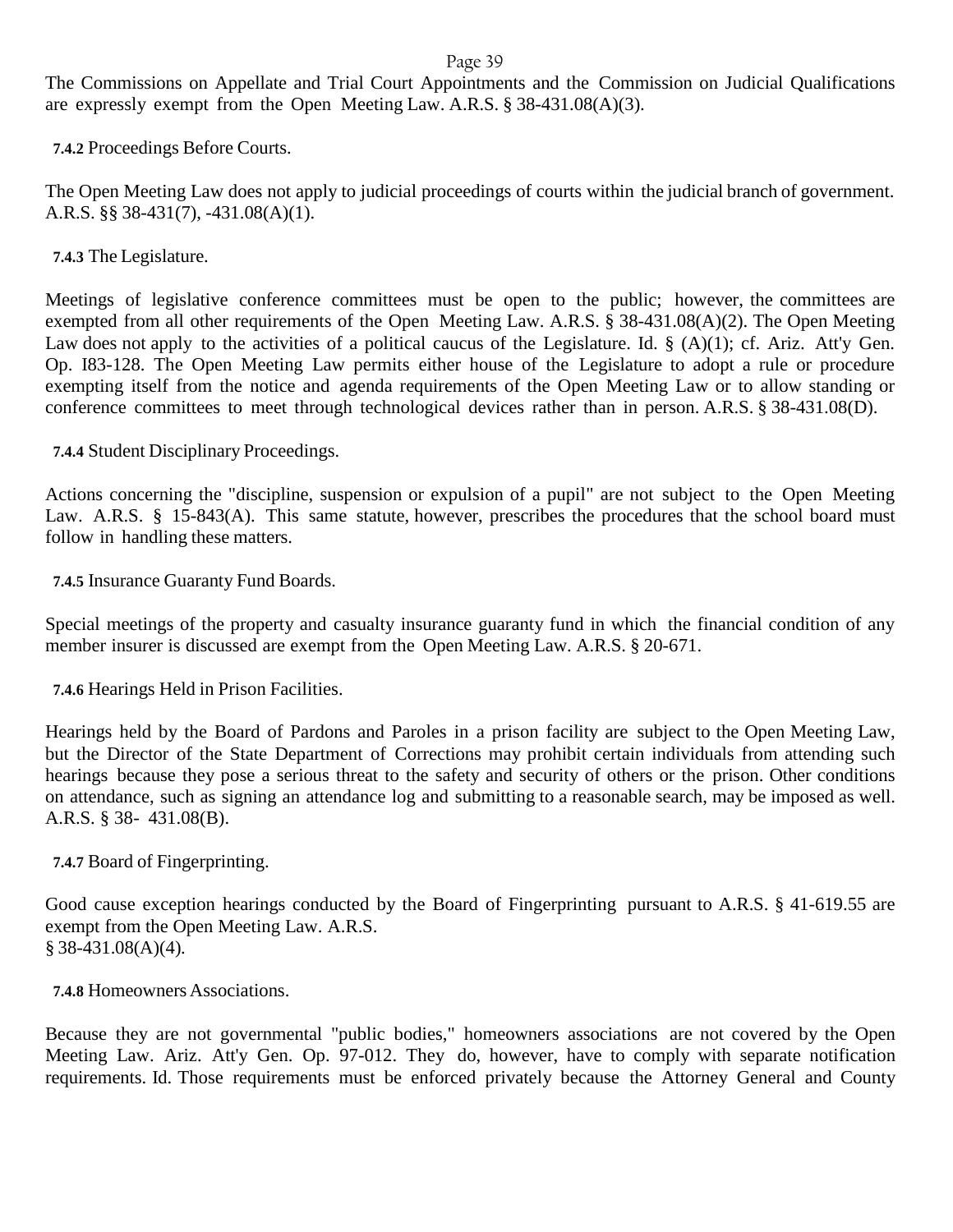Attorneys have no jurisdiction over such matters. For more information on the requirements of homeowners associations, see A.R.S. § 33-1801 et seq.

**7.5** The Actions and Activities Covered by the Open Meeting Law.

## **7.5.1 Generally.**

All meetings of a public body shall be public, and all persons desiring to attend shall be permitted to attend and listen to the deliberations and proceedings.

A.R.S. § 38-431.01(A). All legal action of public bodies shall occur during a public meeting. Id. A meeting is defined as "the gathering, in person or through technological devices, of a quorum of members of a public body at which they discuss, propose or take legal action, including any deliberations by a quorum with respect to such action." A.R.S. § 38-431(4). The definition of meeting was modified by the Arizona Legislature in 2000 to prohibit a quorum of a public body from secretly communicating through technological devices, including, for example, facsimile machines, telephones, texting, and e-mail.

All discussions, deliberations, considerations, or consultations among a majority of the members of a public body regarding matters that may foreseeably require final action or a final decision by the governing body, constitute "legal action" and, therefore, must be conducted in a public meeting or executive session in accordance with the Open Meeting Law. Ariz. Att'y Gen. Ops. 75-8, I79-4. See also A.R.S. §§ 38-431.01(A), -431(3) and Ariz. Att'y Gen. Op. I05-004. Whether the matter to be discussed may foreseeably require final action is the key to this inquiry. It is difficult to say precisely when this foreseeability test has been met. Each case should be viewed on its own merits with doubts resolved in favor of compliance with the Open Meeting Law. The safest course of action is to assume the Open Meeting Law applies whenever a majority of the body discusses the business of the public body. It does not matter what label is placed on a gathering. It may be called a "work" or "study" session, or the discussion may occur at a social function. Ariz. Att'y Gen. Op. I79-4. Discussion of the public body's business may take place only in a public meeting or an executive session in accordance with the requirements of the Open Meeting Law.

The Open Meeting Law, however, does not prohibit a member of a public body from voicing an opinion or discussing an issue with the public either at a venue other than a public meeting of the body, or through media outlets or other public broadcast communications or technological means, so long as the "opinion or discussion is not principally directed at or directly given to another member of the public body," and "there is no concerted plan to engage in collective deliberation to take legal action." A.R.S. § 38-431.09(B); Ariz. Att'y Gen. Op I07-013.

#### **7.5.2** Circumvention of the Open Meeting Law.

Discussions and deliberations (in person or otherwise) between less than a majority of the members of a governing body, violate the Open Meeting Law when used to circumvent the purposes of the Open Meeting Law. *See* Ariz. Att'y Gen. Op. 75-8; *Town of Palm Beach v. Gradison*, 296 So. 2d 473 (Fla. 1974). Public officials may not circumvent public discussion by splintering the quorum and having separate or serial discussions with a majority of the public body members. Splintering the quorum can be done by meeting in person, by telephone, electronically, or through other means to discuss a topic that has been or later may be presented to the public body for a decision. Public officials should refrain from any activities that may undermine public confidence in the public decision making process established in the Open Meeting Law, including actions that may appear to remove discussions and decisions from public view.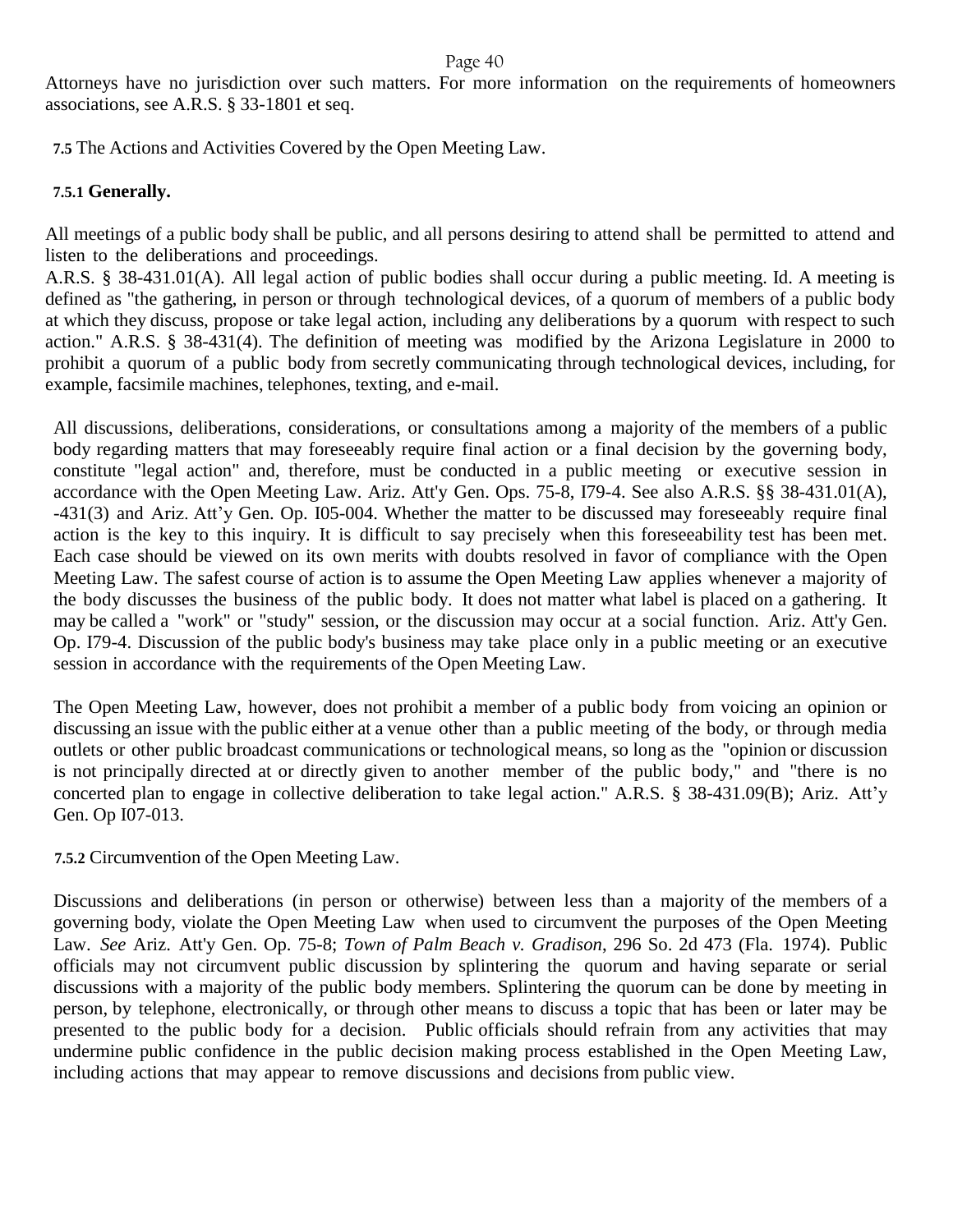For example, Board members cannot use email to circumvent the Open Meeting Law requirements. *See* Ariz. Att'y Gen. Op. I05-004 at 2. "[E]ven if communications on a particular subject between members of a public body do not take place at the same time or place, the communications can nonetheless constitute a 'meeting.'" *See Del Papa v. Bd. of Regents of Univ. and Cmty. Coll. Sys. Of Nev.*, 114 Nev. 388, 393, 956 P.2d 770, 774 (1998) (rejecting the argument that a meeting did not occur because the board members were not together at the same time and place). Additionally, "[w]hen members of the public body are parties to an exchange of email communications that involve discussions, deliberations, or taking legal action by a quorum of the public body concerning a matter that may foreseeably come before the public body for action, the communications constitute a meeting through technical devices under the [Open Meeting Law]." *See* Ariz. Att'y Gen. Op. I05- 004 at 1. This may be true even if none of the members of the public body respond to the email. *Id.* at 2-3. If the one-way communication proposes legal action, then it would violate the Open Meeting Law. *Id.* However, other one-way communications, with no further exchanges, are not *per se* violations, and further examination of the facts and circumstances would be necessary to determine if a violation occurred. *Id.* at 3.

#### **7.5.3** Applicability to Staff Members and Others.

The Open Meeting Law further provides that members of public bodies shall not knowingly direct any staff member to communicate in violation of the Open Meeting Law. A.R.S. § 38-431.01(H). People knowingly aiding, agreeing to aid or attempting to aid another person in violating the Open Meeting Law can be liable for civil penalties, attorneys' fees, and costs pursuant to A.R.S. § 38- 431.07(A). *See* Sections 7.12.3 and 7.12.4. Splintering a quorum may also occur when members of a public body share their positions and proposals with other public body members through staff members or other non-members. For example, a staff member who meets with each member individually regarding official business and then shares the comments made by other members would violate the Open Meeting Law. Although a staff member may provide information to members separately (*see* Ariz. Att'y Gen. Op. I05-004 at 9*)*, that person must be careful not to facilitate a discussion or deliberation by a quorum through sharing information with other members in subsequent meetings. Hence, staff members, representatives, citizens and others should take steps to ensure they are not acting in a manner to commit a violation or subject themselves to liability.

**7.6** Notice of Meetings.

#### **7.6.1 Generally.**

The Open Meeting Law requires at least 24-hour advance notice of all meetings to the public body and to the general public. Notice enables the public to attend public meetings by informing them of when and where to go, and how to get information regarding the matters under consideration. Arizona courts have emphasized the importance of sufficient notice. The Arizona Court of Appeals explained, "The notice provisions in the open meeting law are obviously designed to give meaningful effect to provisions such as A.R.S. §§ 38-431.01(A) and 38-431.09. The goal of exposing the public decision- making process to the public itself could be significantly, if not totally thwarted, in the absence of mandatory notice provisions and their enforcement." *Carefree Improvement Ass'n v. City of Scottsdale*, 133 Ariz. 106, 649 P.2d 985 (Ariz. App. 1982).

**7.6.2** Notice to Members of the Public Body.

Notice of all meetings, including executive sessions, must be given to the members of the public body. A.R.S. § 38-431.02(C). Generally, this requirement is met by mailing, hand-delivering, or delivering by electronic mail a copy of the notice to each member of the public body.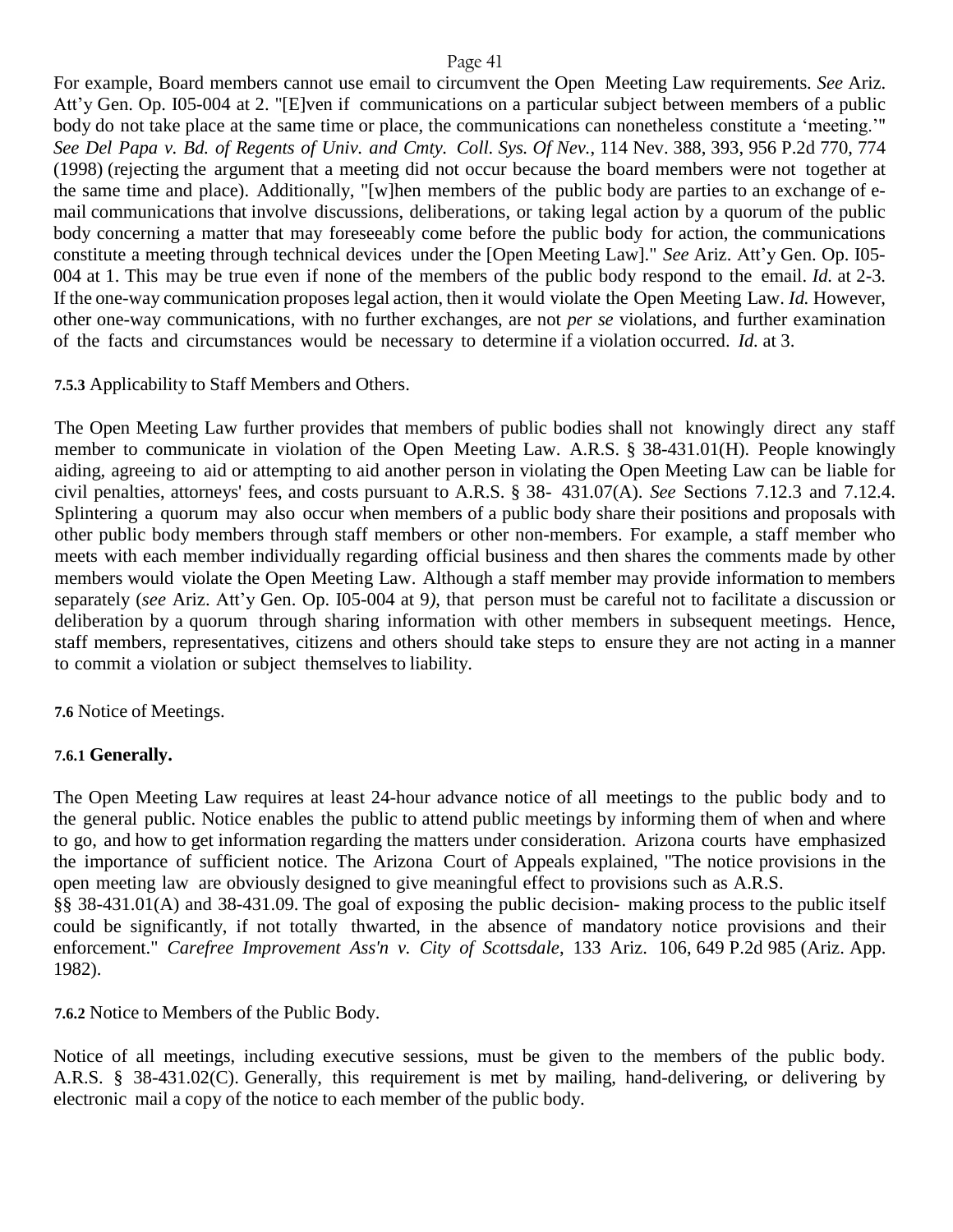## **7.6.3** Notice to the Public.

Notice of all meetings, including executive sessions, must be given to the public. A.R.S. § 38-431.02. Giving public notice is a two step process. Id.

**7.6.3.1** Disclosure Statement.

The first step is for the public body to conspicuously post a disclosure statement identifying the physical and electronic locations where public notices of meetings will be displayed. A.R.S. § 38-431.02(A). *See* Form 7.1. Public bodies of the State, counties, school districts, and governing bodies of charter schools must post the disclosure statement on their websites. *Id.* § (A)(1)-(2). Special districts governed by Title 48, A.R.S., must post the required disclosure statement on their own website or may file it with the Clerk of the Board of Supervisors. *Id.* § (A)(3). Public bodies of cities and towns must post the required information on their own websites or on the website of an association of towns and cities. *Id.* § (4). The notification location identified in the statement must be a place to which the public has reasonable access. The location should have normal business hours, should not be geographically isolated, should not have limited access and should not be difficult to find.

**7.6.3.2** Public Notice of Meetings.

Once the disclosure statement has been filed or posted, the second step is for the public body to give notice of each of its meetings by posting a copy of the notice on its website as well as at the location identified in the disclosure statement.

A.R.S. § 38-431.02(A). *See* Forms 7.2, 7.3, 7.4. Public bodies shall also give "additional public notice as is reasonable and practicable as to all meetings." *Id.*

§ (A)(1)(a). Various public bodies fulfill this obligation to provide "additional notice" by providing news releases concerning proposed meetings, mailing notices to those asking to be informed of meetings, including the date and time of such meetings in their newsletters and other publications, and making announcements on public access television. If there is a "technological problem or failure that either prevents the posting of public notices on a website or that temporarily or permanently prevents the use of all or part of the website", and all other public notice requirements are met, then the meeting can convene as scheduled. *Id.* § (A)(1)(b). In anticipation of litigation or complaints arising from the lack of notice, the public body should document the nature and duration of the technological problem or failure along with an explanation of how it affected the ability of the public body to post proper notice of the public meeting.

In addition to complying with the requirements of the Open Meeting Law, the notice should conform with the provisions of the Americans with Disabilities Act (ADA), 42 U.S.C. §§ 12101 - 12213 (Supp. 1992). *See* Sections 15.25.2 - 15.25.5. Public bodies should include a statement such as the following in any notices that they issue: "Persons with a disability may request a reasonable accommodation, such as a sign language interpreter, by contacting [name of designated agency contact person] at [telephone number and TDD telephone number]. Requests should be made as early as possible to allow time to arrange the accommodation."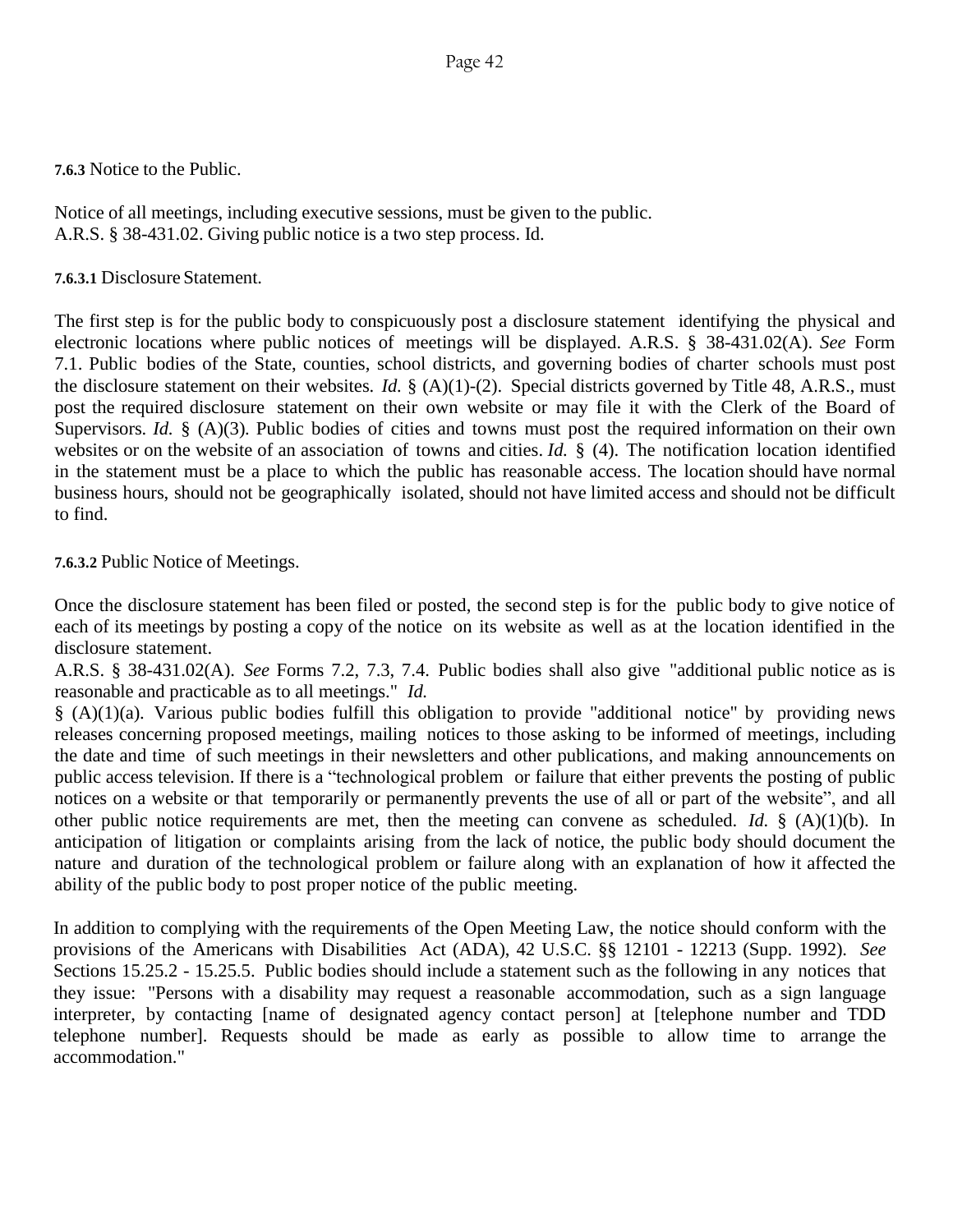**7.6.4** Contents of the Notice.

Generally, the notice should include information identifying the public body and the date, time, and place of the meeting. *See* Forms 7.2, 7.3. In identifying the place of the meeting, the notice should specify the street address of the building and the room number or other information identifying the specific room in which the meeting will be held. *See* Form 7.7 (Sample Notice and Agenda).

In addition, the notices of public meetings and notices of executive sessions must contain an agenda of the matters to be considered by the public body at the meeting or information on how the public may obtain a copy of such an agenda. A.R.S. § 38-431.02(G). For a complete discussion of the agenda requirements, see Section 7.7. Notice of a public meeting at which the public body intends to ratify a prior act must contain additional specific information. *See* Section 7.11; Form 7.12.

**7.6.5** Time for Giving Notice.

As a general rule, a meeting may not be held without giving the required notice at least twenty-four hours before the meeting. A.R.S. § 38-431.02(C). For purposes of the statute, the twenty-four hour period excludes Sundays and holidays. *Id.* Saturdays are included in the period if the public has access to the physical and electronic posted locations. *Id.* Of course, the best practice is for public bodies to give as much notice as possible. The public body should include a certification by the person responsible for posting the notice that states the time and location that the notice was posted. *See* Form 7.8 below.

There are three exceptions to the twenty-four hour notice requirement.

First, in the case of an "actual emergency," the meeting may be held upon such shorter notice as is "appropriate to the circumstances." *Id.* § (D). An actual emergency exists when, due to unforeseen circumstances, immediate action is necessary to avoid some serious consequence that would result from waiting until the required notice could be given. The existence of an actual emergency does not dispense with the need to give twenty-four hours' written notice to an employee to be discussed in executive session. A.R.S. § 38-431.03(A)(1); *see* Sections 7.7.9 and 7.9.4.

Second, notice of a meeting at which the public body will consider ratifying a prior act taken in violation of the Open Meeting Law must be given seventy- two hours in advance of the meeting. A.R.S. § 38-431.05(B)(4); *see* Section 7.11.

Finally, less than twenty-four hour notice may be given when a properly noticed meeting is recessed to a later date. A.R.S. § 38-431.02(E). A meeting may be recessed and resumed with less than twenty-four hour notice if public notice of the initial session of the meeting is given and, if before recessing, notice is publicly given as to the time and place of the resumption of the meeting or the method by which notice shall be publicly given. *Id.* Notice of the resumption of a meeting must comply with the agenda requirements respecting the matters to be addressed when resumed. *Id.* § (G). This may be accomplished by the presiding officer of the public body either stating at the meeting the time, place, and agenda of the resumed meeting or stating where a written notice and agenda of the resumed meeting will be posted. If an executive session is to be recessed and resumed with less than twenty-four hour notice, the time, place, and agenda of the resumed meeting should be communicated to the members of the public body and to the public by reconvening in public session and following one of the two steps described above. If the meeting will not reconvene for more than 24 hours, a new meeting notice and agenda is recommended.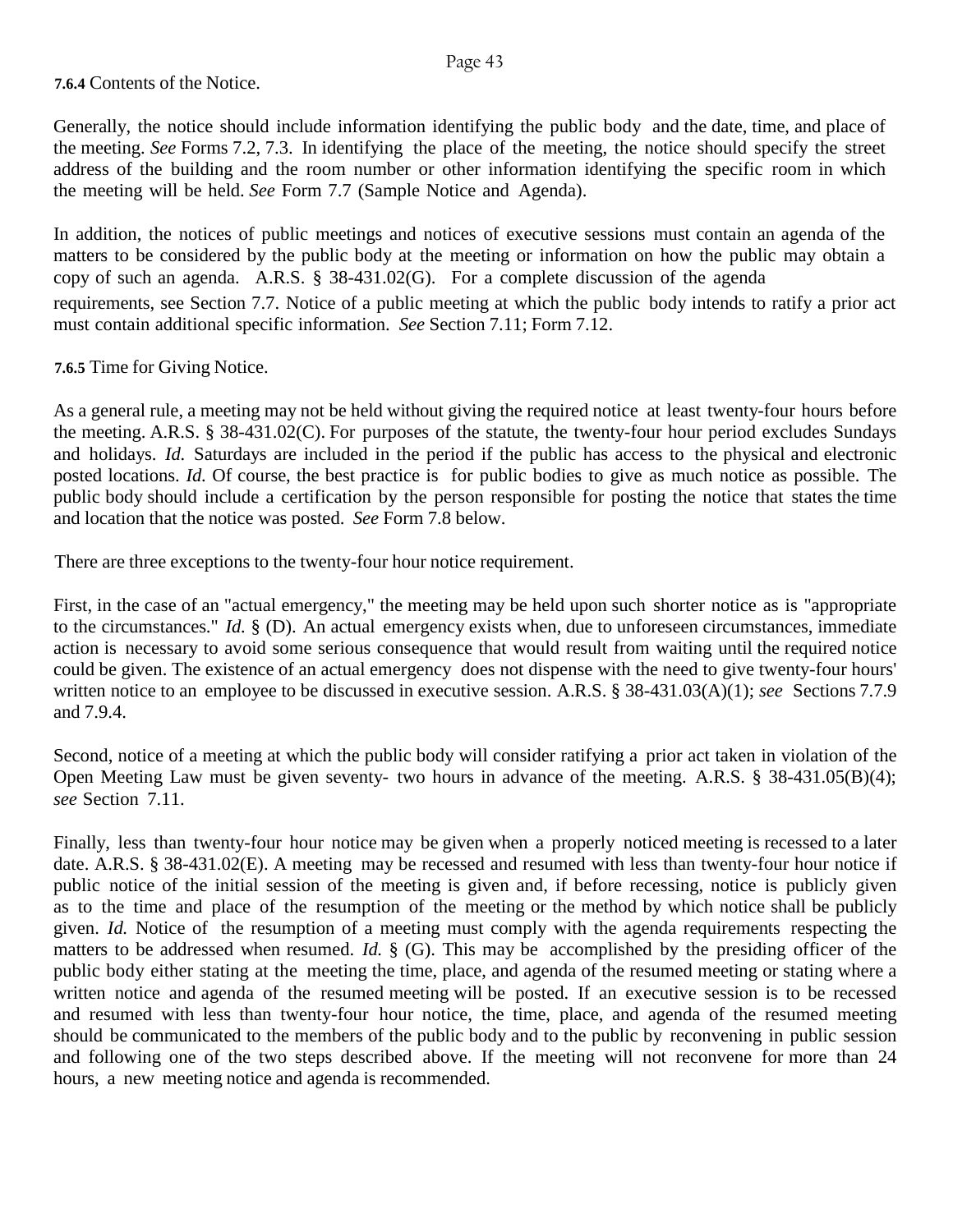## **7.6.6** Notice of Regular Meetings.

A public body that intends to meet for a specified calendar period on a regular day or date during the calendar period, and at a regular place and time, may post public notice of such meetings at the beginning of such period and need not post additional notices for each meeting. A.R.S. § 38-431.02(F); *see* Form 7.4. The notice must specify the applicable notice period. *Id.* However, this method of posting notice will not satisfy the agenda requirements unless the notice also contains a clear statement that the agenda for any such meeting will be available at least twenty-four hours in advance of the meeting and a statement as to where and how the public may obtain a copy of the agenda. A.R.S. § 38-431.02(G).

#### **7.6.7** Notice of Executive Sessions.

When an executive session is to be held, the notice must state the specific provision of law authorizing the executive session. A.R.S. § 38-431.02(B); *see* Form 7.5. This provision requires that the notice specify the numbered paragraph of subsection (A) of A.R.S. § 38-431.03 that authorizes the executive session. A general citation to A.R.S. § 38-431.03 or subsection (A) of that section is insufficient. For example, a public body intending to meet in executive session for purposes of discussing the purchase or lease of real property must cite in its notice "A.R.S. § 38-431.03(A)(7)." The public body must cite only the paragraphs applicable to the matters to be discussed and should not issue a standardized form notice that cites all executive session provisions. In addition, an agenda is required for an executive session. A.R.S. § 38-431.02(G); *see* Section 7.7.3.

In the case of an executive session concerning personnel matters, the public body must give written notice to the affected officer, appointee, or employee in addition to the public notice described above. A.R.S. § 38- 431.03(A)(1); *see* Section 7.9.4; Form 7.13. Such written notice must be provided not less than 24 hours before the scheduled meeting.

Many public bodies do not know whether they will have any legal questions on matters on the agenda until the discussion occurs. The Attorney General previously opined that public bodies may provide with their notices and agendas a statement that matters on the public meeting agenda may be discussed in executive session for the purpose of obtaining legal advice thereon, pursuant to A.R.S. § 38-431.03(A)(3). Ariz. Att'y Gen. Op. I90-19. An example of such a statement is "The Board may vote to hold an executive session for the purpose of obtaining legal advice from the Board's attorney on any matter listed on the agenda pursuant to A.R.S. § 38- 431.03(A)(3)." Similar statements are not sufficient for other types of executive sessions. *See* Section 7.7 for further discussion.

**7.6.8** Combined Notice of Public Meeting and Executive Session.

In many cases the public body may want to have the option to retire into executive session during the course of a public meeting. Although separate notices of the public meeting and executive session may be given pursuant to Sections 7.6.6 and 7.6.7, the public body may choose to combine the notice of the public meeting and of the possible executive session in one document. An example for doing so is set forth in Form 7.6 and the sample notice and agenda, Form 7.7.

#### **7.6.9** Maintaining Records of Notice Given.

Each public body should keep a record of its notices, including a copy of each notice that was posted and information regarding the date, time, and place of posting. A suggested procedure is to file in the records of the public body a copy of the notice and a certification in a form similar to Form 7.8.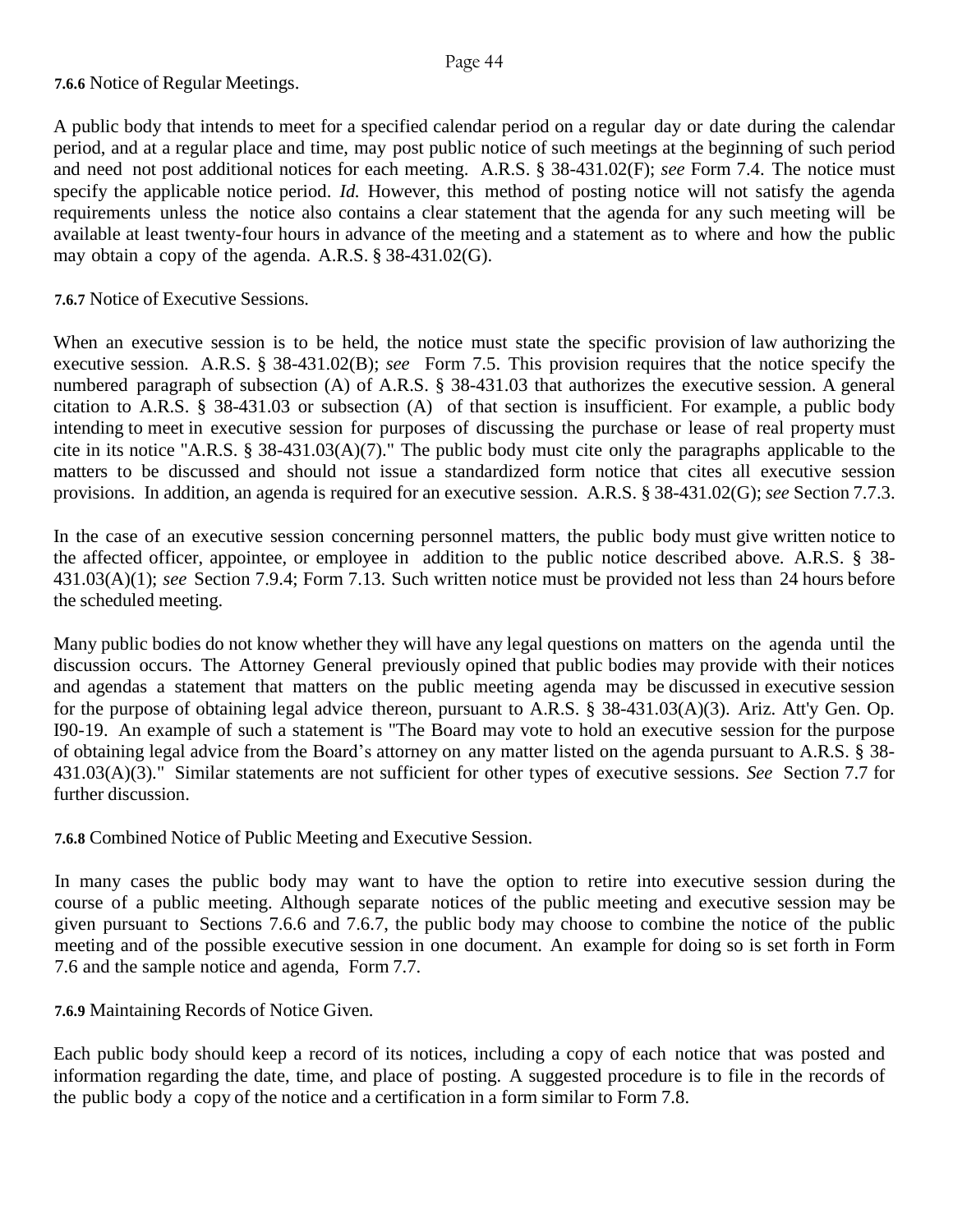## **7.7** Agendas.

## **7.7.1 Generally.**

In addition to notice of the time, date, and place of the meeting, the public body must provide an agenda of the matters to be discussed, considered, or decided at the meeting. A.R.S. § 38-431.02(G).

Although this Section provides guidelines for the preparation of agendas, it does not answer every question that may arise. Specific problems should be discussed with the public body's legal counsel. As a general rule, public bodies should always be mindful of the Legislature's declaration of policy that agendas "contain such information as is reasonably necessary to inform the public of the matters to be discussed or decided." A.R.S. § 38-431.09(A). When in doubt, resolve questions in favor of greater disclosure of information.

**7.7.2** Contents of the Agenda -- Public Meeting.

The agenda for a public meeting must contain a listing of the "specific matters to be discussed, considered or decided at the meeting." A.R.S. § 38-431.02(H). This requirement does not permit the use of generic agenda items such as "personnel," "new business," "old business," or "other matters" unless the specific matters or items to be discussed are separately identified. *See Thurston v. City of Phoenix*, 157 Ariz. 343, 344, 757 P.2d 619, 620 (App. 1988). The degree of specificity depends on the circumstances. *See* Form 7.7 (Sample Notice and Agenda). Consider the following examples:

- "Discussion and possible action to approve the application of pesticides within 1/4 mile of a school" if an environmental board is going to consider whether to approve the application of pesticides within 1/4 mile of a school;
- "Discussion and possible action to remove Pesticide-A from list of approved pesticides" if the environmental board is going to consider removing a specific pesticide from an approved list;
- "Discussion and possible action regarding budget priorities and revisions for upcoming fiscal year" if a board intends to generate and discuss a number of different options for managing its budget;
- "Discussion and possible action regarding elimination of funding from budget for travel reimbursements, computer upgrades, and laptops for board members" if a board intends to adopt specific options to revise a budget.

If it is likely that the public body will find it necessary to discuss any particular agenda item in executive session with the public body's attorney, the agenda should plainly say so even if the general notice of executive session for legal advice is on the agenda. For example, the agenda might include a provision stating "The Board may vote to hold an executive session for the purpose of obtaining legal advice from the Board's attorney on the approval of pesticides for application within  $\frac{1}{4}$  mile of a school pursuant to A.R.S. § 38- 431.03(A)(3)."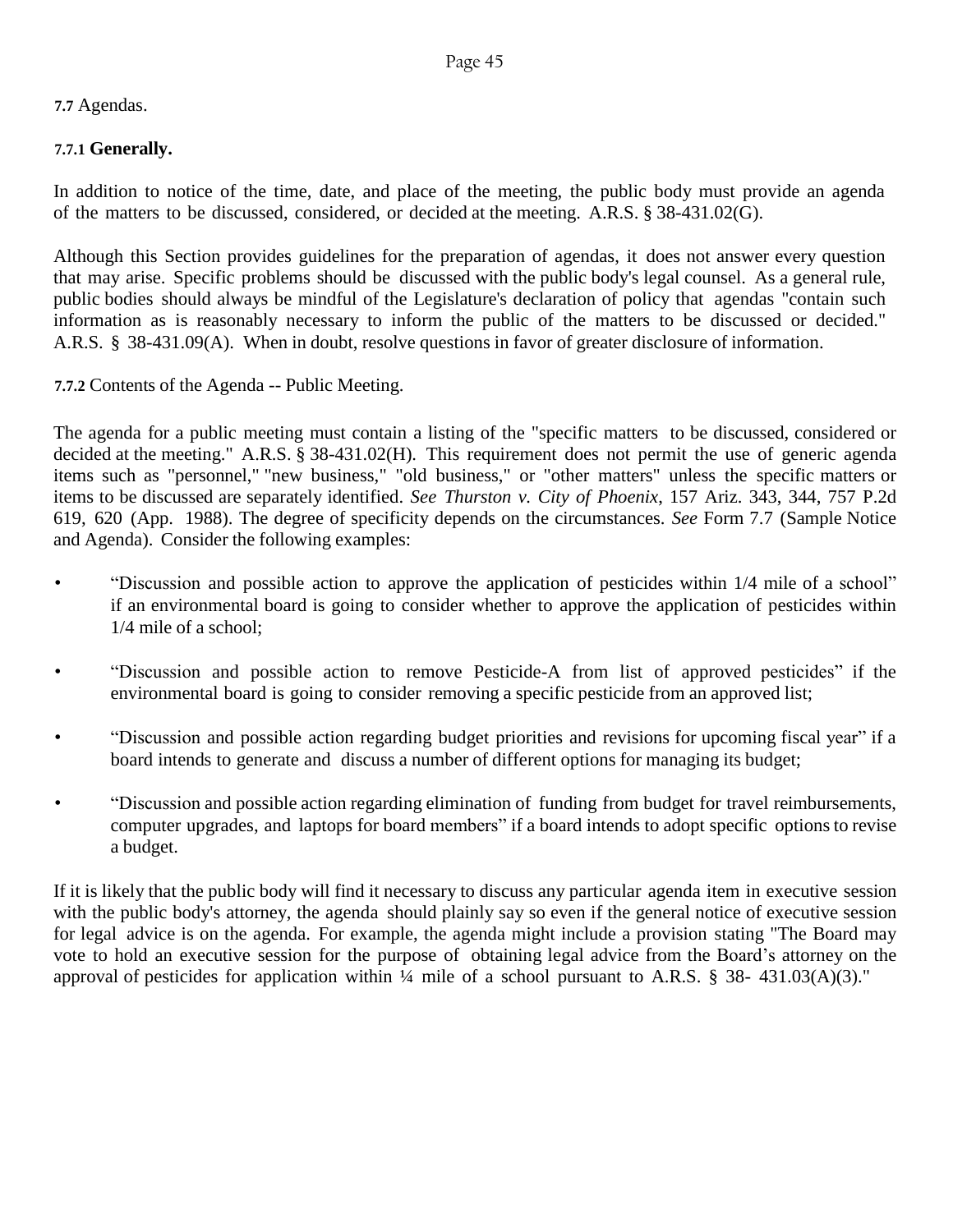**7.7.3** Contents of the Agenda--Executive Session.

The agenda for an executive session must contain a "general description of the matters to be considered." A.R.S. § 38-431.02(I). The description must amount to more than just a recital of the statutory provisions authorizing the executive session, but should not contain any information that "would defeat

the purpose of the executive session, compromise the legitimate privacy interests of a public officer, appointee or employee or compromise the attorney-client privilege." *Id*.

In preparing executive session agenda items, the public body must weigh the legislative policy favoring public disclosure and the legitimate confidentiality concerns underlying the executive session provision. For example, if a board desires to consider the possible dismissal of its executive director, the board may list on the agenda "Personnel matter -- consideration of continued employment of the board's executive director." However, when the public disclosure of the board's consideration of charges against an employee might needlessly harm the employee's reputation or compromise the employee's privacy interests, the board may eliminate from the agenda description the identity of the employee being considered. If it is already publicly known that the board is considering charges against the employee, disclosure of the employee's identity in the agenda would not defeat the purpose of the executive session.

## **7.7.4** Distribution of the Agenda.

The agenda may be made available to the public by including it as part of the public notice or by stating in the public notice how the public may obtain a copy of the agenda and then distributing the agenda in the manner prescribed.

A.R.S. § 38-431.02(G); *see* Forms 7.2 - 7.4, 7.6, 7.7. Because both the public notice and the agenda must be available at least twenty-four hours in advance of a meeting, the simplest procedure is to include the agenda with the public notice. *See* Form 7.7 (Sample Notice and Agenda). However, when issuing public notice well in advance of a meeting, as in the case of notice of regularly scheduled meetings, *see* Section 7.6.6, it may be more appropriate to state how the public may obtain a copy of the agenda and distribute it accordingly.

#### **7.7.5** Consent Agendas.

Public bodies may use "consent agendas" so long as they meet certain requirements. Consent agendas are typically used as a time-saving device when there are certain items on the agenda which are unlikely to generate controversy and are ministerial in nature. Some examples are approval of travel requests and approval of minutes. Public bodies often take one vote to approve or disapprove the consent agenda as a whole. When using a consent agenda format for some of the items on a meeting agenda, public bodies should fully describe the matters on the agenda and inform the public where more information can be obtained. A good practice is to require the removal of an item from the consent agenda upon the request of any member of the public body. *See* Form 7.7 (Sample Notice and Agenda).

Public bodies should exercise caution when using consent agendas. The Arizona Supreme Court previously held that taking legal action, including that taken after an executive session, must be preceded by a disclosure of "that amount of information sufficient to apprise the public in attendance of the basic subject matter of the action so that the public may scrutinize the action taken during the meeting." *Karol v. Bd. of Educ. Trustees*, 122 Ariz. 95, 98, 593 P.2d 649, 652 (1979)**.** The court also condemned the practice of voting on matters designated only by number, thereby effectively hiding actions from public examination. *Id.*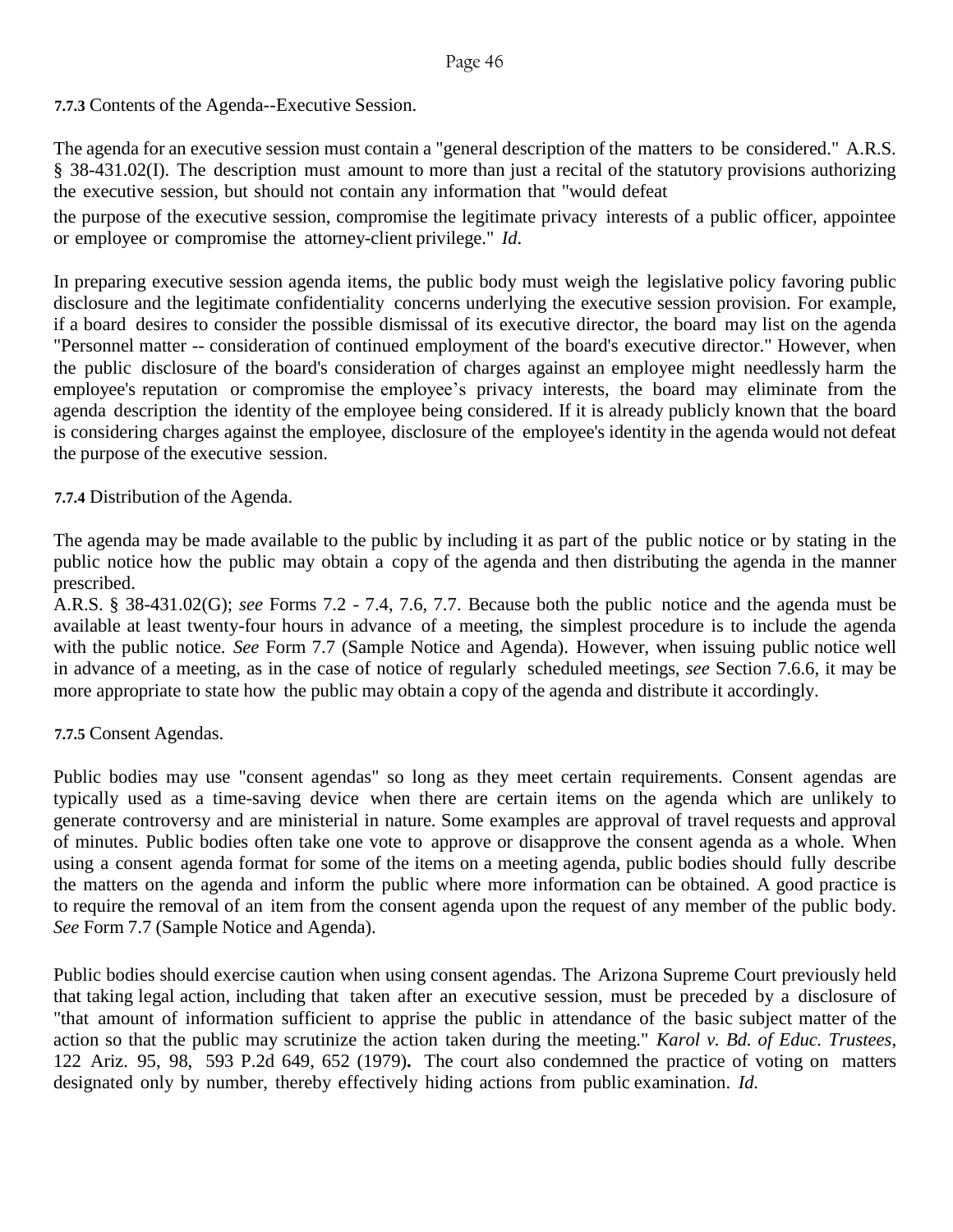**7.7.6** Discussing and Deciding Matters Not Listed on the Agenda.

The public body may discuss, consider, or decide only those matters listed on the agenda and "other matters related thereto." A.R.S. § 38-431.02(H). The "other matters" clause provides some flexibility to a public body but should be construed narrowly. The "other matters" must in some reasonable manner be "related" to an item specifically listed on the agenda. *Thurston v. City of Phoenix*, 157 Ariz. 343, 344, 757 P.2d 619, 620 (App. 1988).

If a matter not specifically listed on the agenda is brought up during a meeting, the better practice, and the one that will minimize subsequent litigation, is to defer discussion and decision on the matter until a later meeting so that the item can be specifically listed on the agenda. If the matter demands immediate attention and is a true emergency, the public body should consider using the emergency exception described in Section 7.6.9.

However, if action is taken at a meeting on an item not properly noticed, then that particular action violates the Open Meeting Law and is null and void. *Johnson v. Tempe Elementary Sch. Dist. No. 3 Governing Bd.*, 199 Ariz. 567, 570, 20 P.3d 1148, 1151 (App. 2001); A.R.S. § 38-431.05(A). The public

body may ratify the action pursuant to A.R.S. § 38-431.05(B), although the violation may still subject the public body to the penalties described in A.R.S.

§ 38-431.07(A). Any other actions that were taken at the meeting and were properly noticed are not void. *Karol*, 122 Ariz. at 98, 593 P.2d at 652; Ariz. Att'y Gen. Op. I08-001.

**7.7.7** Calls to the Public.

In 2000, the Legislature clarified the limitations on open calls to the public during public meetings. A.R.S. § 38-431.01(H) now provides that a public body may make an open call to the public to allow individuals to address the public body on any issue within the jurisdiction of the public body. Members of the public body may not discuss or take action on matters raised during the call to the public that are not specifically identified on the agenda. *Id.* Public body members may, however, respond to criticism made by those who have addressed the public body, ask staff to review a matter, or ask that a matter be put on a future agenda. *Id. See also* Ariz. Att'y Gen. Op. I99-006.

The best practice is to include language similar to the following on the agenda to explain in advance the reason members of the public body cannot respond to topics brought up during the call to the public that are not on the agenda: "Call to the Public: This is the time for the public to comment. Members of the Board may not discuss items that are not specifically identified on the agenda. Therefore, pursuant to A.R.S. § 38-431.01(H), action taken as a result of public comment will be limited to directing staff to study the matter, responding to any criticism or scheduling the matter for further consideration and decision at a later date."

**7.7.8** Current Event Summaries.

The Open Meeting Law allows the chief administrator, presiding officer or a member of a public body to present a brief summary of current events without listing in the agenda the specific matters to be summarized, provided that the summary is listed on the agenda and that the public body does not propose, discuss, deliberate or take legal action at that meeting on any matter in the summary unless the specific matter is properly noticed for legal action. A.R.S. § 38-431.02(K). Thus, the summary of current events consists merely of one of the abovereferenced people summarizing recent occurrences without any discussion or feedback from the remainder of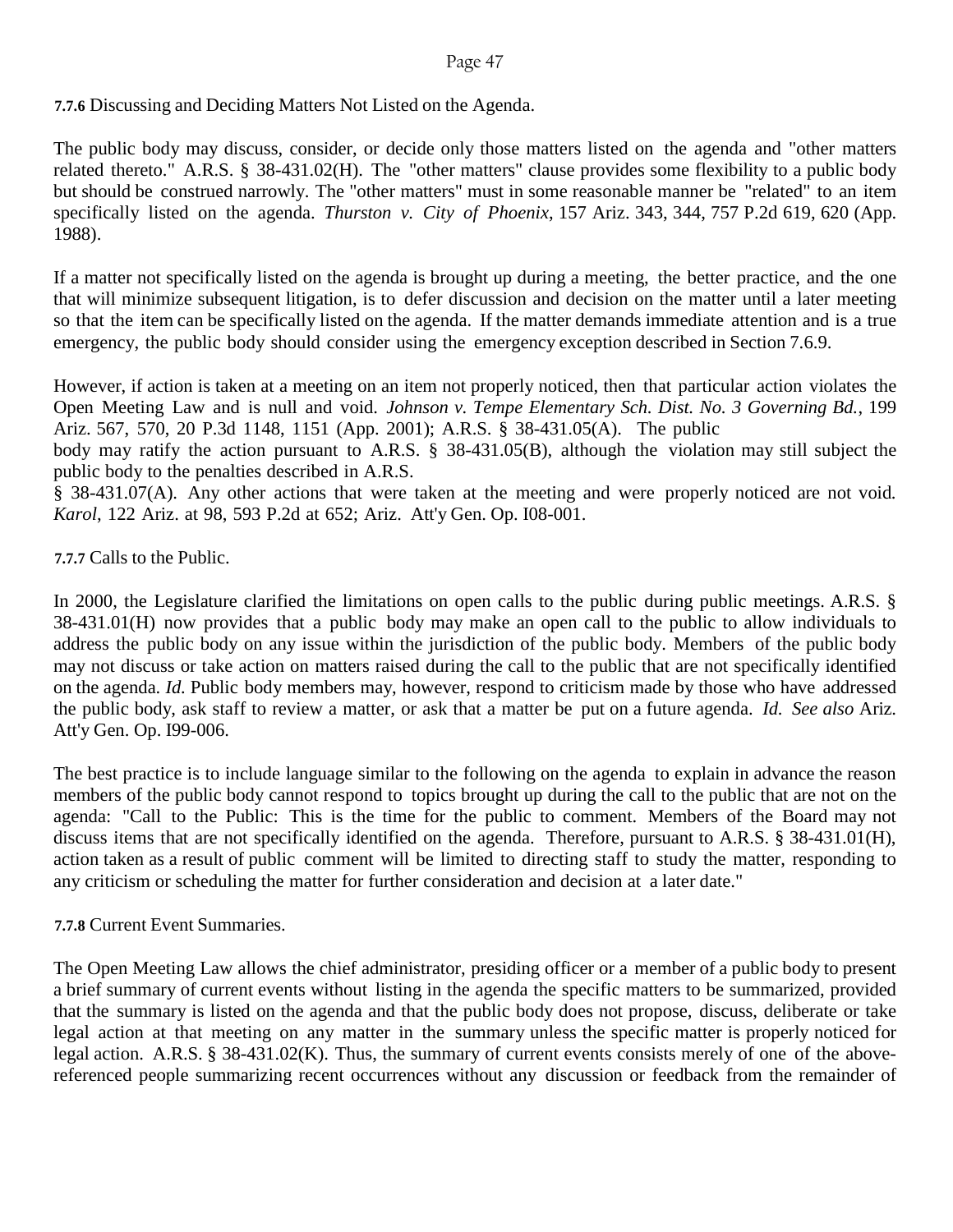the public body. The agenda should specifically list "Summary of Current Events" as an agenda item and identify who will present the summary.

Reports that address matters other than a summary of current events or that are delivered by someone other than a proper official with the public body do not come within the provision authorizing current events summaries and must comply with the agenda requirements of the Open Meeting Law. The only report that can be given without listing the contents of the presentation is the brief summary of current events by the chief administrator, the presiding officer of the Council, or a member under A.R.S. § 38431.02(K). As to other reports presented to a public body, the agenda must list descriptions of the topics that will be presented and state whether the public body will discuss or take action on such matters. A generic agenda item, such as "Police Department" report or "Fire Department" report does not satisfy the requirement that the agenda provide information that is "reasonably necessary to inform the public of the matters to be discussed or decided." A.R.S. § 38- 431.02(H). Public bodies should limit use of the current events summary provision to appropriate situations and should strive to provide as much advance information as possible to the public.

#### **7.7.9** Emergencies.

A public body may discuss, consider, and decide a matter not on the agenda when an actual emergency exists requiring that the body dispense with the advance notice and agenda requirements. A.R.S. § 38-431.02(D). *See* Section 7.6.5 for a discussion of what constitutes an actual emergency.

To use the emergency exception, the public body must do several things. First, the public body must give "such notice as is appropriate to the circumstances" and must "post a notice within twenty-four hours declaring that an emergency session has been held" and setting forth the same information required in an agenda for a regular meeting. A.R.S. § 38-431.02(D); *see* Form 7.9.

Next, prior to the emergency discussion, consideration, or decision, the public body must announce in a public meeting the reasons necessitating the emergency action. A.R.S. § 38-431.02(J). If the emergency discussion or consideration is to take place in an executive session, this public announcement must occur at a public meeting prior to the executive session. *Id.*

Finally, the public body must place in the minutes of the meeting a statement of the reasons for the emergency. *Id.* In the case of an executive session, this statement will appear twice, once in the minutes of the public meeting where the reasons were publicly announced, and again in the minutes of the executive session where the emergency discussion or consideration took place. *See* Section 7.8.2(7).

#### 7.7.10 Changes to the Agenda.

If a public body finds it necessary to change an agenda by modifying the listed matters or adding new ones, a new agenda must be prepared and distributed in the same manner as the original agenda, at least twenty-four hours in advance of the meeting. Ariz. Att'y Gen. Op. I79-45. Changes in the agenda within twenty-four hours of the meeting may be made only in case of emergency. Ariz. Att'y Gen. Op. I79-192; *see* Section 7.7.9. However, the public body does not need to discuss or act on an item that appears on the agenda for the meeting and can vote at the meeting to remove agenda items from consideration without violating the Open Meeting Law.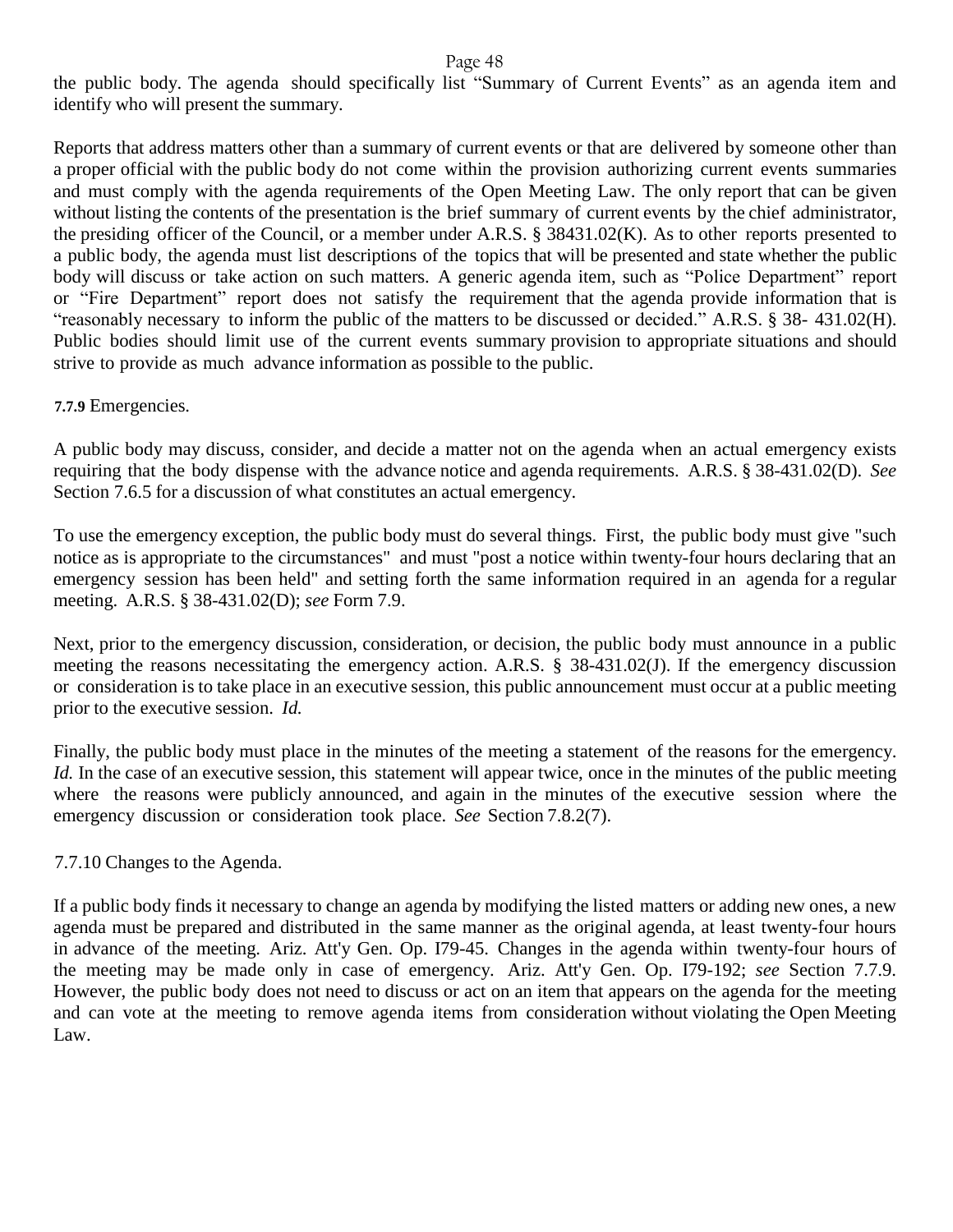#### **7.8** Minutes.

Minutes must be taken of all public meetings and executive sessions.

**7.8.1** Form of and Access to the Minutes.

Minutes may be taken in writing or may be recorded by an audio or video recorder. A.R.S. § 38-431.01(B); *see* Forms 7.10, 7.11. The minutes or a recording of a public meeting must be available for public inspection within three working days after the meeting. A.R.S. § 38-431.01(D). Public bodies concerned about distributing minutes before they have been officially approved at a subsequent meeting should mark the minutes "draft" or "unapproved" and make them available within three working days of the meeting. If the minutes have been recorded by an audio or video recorder, allowing the public to have access to that recording is sufficient. However, if the minutes were taken in shorthand, those minutes must be typed or written out in longhand in order to comply with this requirement. *See* Form 7.10. The minutes of an executive session are confidential and may not be disclosed except to certain authorized persons. A.R.S. § 38-431.03(B); *see* Section 7.8.4. To ensure confidentiality and avoid inadvertent disclosure, minutes of executive sessions should be stored separately from regular session minutes.

The approved minutes of all city or town council meetings must be posted on the city's website within two working days of their approval, A.R.S. § 38- 431.01(E)(2). In no event should minutes be withheld from the public pending approval. Minutes must be reduced to a form that is readily accessible to the public. *See* A.R.S. § 38-431.01(D)*.* A public body of a city or a town with a population exceeding 2,500 people shall, within three working days after any meeting, post on its website a statement showing legal actions taken by the public body or any recordings made during the meeting. A.R.S. § 38- 431.01(E)(1)*.* Posted statements and recordings shall remain accessible on the website for at least one year after the meeting. *Id.* § (J). In addition, any recordings and minutes are public records subject to record retention requirements.

**7.8.2** Contents of the Minutes of Public Meetings.

The minutes of a public meeting must contain the following information:

- 1. "The date, time and place of the meeting." A.R.S.  $\S 38-431.01(B)(1)$ .
- 2. "The members of the public body recorded as either present or absent." Id.  $\S$  (B)(2).
- 3. "A general description of the matters [discussed or] considered." Id. § (B)(3). Minutes must contain information regarding matters considered or discussed at the meeting even though no formal action or vote was taken with respect to the matter. See id.  $\S$  (B)(4).
- 4. "An accurate description of all legal actions proposed, discussed or taken, and the names of persons who proposed each motion." Id. This does not require that the name of each person who votes on a motion be indicated, but only that the member who proposed it be shown in the minutes. Generally, however, the agency, for its own benefit, will include the names of the member who seconded and those who voted in favor of or against the motion. In any case, it is wise for the minutes to reflect how the body voted and the numerical breakdown of the vote, e.g., 3 in favor, 1 against, 1 abstention.
- 5. The name of each person "making statements or presenting material to the public body and a [specific] reference to the legal action," (see item 4) to which the statement or presentation relates. Id.
- 6. If the discussion in the public session did not adequately disclose the subject matter and specifics of the action taken, the minutes of the public meeting at which such action was taken should contain sufficient information to permit the public to investigate further the background or specific facts of the decision. See Section 7.7.5; Karol, 122 Ariz. 95, 593 P.2d 649.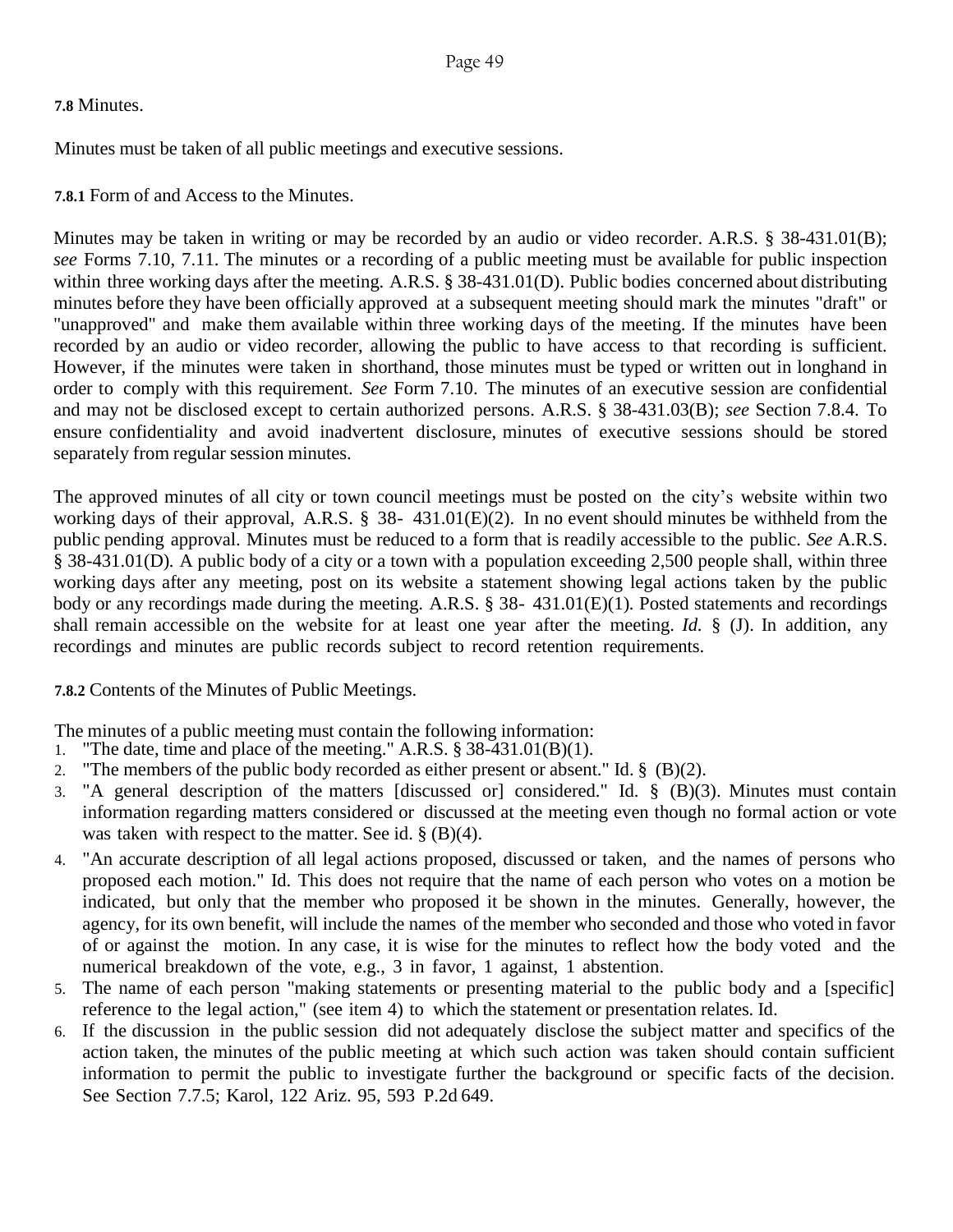- 7. If matters not on the agenda were discussed or decided at a meeting because of an actual emergency, the minutes must contain a full description of the nature of the emergency. A.R.S. § 38-431.02(J); see Sections 7.6.5 and 7.7.9.
- 8. If a prior act was ratified, the minutes must contain a copy of the disclosure statement required for ratification.

A.R.S. § 38-431.05(B)(3); see Section 7.11.2; Form 7.10.

**7.8.3** Contents of the Minutes of Executive Sessions.

The minutes of executive sessions must contain the following information:

- 1. "The date, time and place of the meeting." A.R.S.  $\S 38-431.01(B)(1)$ , (C).
- 2. "The members of the public body recorded as either present or absent." Id.  $\S$  (B)(2), (C).
- 3. "A general description of the matters considered." Id. § (B)(3), (C); see Section 7.8.2(3).
- 4. An accurate description of all instructions given to attorneys or designated representatives pursuant to A.R.S. § 38-431.03(A)(4), (5) and (7). See Sections 7.9.7, 7.9.8 and 7.9.10.
- 5. A statement of the reasons for emergency consideration of any matters not on the agenda. See A.R.S. § 38- 431.02(J); Section 7.8.2(7).
- 6. Such other information as the public body deems appropriate. For example, the public body might record in its minutes that those present were advised that the information discussed in the session and the session minutes are confidential. See Form 7.11.

"A party who asserts that a public body violated the open meeting laws has the burden of proving that assertion." Tanque Verde Unified Sch. Dist. No. 13 of Pima County v. Bernini, 206 Ariz. 200, 205, 76 P.3d 874, 879 (App. 2003).

However, Arizona courts have held that once a complainant alleges facts from which a reasonable inference may be drawn supporting an Open Meeting Law violation, the burden of proof immediately shifts to a public body to prove that an affirmative defense or exception to the Open Meeting Law authorized an allegedly inappropriate executive session. Fisher v. Maricopa County Stadium Dist., 185 Ariz. 116, 122, 912 P.2d 1345, 1351 (App. 1995). See also Tanque,

206 Ariz. 200 at 205, 76 P.3d 874 at 881. The best practice is for public bodies to keep an audio or video recording of the executive session or to transcribe the executive session to ensure that they are prepared to meet their burden of proof in the event a lawsuit is filed.

**7.8.4** Confidentiality of Executive Session Minutes.

The minutes of an executive session and all discussions that take place at an executive session are confidential and may not be disclosed to anyone, A.R.S. § 38-431.03(B), except that they may be disclosed to the following people:

- 1. Any member of the public body that met in the executive session and members who did not attend the executive session. A.R.S. § 38- 431.03(B)(1); Picture Rocks Fire Dist. v. Updike, 145 Ariz. 79, 699 P.2d 1310 (App. 1985).
- 2. Any officer, appointee, or employee who was the subject of discussion at an executive session authorized by A.R.S. § 38-431.03(A)(1) may see those portions of the minutes directly pertaining to them. A.R.S. § 38- 431.03(B)(2); see Section 7.9.4.
- 3. Staff personnel, to the extent necessary for them to prepare and maintain the minutes of the executive session.
- 4. The attorney for the public body, to the extent necessary for the attorney to represent the public body.
- 5. The Auditor General in connection with the lawful performance of its duty to audit the finances or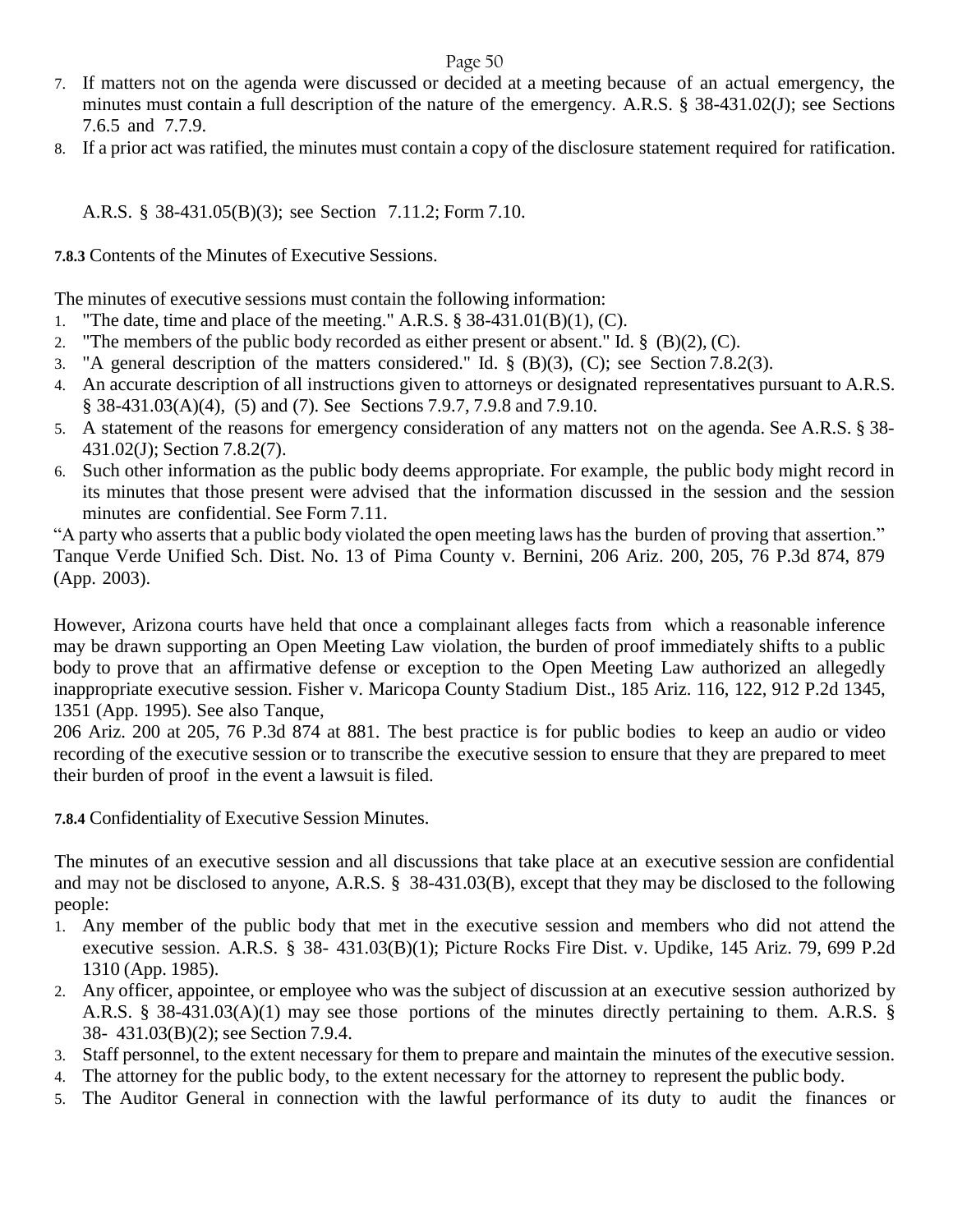performance of the public body. A.R.S. § 38- 431.03(B)(3); Ariz. Att'y Gen. Op. I79-l30.

- 6. The Attorney General or County Attorney when investigating alleged violations of the Open Meeting Law. A.R.S. § 38-431.03(B)(4).
- 7. The court, for purposes of a confidential inspection where an open meeting violation has been alleged. A.R.S. § 38-431.07(C).

The Open Meeting Law requires a public body to advise all persons attending an executive session or obtaining access to executive session minutes or information that such minutes and information are confidential. A.R.S. § 38- 431.03(C). Public bodies should maintain executive session minutes in a secure file separate from the public meeting minutes to guard against accidental disclosure.

Members of a public body and others attending the executive session must ensure that the information remains confidential. In addition to violating the Open Meeting Law, criminal charges may arise from a release of confidential information from executive session. "A public officer or employee shall not disclose or use, without appropriate authorization, any information that is acquired by the officer or employee in the course of the officer's or employee's official duties and that is declared confidential by law." A.R.S. § 38-504(B). The law designates a knowing or intentional violation of this provision as a Class 6 felony and a reckless or negligent violation as a Class 1 misdemeanor.

A.R.S. § 38-510(A). Either type of violation could lead to criminal penalties in addition to forfeiture of office or employment. A.R.S. § 38-510(B).

## 7.9 Executive Sessions.

A.R.S. Section 38-431.03 contains an exception to the general requirement that all meetings must be open to the public. That Section identifies seven specific instances in which a public body may discuss matters in an executive session. *See* Sections 7.9.4 - 7.9.10. An executive session is defined as "a gathering of a quorum of members of a public body from which the public is excluded for one or more of the reasons prescribed in [A.R.S. § 38-431.03]." A.R.S. § 38- 431(2). An executive session may be convened solely for the purpose of discussing matters and, in limited instances, giving instructions to attorneys and designated representatives. A.R.S. § 38-431.03(D). No legal action may be taken in the executive session. *Id*.

Arizona courts have strictly construed the seven authorized executive session topics because their legislative charge is to "promote openness in government, not to expand exceptions which could be used to obviate the rule." *See Fisher v. Maricopa County Stadium Dist.*, 185 Ariz. 116, 124, 912 P.2d 1345, 1353 (App. 1995). Thus, unless the proposed discussion plainly falls within one of the Open Meeting Law's executive session topics or is specifically authorized by the public body's enabling legislation, discussion should take place only in a public meeting.

#### **7.9.1** Deciding to Go Into Executive Session.

Before a public body may go into executive session, a majority of the members constituting a quorum must vote in a public meeting to hold the executive session. A.R.S. § 38-431.03(A). The motion must state the ground(s) for the executive session so that the public understands why the public body is entering executive session. For example, a member of the public body may make the following motion: "I move to enter executive session for the purpose of receiving legal advice." Generally, the vote will be taken immediately before going into executive session. However, in some cases an agency may know that at a future date it will need to meet in executive session, in which case it can then vote at the public meeting to meet on the later date in executive session. On that future date, the agency does not have to first meet again in a public session.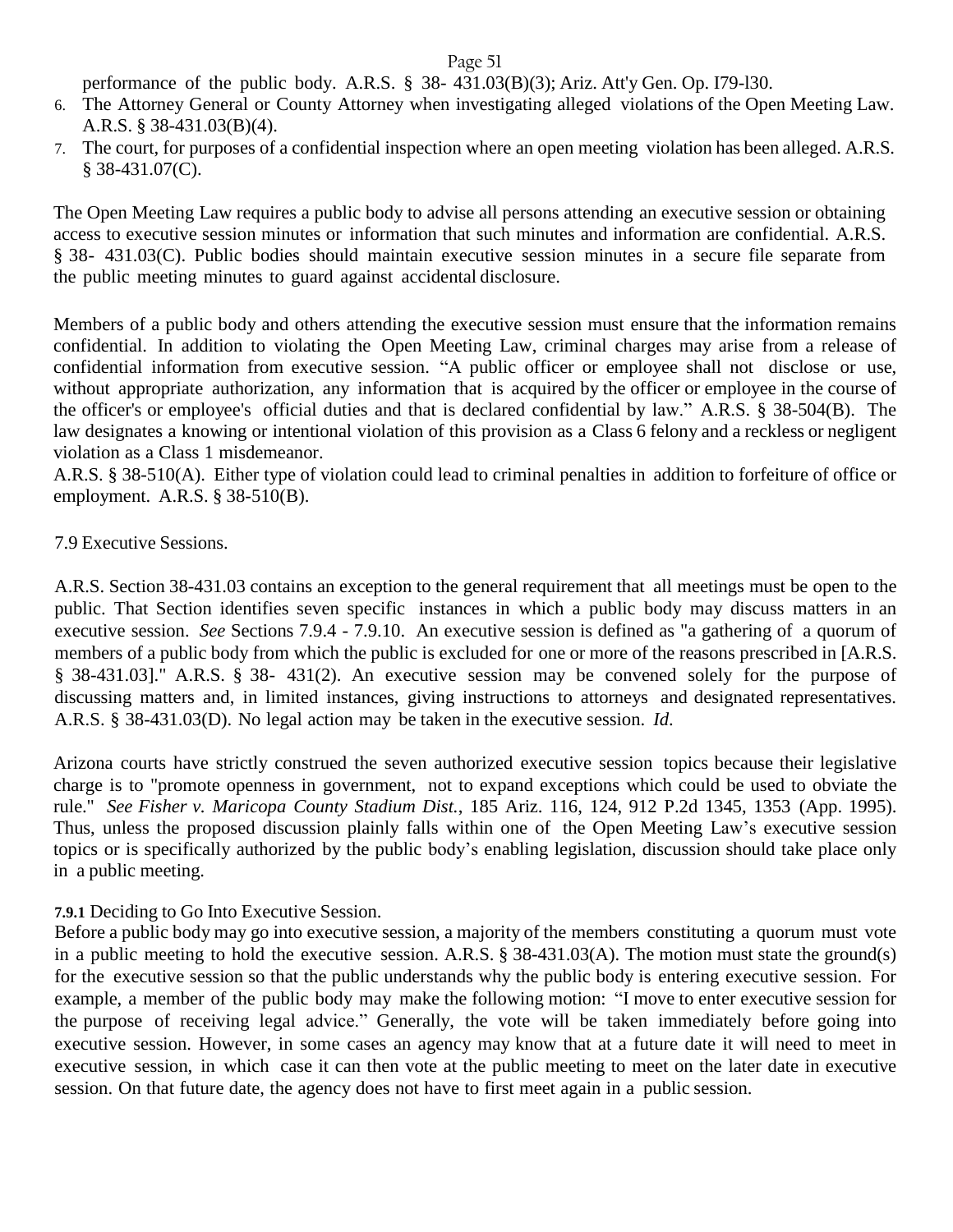## **7.9.2** Executive Session Requirements.

Once the majority of members of a public body votes to hold an executive session, the chairman of the public body should ask the public to leave and to take with them all materials such as briefcases and backpacks to ensure that no recording devices are left in the room. All persons must leave the meeting except the members of the public body and those individuals whose presence is reasonably necessary for the public body to carry out its executive session responsibilities. A.R.S. § 38-431(2). The chairman should remind all present that the business conducted in executive sessions is confidential pursuant to A.R.S. § 38-431.03(C).

## **7.9.3** Authorized Executive Sessions.

The Open Meeting Law permits only seven categories of topics to be discussed in executive session. A.R.S. § 38- 431.03(A). These categories are discussed in Sections 7.9.4 - 7.9.10. In addition, the Legislature may create specific authority for executive sessions in other statutes. *See* A.R.S. § 38-797.03(B) (authorizing the Arizona State Retirement System Board to hold hearings or to consider administrative law judge decisions involving long term disability benefits in executive session). Because courts are likely to construe these provisions strictly, unless the proposed discussion plainly falls within an executive session category it should take place only in a public meeting. Finally, the Open Meeting Law does not require that these discussions take place in executive session. If public disclosure of the public body's discussion is not prohibited by any other statutory provision and government interests are not threatened, a public body may choose to conduct all of its discussions in a public setting.

## **7.9.4** Personnel Matters.

The discussion or consideration of employment, assignment, appointment, promotion, demotion, salaries, discipline, resignation, or dismissal of a public officer, appointee, or employee of a public body may take place in an executive session. A.R.S. § 38-431.03(A)(1); *City of Flagstaff v. Bleeker*, 123 Ariz. 436, 600 P.2d 49 (App. 1979). This authorization for an executive session applies only to discussions concerning specific officers, appointees, and employees. This provision permits discussion in executive session of applicants for employment or appointment even though the applicants may not be currently employed by the public body.

If the public body proposes to discuss a personnel matter in an executive session, and the affected officer, appointee, or employee requests that the discussion occur in a public meeting instead, then these discussions must be conducted in a public meeting and not in an executive session. A.R.S. § 38- 431.03(A)(1). Accordingly, the Open Meeting Law requires that an officer, appointee, or employee who is the subject of the discussion in executive session must be given advance written notice of the proposed executive session. *Id.* The notice given to the officer, appointee, or employee must describe the matters to be considered by the public body in a manner sufficient to enable the employee to make the initial decision whether to have the matters discussed in a public meeting. *Id.* In addition, the written notice must be given sufficiently in advance of the proposed meeting, and in no event less than twenty-four hours prior to the meeting, to enable the employee to make the foregoing determination and to prepare an appropriate request for a public meeting. *Id.*; *see* Ariz. Att'y Gen. Op. I79-49. *See also* Form 7.13. There is no emergency exception to the requirement that an affected officer, appointee, or employee receive at least twenty-four hours' notice. However, the public body can discuss personnel matters in a public meeting with less than twenty- four hours' notice if an actual emergency exists. A.R.S. § 38-431.02(D). *See* Sections 7.6.5 and 7.7.9. There is no requirement to provide advance written notice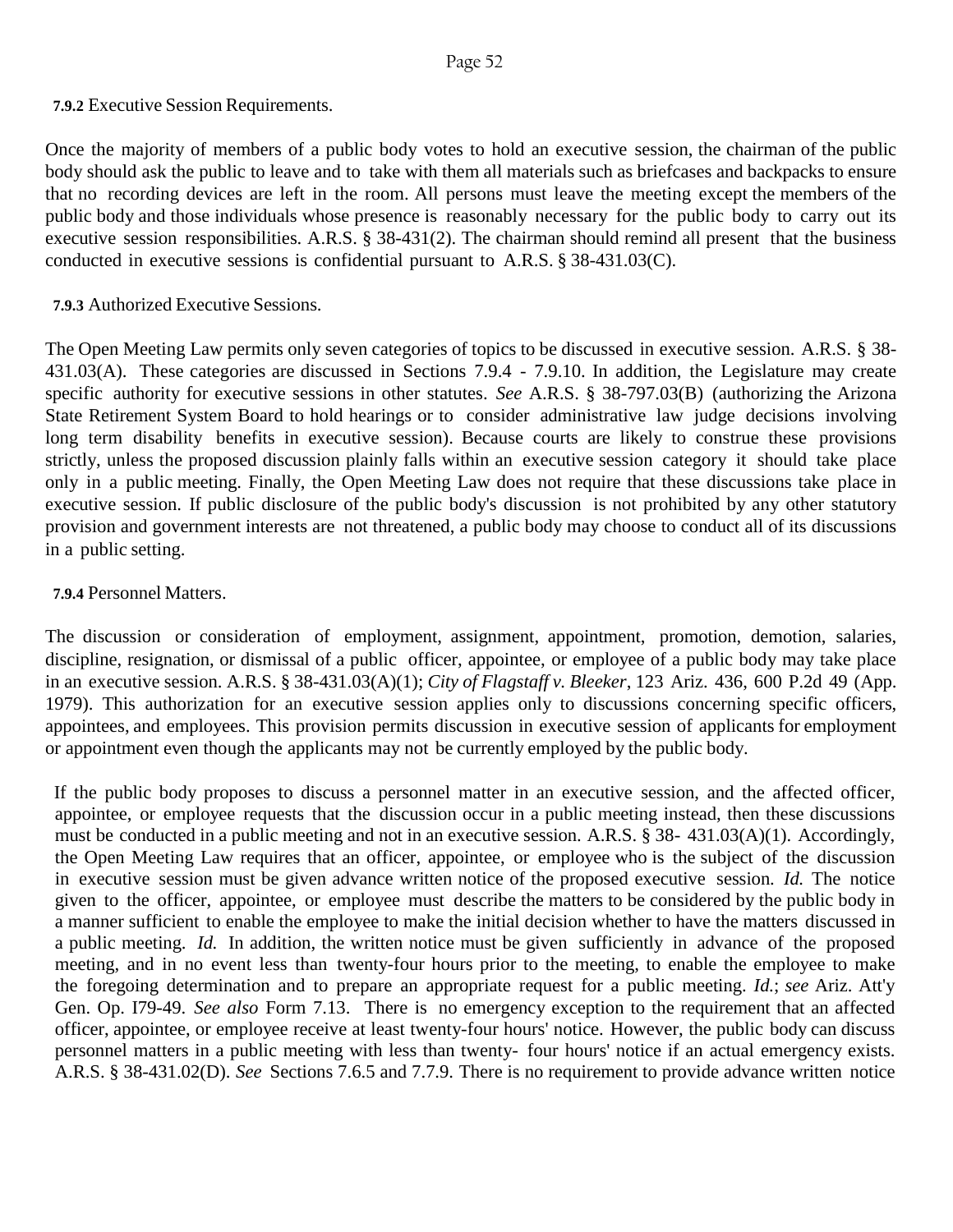to the affected officer, appointee, or employee when the public body proposes to discuss a personnel matter in a public session and not in an executive session.

Although the public body may *permit* the public officer, appointee, or employee who is the subject of discussion to attend the executive session, the Open Meeting Law is unclear whether that person has the right to attend. Whether he attends or not, the public body must make the minutes of the executive session available to the public officer, appointee, or employee who was the subject of discussion in the executive session. A.R.S. § 38- 431.03(B)(2).

A public body may consider several persons for appointment to a position or consider several employees for possible disciplinary action. In such cases, the public body may consider the matter in executive session provided all those being considered are given the required notice. If some, but not all of those given notice request a public meeting, the public body has two options: the public body may limit the public discussion to those persons filing the request and discuss the remaining persons in an executive session; or, because the Open Meeting Law does not require the public body to discuss personnel matters in executive session, the public body may discuss the entire matter in a public meeting.

Public bodies should take care to ensure they limit the scope of executive sessions for personnel discussions to true personnel matters. The Attorney General opined that the Open Meeting Law prohibits public bodies from conducting in executive sessions lengthy information gathering meetings that explore the operation of public programs under the guise of conducting a personnel evaluation. Only the actual evaluation - discussion or consideration of the performance of the employee - may take place in an executive session. *See* Ariz. Att'y Gen. Op. I96-012. A public body wishing to discuss or consider an employee's evaluation in executive session, pursuant to A.R.S. § 38-431.03(A)(1), should adopt a bifurcated process permitting the public body to gather information about public programs at a public meeting, while allowing the public body to enter executive session to discuss or consider the actual evaluation. Ariz. Att'y Gen. Op. I96-012.

Similarly, a public body may not discuss a class of persons in executive session under the Personnel Matters provision. For instance, a public body may not use this executive session provision to discuss a potential reduction in force. Each employee who will be discussed in executive session must get the notice as required by A.R.S. § 38-431.03(A)(1).

#### **7.9.5** Confidential Records.

An executive session may be held when the public body considers or discusses "records exempt by law from public inspection." A.R.S. § 38-431.03(A)(2). This specifically includes situations in which the public body receives or discusses "information or testimony that is specifically required to be maintained as confidential by state or federal law." *Id*. This provision allows the use of an executive session whenever the public body intends to discuss or consider matters contained in records that are confidential by law. *See* Ariz. Att'y Gen. Ops. I90-058, I87-131. However, when confidential matters can be adequately safeguarded, the discussion may take place during a public meeting. *Cf*. Ariz. Att'y Gen. Op. I87-038 (medical records). The record under consideration need not be expressly made confidential by statute, but rather may fall within the category of confidential records discussed in Chapter 6 of this handbook. For example, to preserve confidentiality, preliminary audit reports of state agencies prepared by the Auditor General are confidential and should be discussed by the public body in executive session. Ariz. Att'y Gen. Op. I80-035. Similarly, complaints against licensees investigated by a public body may be discussed in executive session. Ariz. Att'y Gen. Op. I83-006. In 2000, the Legislature revised the statute to allow public bodies to take testimony in executive sessions in certain situations. Public bodies should ensure that state or federal law requires that the public body maintain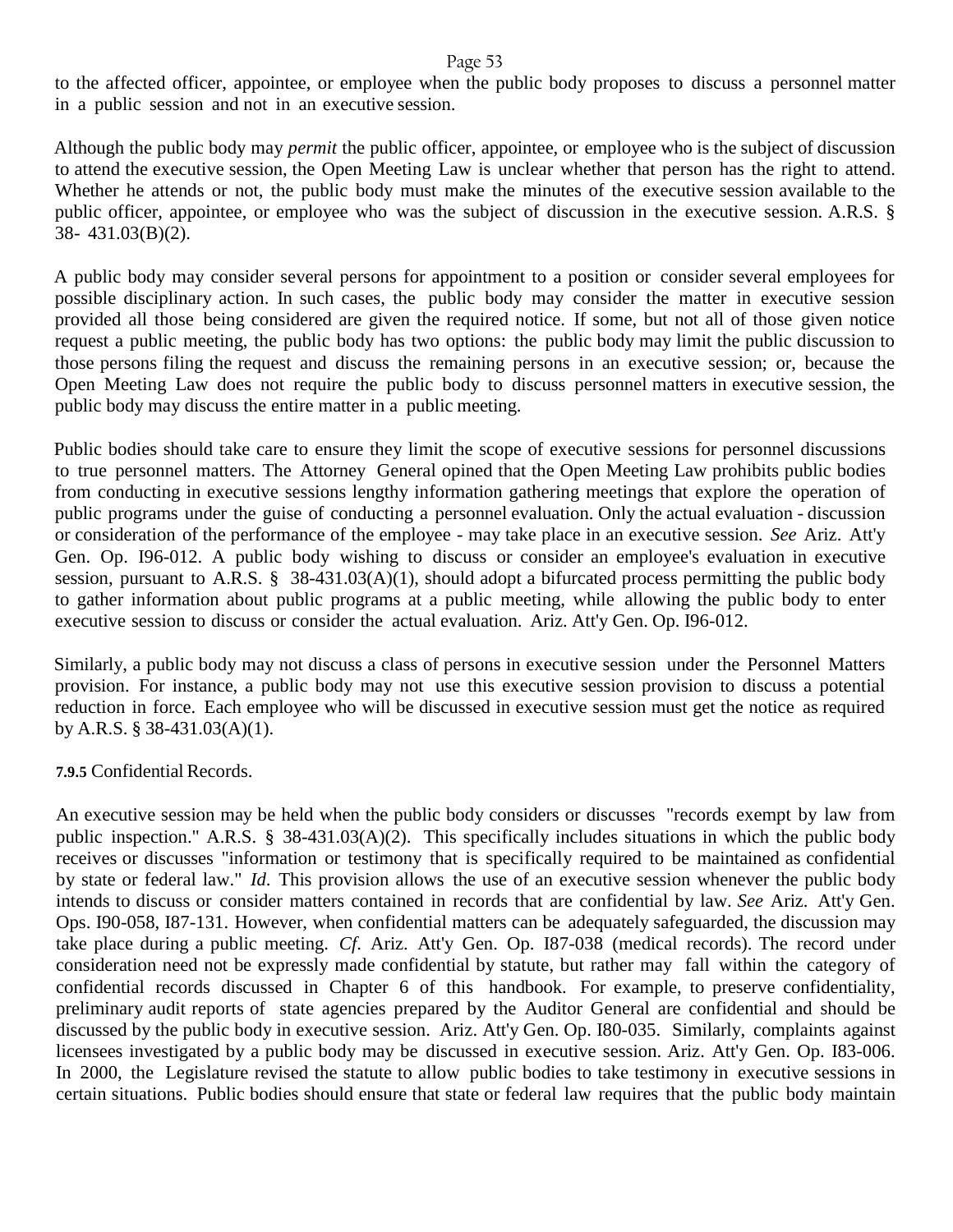confidentiality of the information it receives before convening an executive session under A.R.S. § 38- 431.03(A)(2). Written materials, however, do not become confidential merely because they are discussed in executive session.

**7.9.6** Legal Advice.

A public body may also go into executive session for the purposes of "discussion or consultation for legal advice with the attorney or attorneys of the public body." A.R.S. § 38-431.03(A)(3). For this exemption to apply, the attorney giving the legal advice must be the attorney for the public body. *Id.* For purposes of this discussion, the "attorney for the public body" means a licensed attorney representing the public body, whether that attorney is a full time employee of the body, the attorney general or county, city, or town attorney responsible for representing the public body, an attorney hired on contract, or an attorney provided by an insurance carrier to represent the public body.

This provision authorizes consultations between a public body and its attorney. Accordingly, the only persons allowed to attend this executive session are the members of the public body, the public body's attorney, and those employees and agents of both whose presence is necessary to obtain the legal advice. The mere presence of an attorney of the public body in the meeting room is not sufficient to justify the use of this executive session provision. This provision can only be used for the purpose of obtaining "legal advice," which involves the exchange of communications between lawyer and client. Once the public body obtains the legal advice, the public body must go back into public session unless another executive session provision applies and has been identified in the notice. *See City of Prescott v. Town of Chino Valley*, 166 Ariz. 480, 803 P.2d 891 (1990). Discussion between the members of the public body about what action should be taken is beyond the realm of legal advice, and such discussions must be held in public session.

**7.9.7** Litigation, Contract Negotiations, and Settlement Discussions.

A public body may hold an executive session for the purpose of "[d]iscussion or consultation with the attorneys of the public body in order to consider its position and instruct its attorneys regarding the public body's position regarding contracts that are the subject of negotiations, in pending or contemplated litigation or in settlement discussions conducted in order to avoid or resolve litigation." A.R.S. § 38-431.03(A)(4). This provision allows consideration and instruction only - it does *not* allow a public body to conduct contract negotiations or settlement discussions in an executive session.

This provision allows a public body to give its attorneys instructions on how they should proceed in contract negotiations, pending or contemplated litigation involving the public body, and settlement discussions. For example, the public body might authorize its attorney to settle a lawsuit on the most favorable terms possible up to a certain amount. Of course, if the attorney were to obtain an agreed settlement, the public body must formally approve it at a public meeting.

This provision is unique in that it permits public bodies to "instruct" their attorneys. In these limited situations, the public body must be able to discuss and arrive at some consensus on its position before it instructs its legal counsel. Executive session minutes must contain an accurate description of all instructions given. A.R.S. § 38-431.01(C). The best practice is for a public body, upon return to the open session, to vote to authorize its attorney to act "as instructed in the executive session." After the attorney takes the action authorized and the need for confidentiality has passed, the public body must formally approve of the action in open session.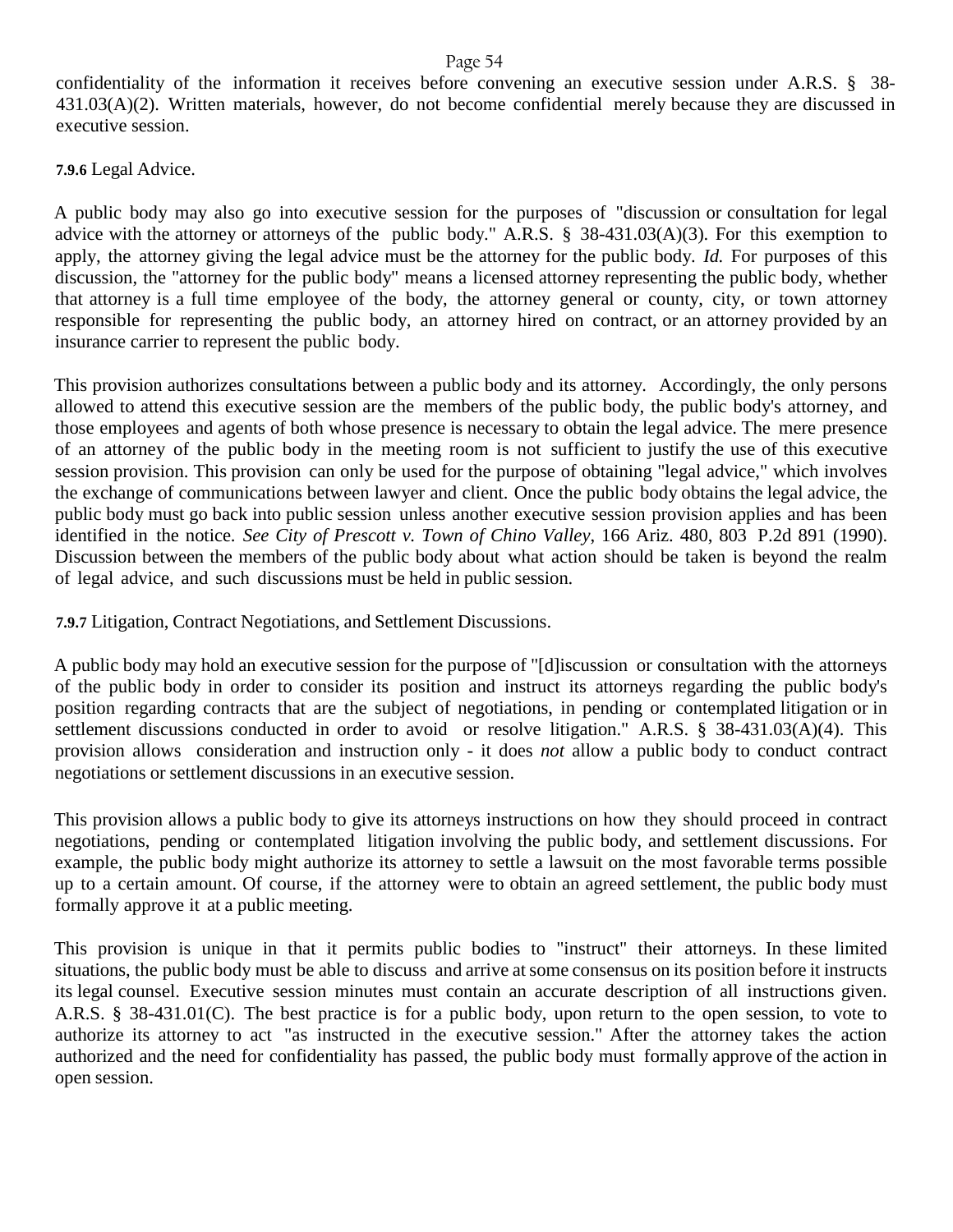Like the provision that allows legal advice to be given in executive session, this provision requires that the attorney of the public body be present at the executive session. Similarly, the discussion in Section 7.9.6 of the definition of "attorney for the public body" also applies to this Section.

**7.9.8** Discussions with Designated Representatives Regarding Salary Negotiations.

A public body may hold an executive session for the purpose of "[d]iscussions or consultations with designated representatives of the public body in order to consider its position and instruct its representatives regarding negotiations with employee organizations regarding the salaries, salary schedules or compensation paid in the form of fringe benefits of employees of the public body." A.R.S. § 38-431.03(A)(5). This provision permits a public body, in executive session, to consult and discuss with its representatives its position on negotiating salaries or compensation paid in the form of fringe benefits and to instruct representatives on how they should deal with the employee organizations. It does not authorize an executive session for purposes of meeting with the employees' representative. If the public body or any standing, special, or advisory committee or subcommittee of the public body conducts the negotiations, those negotiations must be conducted in a public meeting.

This provision also allows the public body to "instruct" its representatives. The discussion in Section 7.9.7 of the practice of confirming instructions in public session and the minute-taking requirements applies with equal force to this Section.

**7.9.9** International, Interstate, and Tribal Negotiations.

A public body may go into executive session for the purpose of "[d]iscussion, consultation, or consideration for international and interstate negotiations."

A.R.S. § 38-431.03(A)(6). This provision does not apply to meetings at which the public body receives recommendations from representatives of federal agencies. Ariz. Att'y Gen. Op. I80-159.

This provision also permits a city or town, or its designated representatives, to enter into executive session with "members of a tribal council, or its designated representatives, of an Indian reservation located within or adjacent to the city or town." A.R.S. § 38-431.03(A)(6). This is the only type of executive session in which negotiations with another party can take place.

**7.9.10** Purchase, Sale or Lease of Real Property.

A public body may meet in executive session to discuss and consult with its representatives concerning negotiations for the purchase, sale, or lease of real property. A.R.S. § 38-431.03(A)(7). This provision does not authorize an executive session for the purpose of meeting with representatives of the party with whom the public body is negotiating. For example, a school district violates open meeting laws by choosing a site for a proposed high school in executive session. *Tanque Verde*, 206 Ariz. at 204-5, 76 P.3d at 878-9. This provision permits the public body to instruct its representatives regarding the purchase, sale or lease of real property. For example, the public body can authorize its representative to negotiate up to a certain amount. Of course, the final contract must be approved by the public body in a public meeting.

This provision also allows the public body to "instruct" its representatives. The discussion in Section 7.9.7 of the practice of confirming instructions in public session and the minute-taking requirements also applies to this Section.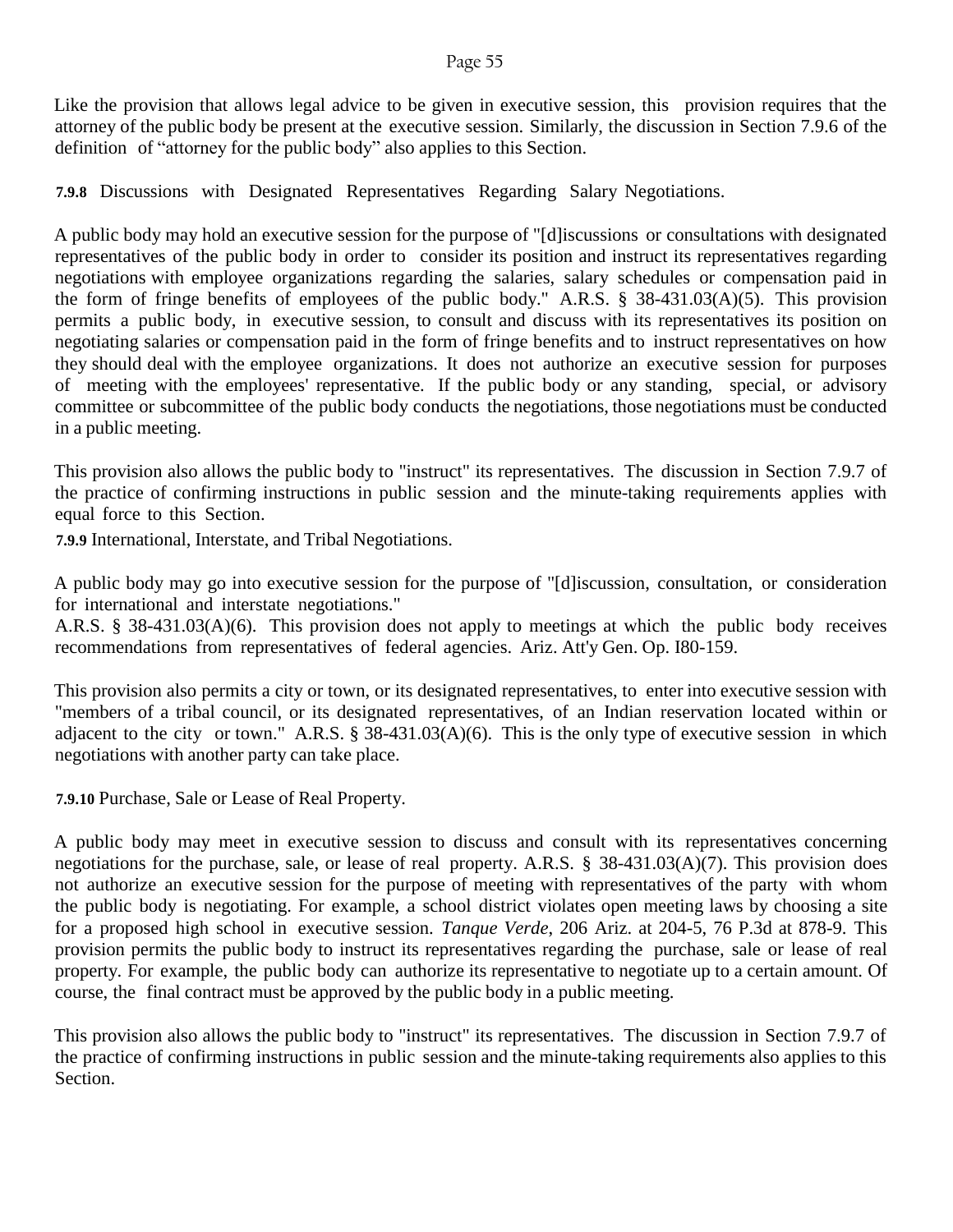**7.9.11** Taking Legal Action.

In an executive session, the public body may discuss and consider only the specific matters authorized by the statute. Furthermore, the public body may not take a vote or make a final decision in the executive session, but rather must reconvene in a public meeting for purposes of taking the binding vote or making final decisions. For example, "[a] decision to appeal transcends 'discussion or consultation' and entails a 'commitment' of public funds. Therefore, once [a] Board [has] finished privately discussing the merits of appealing, the open meeting statutes require[] that board members meet in public for the final decision to appeal." *Johnson v. Tempe Elementary Sch. Dist. No. 3 Governing Bd.*, 199 Ariz. 567, 570, 20 P.3d 1148, 1151 (App. 2001). Taking a straw poll or informal or preliminary vote in executive session is unlawful under the Open Meeting Law. *See* A.R.S. § 38-431.03(D). No motion or vote is taken to adjourn the executive session; the chair is responsible for adjourning the executive session and reconvening the public session.

**7.10** Public Access to Meetings.

## **7.10.1 Public Participation and Access.**

The public must be allowed to attend and listen to deliberations and proceedings taking place in all public meetings, A.R.S. § 38-431.01(A). However, the Open Meeting Law does not establish a right for the public to participate in the discussion or in the ultimate decision of the public body. Ariz. Att'y Gen. Op. 78-1. Other statutes may, however, require public participation or public hearings. For example, before promulgating rules, state agencies must permit public participation in the rule making process, including the opportunity to present oral or written statements on the proposed rule. *See* Chapter 11. *See also* Section 7.7.7 for a discussion of the authorization (but not requirement) for public bodies to use an open call to the public.

The public body must provide public access to public meetings. *See* A.R.S. § 38-431.01(A). This requirement is not met if the public body uses any procedure or device that obstructs or inhibits public attendance at public meetings, such as holding the meeting in a remote location, in a room too small to accommodate the reasonably anticipated number of observers, in a place to which the public does not have access, such as private clubs, or at an unreasonable time. The Open Meeting Law, however, does not prevent a public body from requiring persons who intend to speak at the meeting to sign a register so as to permit the public body to comply with the minute-taking requirements. *See* Section 7.8.2(5).

"All or any part of a public meeting . . . may be recorded by any person in attendance by means of a tape recorder or camera or other means of sonic reproduction." A.R.S. § 38431.01(F). A public body may prohibit or restrict such recordings only if they actively interfere with the conduct of the meeting. *Id.*

In addition to complying with the Open Meeting Law, the notice and accommodations should conform with the provisions of the Americans with Disabilities Act (ADA), 42 U.S.C. §§ 12101 - 12213 (Supp. 1992). *See* Section 15.22*; see also* section 7.6.3.2 (notice requirements relating to reasonable accommodations). 7.10.2 Remote Conferencing.

If any members of a public body are unable to be present in person at a public meeting, they may participate by telephone or video or internet conference if the practice is approved by the public body and is not prohibited by statutes applicable to meetings of the public body. Ariz. Att'y Gen. Ops. I08-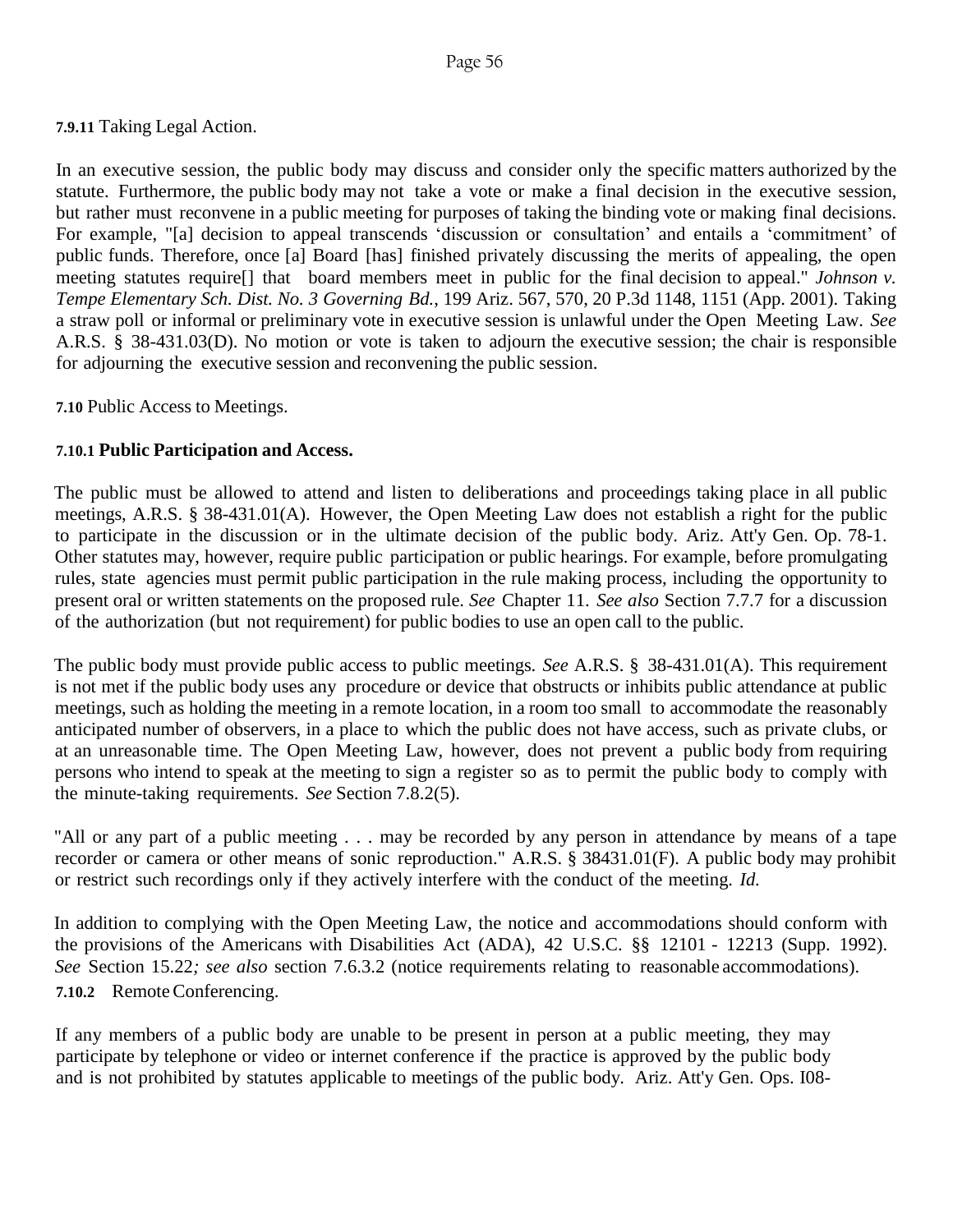008, I91- 033, I83-135. This practice presents some practical problems and should be used only where there are no reasonable alternatives to presence at the meeting.

A public body must comply with the following guidelines to avoid violations of the Open Meeting Law.

- 1. The notice and the agenda should state that one or more members of the public body will participate by telephonic, video or internet communications. In the appropriate notice, insert the following after the first sentence: "Members of the [name of public body] will attend either in person or by telephone, video or internet conferencing."
- 2. The public meeting place where the public body normally meets should have facilities that permit the public to observe and hear all telephone, video or online communications.
- 3. The public body should develop procedures for clearly identifying all members participating by telephonic, video or internet communications.
- 4. The minutes of the meeting should identify the members participating by telephonic or video communications and describe the procedures followed to provide the public access to all communications during the meeting.
- **7.10.3** Record of the Proceedings.

A public body of a city or town with a population of more than 2,500 people must post on its website either a recording of the meeting or a statement of the legal actions taken during the meeting. A.R.S. §  $38-431.01(E)(1)$ . This statement must be posted within three working days of the meeting and must remain accessible on the website for at least one year thereafter. A.R.S. § 38- 431.01(E)(1), (J). Subcommittees and advisory committees have ten working days after the meeting to post the recording or statement. A.R.S. § 38- 431.01(E)(3), (J).

#### 7.11 Quorum

Arizona statutes generally define a quorum as a majority of the members of a board of commission. A.R.S. § 1-216. This definition applies in the absence of a more specific definition. Vacant positions do not reduce the quorum requirement.

#### 7.11.1 Effect of Disqualification on the Quorum Requirement.

Board members may be disqualified from voting on a particular matter for a variety of reasons, most commonly because they have a conflict of interest. The disqualification of a board member may make it difficult for the public body to obtain a quorum. The general rule on disqualification is that a disqualified member, even though present at a meeting of the public body, may not be counted for purposes of convening the quorum to discuss or decide the particular matter for which the member is disqualified. *See Croaff v. Evans*, 130 Ariz. 353, 358, 636 P.2d 131, 136 (App. 1981).

For example, if four members of a seven member board are required for a quorum and only four members are present at a board meeting to discuss several matters, the board could not discuss a particular matter in which one of the four members has been disqualified, because for purposes of discussing or deciding that matter, the necessary quorum of four members is not present. If one or more of the other three positions on the board is filled by a duly qualified and serving member,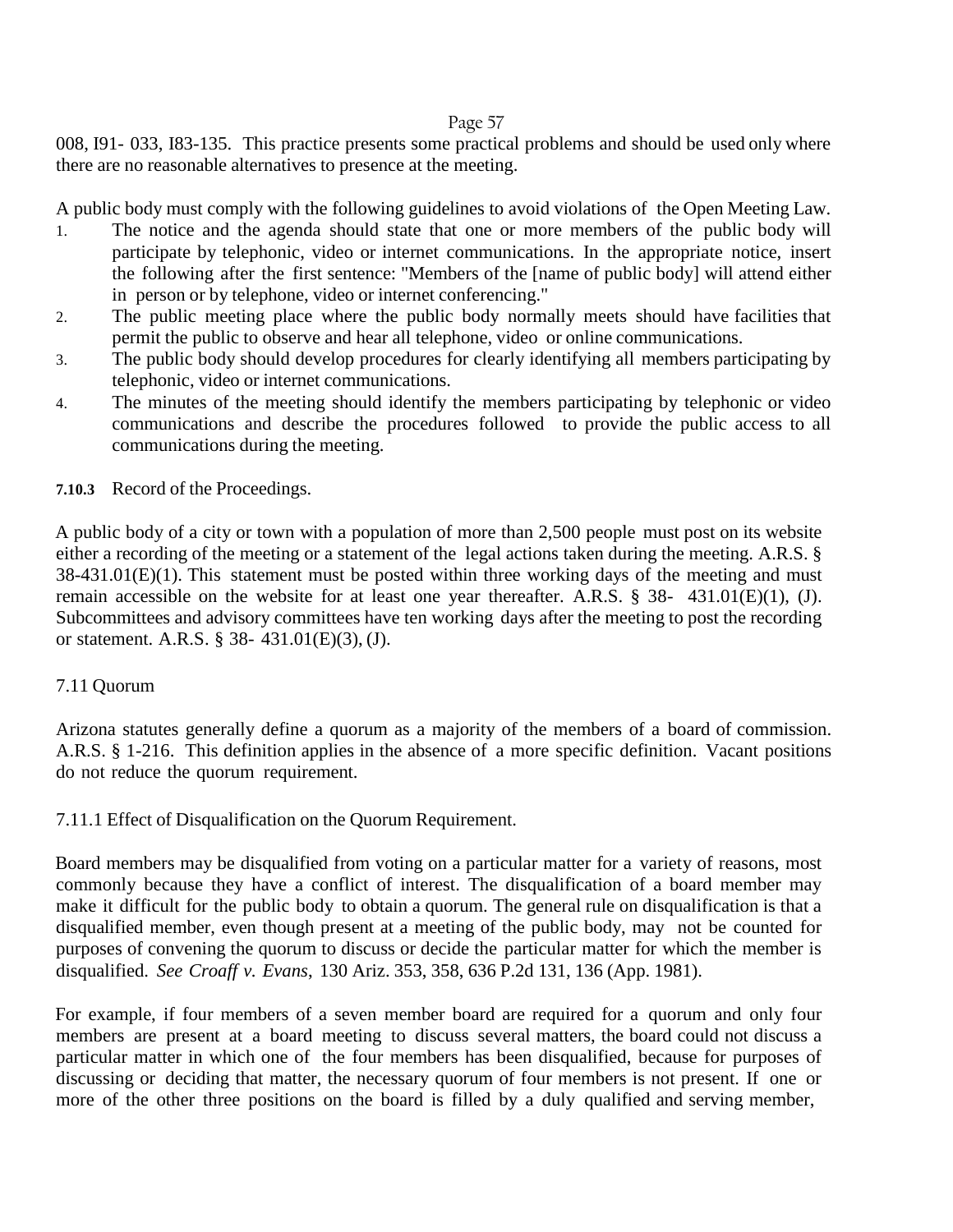the board must defer action on the proceeding until the absent member or members can be present. If the other three positions in the above hypothetical are vacant, the board cannot proceed until the appointing authority has filled at least one of the vacant positions.

If a majority of the total membership of a public body is disqualified, thereby making it impossible for the public body to convene a quorum to discuss or decide the matter, the disqualified members may disclose in the public record their reasons for disqualification and proceed to act as if they were not disqualified. A.R.S. § 38-508(B); *Nider v. Homan*, 89 P.2d 136, 140 (Cal. App. 1939).

## **7.12** Ratification.

## **7.12.1 Generally.**

A public body may ratify action previously taken in violation of the Open Meeting Law. See A.R.S. § 38-431.05(B). Ratification is appropriate when the public body needs to retroactively validate a prior act in order to preserve the earlier effective date of the action. For example, a public body may be required by law to approve its budget by a certain date. If the public body discovered after the statutory deadline that its earlier approval violated the Open Meeting Law, it could face serious legal problems. Even if the body met quickly to properly approve the budget, the approval would not have been made prior to the statutory deadline. Accordingly, the 1982 amendments permit the public body to meet and approve retroactively the action previously taken -- that is, to ratify its prior action.

Ratification must take place "within 30 days after discovery of the violation or after such discovery should have been made by the exercise of reasonable diligence." A.R.S. § 38-431.05(B)(1). A judicial determination that the public body took legal action in violation of public meeting laws triggers the thirty-day period. Tanque, 206 Ariz. at 208-210, 76 P.3d at 882-884. However, it is not triggered by letters from attorneys notifying the board of their intent to challenge the legal action or by filing a lawsuit. Id. at 883.

Ratification merely validates the prior action; it does not eliminate liability of the public body or others for sanctions under the Open Meeting Law, such as civil penalties and attorney's fees.

#### **7.12.2** Procedure for Ratification.

The Open Meeting Law provides a detailed procedure for ratification. A.R.S. § 38-431.05(B). That procedure is as follows:

- 1. The decision to ratify must take place at a public meeting held in accordance with the Open Meeting Law.
- 2. Ratification must take place within thirty days after discovery of the violation or after such discovery should have been made by the exercise of reasonable diligence.
- 3. The public notice of the meeting at which ratification is to take place, in addition to complying with the other requirements of the Open Meeting Law, see Sections 7.6 and 7.7, must include (a) a description of the action to be ratified, (b) a clear statement that the public body proposes to ratify a prior action, and (c) information on how the public may obtain a written description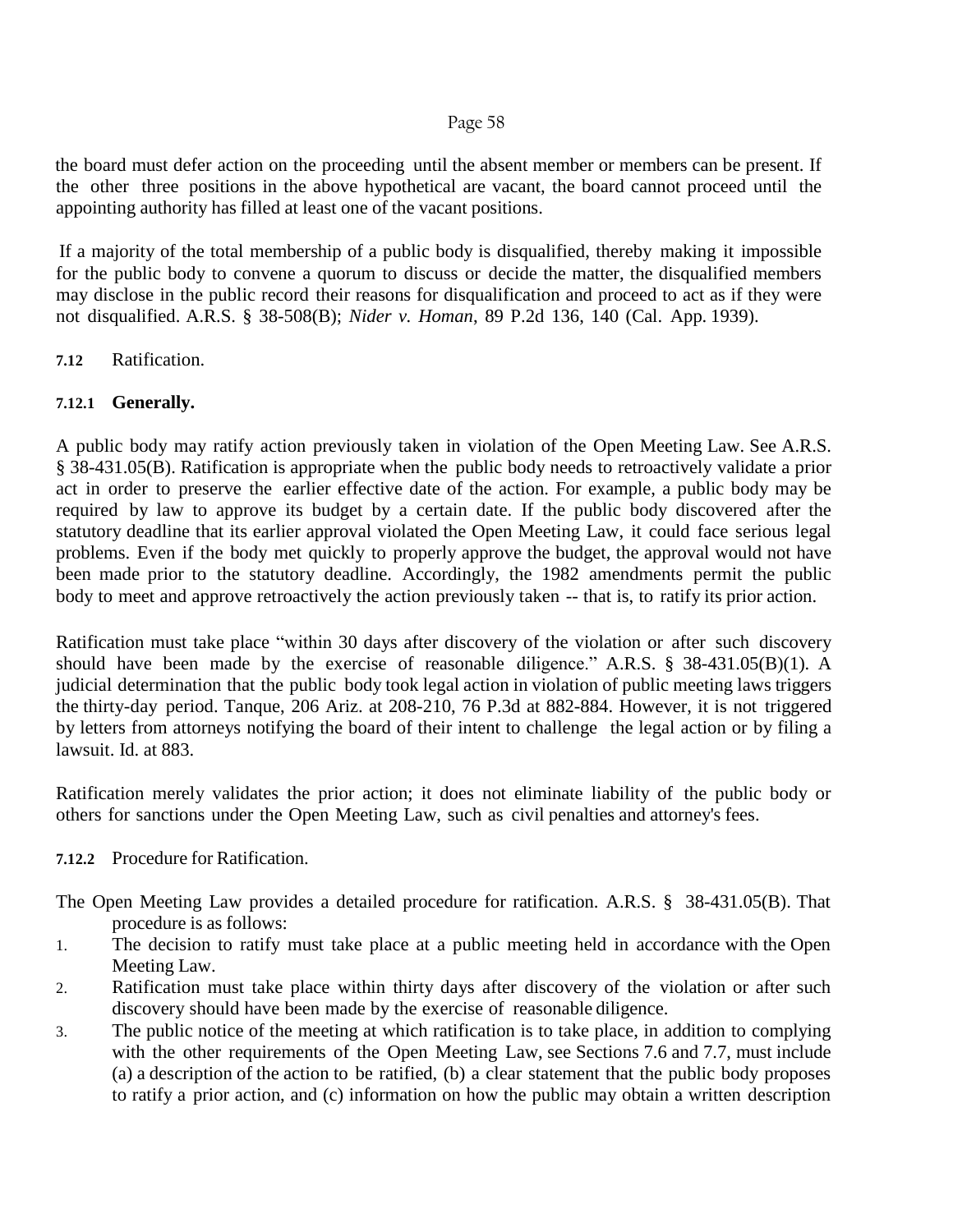of the action to be ratified. See Form 7.12.

- 4. In addition to the notice and agenda of the meeting, the public body must make available to the public a detailed written description of the action to be ratified and a description of all prior deliberations, consultations, and decisions by members of the public body related to the action to be ratified.
- 5. The description required under paragraph 4 must be included as part of the minutes of the meeting at which the decision to ratify was made.
- 6. The public notice, agenda, and written description discussed in paragraphs 3 and 4 must be made available to the public at least seventy-two hours prior to the public meeting.
- **7.13** Sanctions for Violations of the Open Meeting Law.

In litigation, the burden of proof is initially on the complainant to "allege facts from which a reasonable inference may be drawn supporting an Open Meeting Law violation." *Id*., 185 Ariz. at 122, 912 P.2d at 1351. The burden then immediately shifts to the public body to prove that an affirmative defense or exception to the Open Meeting Law authorized the executive session. *Id.*

#### **7.13.1** Nullification.

All legal action transacted by any public body during a meeting held in violation of any provision of the Open Meeting Law is null and void unless subsequently ratified. A.R.S. § 38-431.05(A). The procedures for ratification are described in Section 7.11.2. However, the Open Meeting Law does not render null and void all legal action taken at a meeting at which a violation occurs with respect to a single improperly noticed agenda item. Ariz. Att'y Gen. Op. I08-001.

The Arizona Supreme Court, however, has held that legal actions taken in violation of the Open Meeting Law are voidable at the discretion of the court. *Karol*, 122 Ariz. at 97, 593 P.2d at 651. In *Karol*, the court held that "a technical violation having no demonstrated prejudicial effect on the complaining party does not nullify all the business in a public meeting when to conclude otherwise would be inequitable, so long as the meeting complies with the intent of the legislature." *Id.*, 122 Ariz. at 98, 593 P.2d at 652. This decision imposes a substantial compliance test and requires a weighing of the equities before a court will declare an action void. The decision, however, preceded the 1982 amendment to the Open Meeting Law which specifically authorized a procedure for ratification. It remains to be seen whether this change will cause the court to follow the literal language of the Open Meeting Law. Nevertheless, serious consequences flow from having an action of a public body declared, and the public body should take every precaution to avoid even technical violations of the Open Meeting Law. In some cases, the public body may have discussed a matter at an unlawful meeting, but thereafter met in a lawful open meeting at which it took a formal vote as its "final action." The Arizona Court of Appeals has held that the subsequent "final action" taken at a lawful meeting is not void. *Valencia v. Cota*, 126 Ariz. 555, 6l7 P.2d 63 (App. 1980). The public body taking the final action at the subsequent lawful meeting should make available at that time the substance of all discussions that took place at the earlier unlawful meeting. If the public body wishes to preserve the effective date of the earlier action rather than simply redecide the matter, it must go through the ratification process. *See* Section 7.11.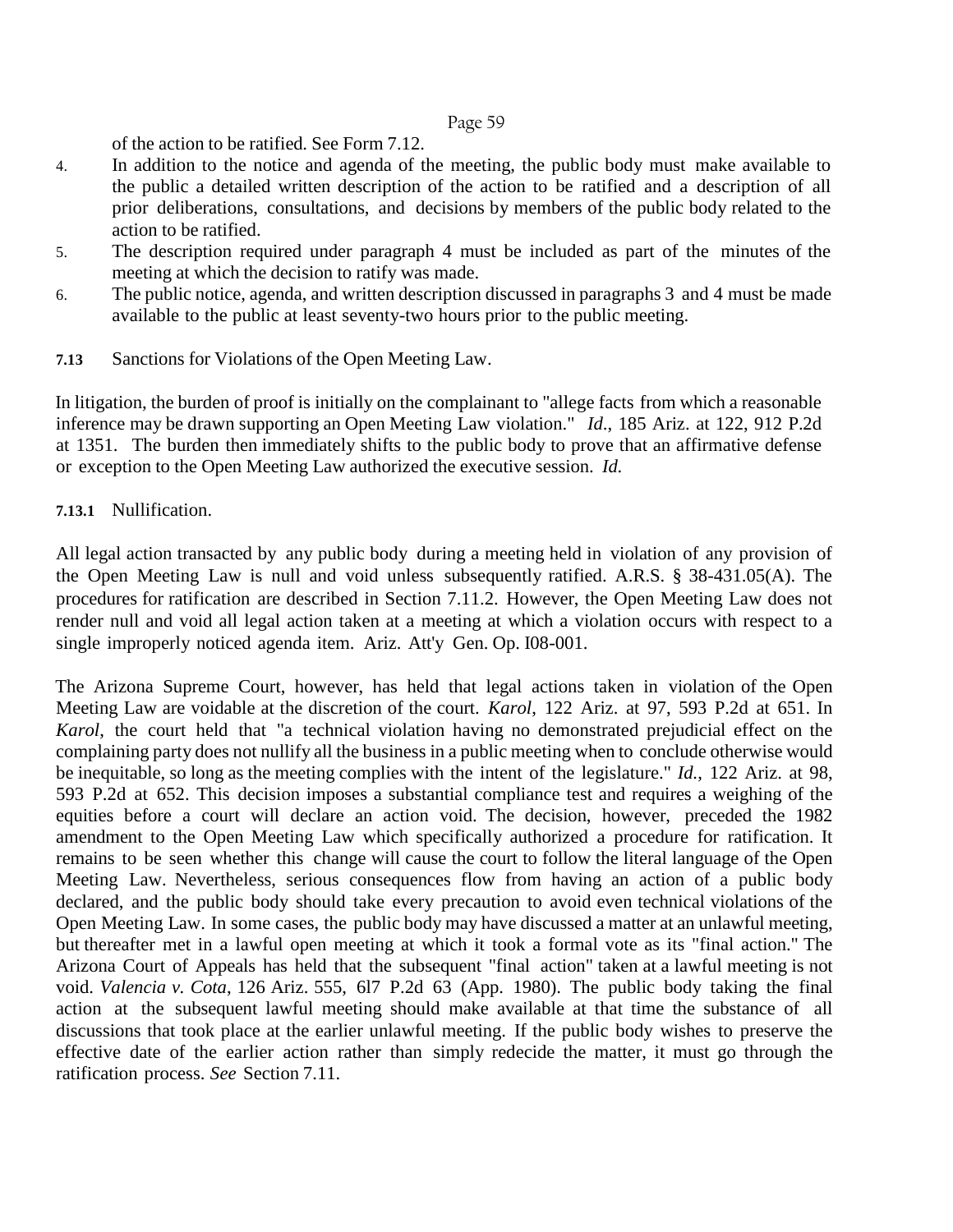#### **7.13.2** Investigation and Enforcement.

The 2000 Legislature enacted substantial revisions to the Open Meeting Law, including extensive changes to the investigation and enforcement provisions. The Attorney General and County Attorneys are authorized to investigate alleged Open Meeting Law violations and enforce the Open Meeting Law. A.R.S. § 38-431.06.

The Open Meeting Law specifically provides that the Attorney General and County Attorneys shall have access to executive session minutes when they are investigating alleged violations of the Open Meeting Law. A.R.S. § 38- 431.03(B)(4). The Open Meeting Law also provides that disclosure of executive session information (such as disclosure to the Attorney General) does not constitute a waiver of the attorney-client privilege and directs courts reviewing executive session information to protect privileged information. *Id.* § (F).

The investigative authority of the Attorney General and County Attorneys was strengthened by the 2000 Legislature. The Attorney General and County Attorneys may issue written investigative demands to any person, administer oaths or affirmations to any person for the purpose of taking testimony, conduct examinations under oath, examine accounts, books, computers, documents, minutes, papers and recordings, and require people to file written statements, under oath, of all the facts and circumstances requested by the Attorney General or County Attorney. A.R.S. § 38- 431.06(B). If a person fails to comply with a civil investigative demand, the Attorney General or County Attorney may seek enforcement of the demand in Superior Court.

Any person affected by "legal action" of a public body, the Attorney General, or the County Attorney for the county in which the alleged violation occurred, may file suit in superior court to require compliance with or prevent violations of the Open Meeting Law or to determine whether the law is applicable to certain matters or legal actions of the public body. A.R.S. § 38-431.07.

Additionally, when the provisions of the Open Meeting Law have not been complied with, a court of competent jurisdiction may issue a writ of mandamus requiring a meeting to be open to the public. A.R.S. § 38-431.04. A writ of mandamus is an order of the court compelling a public officer to comply with certain mandatory responsibilities imposed by law.

In 2007, in an effort to increase government awareness and provide the citizens of Arizona an effective and efficient means to get answers and resolve public access disputes, legislation expanded the Arizona Ombudsman-Citizens' Aide Office to provide free services to citizens and public officials regarding public access issues. The duties of the Ombudsman include: preparing materials on public access laws, training public officials, coaching, assisting and educating citizens, investigating complaints, requesting testimony or evidence, conducting hearings, making recommendations, and reporting misconduct. A.R.S. § 41-1376.01.

## **7.13.3** Civil Penalties.

The court may impose a civil penalty not exceeding five hundred dollars against any person for each violation of the Open Meeting Law. A.R.S. § 38- 431.07(A). This penalty can be assessed against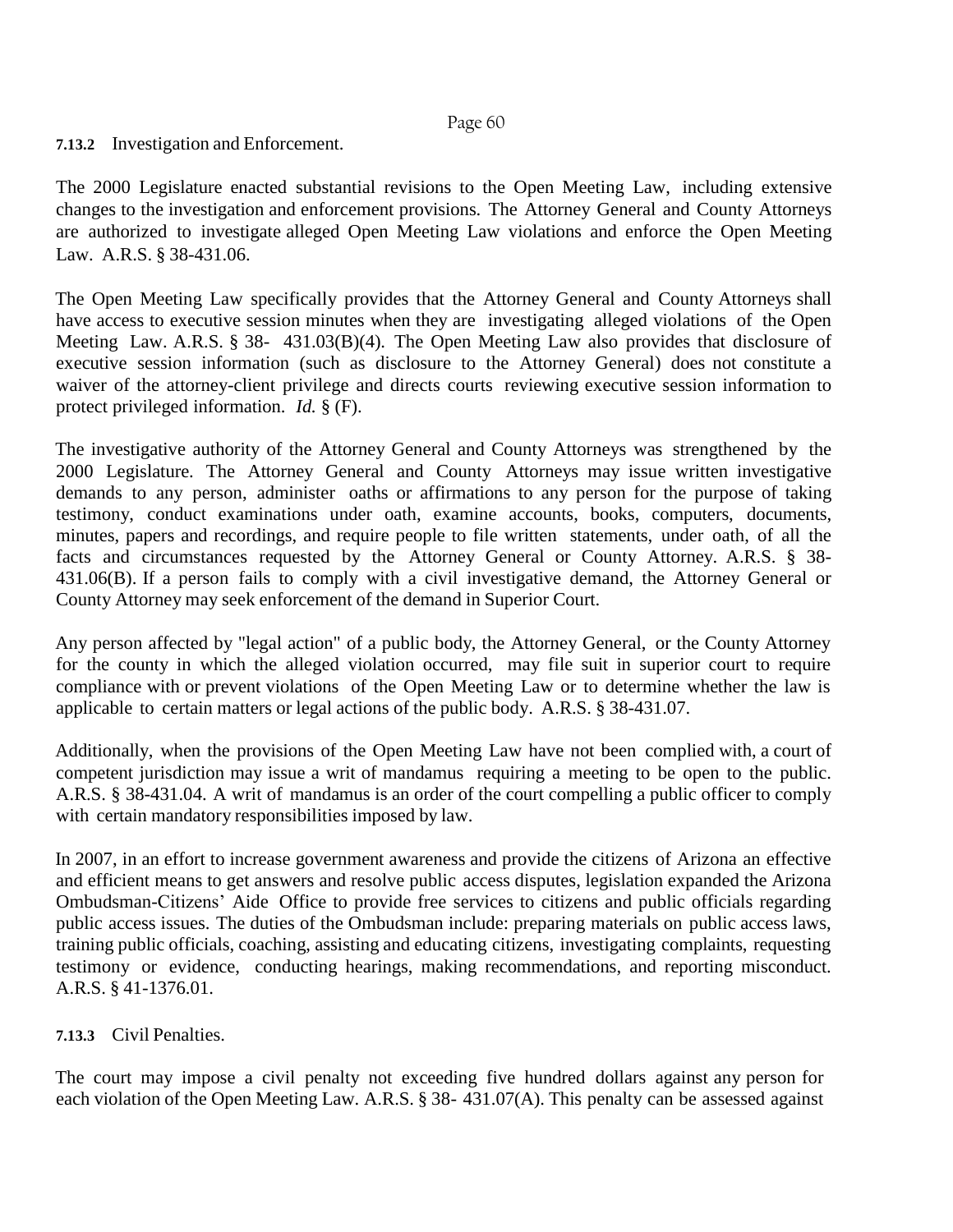a person who violates the Open Meeting Law or who knowingly aids, agrees to aid or attempts to aid another person in violating the Open Meeting Law. *Id*. This penalty is assessed against the individual and not the public body, and the public body may not pay the penalty on behalf of the person assessed, *see id.*

**7.13.4** Attorney's Fees.

The court may also order payment of reasonable attorney's fees to a successful plaintiff in an enforcement action brought under the Open Meeting Law.

A.R.S. § 38-431.07(A). Normally those fees will be paid by the state or political subdivision of which the public body is a part or to which it reports. *Id.* However, if the court determines that a public officer violated the Open Meeting Law "with intent to deprive the public of information," the court must assess against that public officer or a person who knowingly aided, agreed to aid or attempted to aid the public officer in violating the Open Meeting Law all of the costs and attorney's fees awarded to the plaintiff. *Id.* As in the case of an award of civil penalties, the public body may not pay such an award of attorney's fees assessed against the public officer individually. *See id.*

**7.13.5** Expenditure for Legal Services by Public Body Relating to the Open Meeting Law.

A public body may not retain counsel or expend monies for legal services to defend an action brought under the Open Meeting Law unless the public body has legal authority to make such an expenditure pursuant to other provisions of law and it approves the expenditure at a properly noticed open meeting prior to incurring the obligation. A.R.S. § 38-431.07(B).

**7.13.6** Removal From Office.

If the court determines that a public officer violated the Open Meeting Law "with intent to deprive the public of information," the court may remove the public officer from office. A.R.S.§ 38-431.07(A).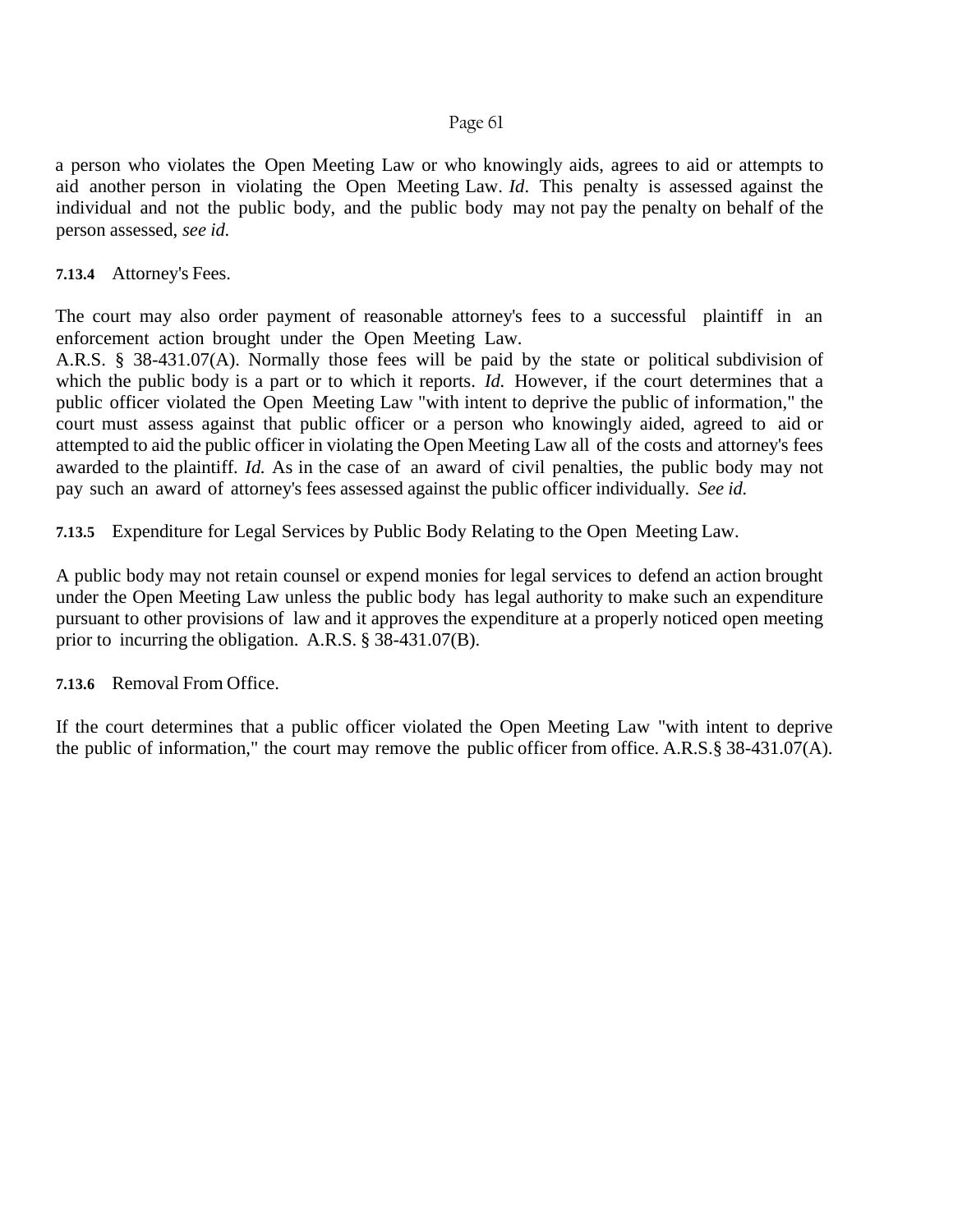## **APPENDIX**

## **Article 17-1 GENERAL (Recreated 8/16/11by Ordinance #338, Effective 9/16/11)**

- 17-1-1 Creation
- 17-1-2 Membership and Terms of Office
- [17-1-3](http://www.amlegal.com/nxt/gateway.dll?f=id$id=Payson,%20Arizona%20Code%20of%20Ordinances%3Ar%3A5845$cid=arizona$t=document-frame.htm$an=JD_33.03$3.0#JD_33.03) Vacancies and Removal of Members
- 17-1-4 Quorums and Voting
- 17-1-5 Powers and Duties
- 17-1-6 Staff Liaison
- 17-1-7 Meetings

## Section 17-1-1 Creation

- A. The Council may create such boards, committees, and commissions, standing or special, as it deems necessary. In addition, the Council may budget to provide any aid and assistance from the administrative staff of the town to any committee, board, or commission as may be necessary or appropriate.
- B. Any board, committee, or commission created by the Council shall be responsible to the Council and shall function in an advisory capacity to the Council unless otherwise provided by state law, town ordinance or resolution.
- C. For the purposes of this chapter, the terms board, committee, and commission shall be defined as follows:
	- 1. *BOARD.* A standing group that meets as needed, whose functions are determined by the Town Council and/or state law.
	- 2. *COMMISSION.* A standing group with continuing regularly scheduled meetings, whose functions are determined by the Town Council and/or state law.
	- 3. *COMMITTEE.* A temporary group appointed by the Town Council for a particular matter, task, or duty.

#### Section 17-1-2 Membership and Term of Office

A. All boards, committees, and commissions shall be composed of members who shall be residents of the Town.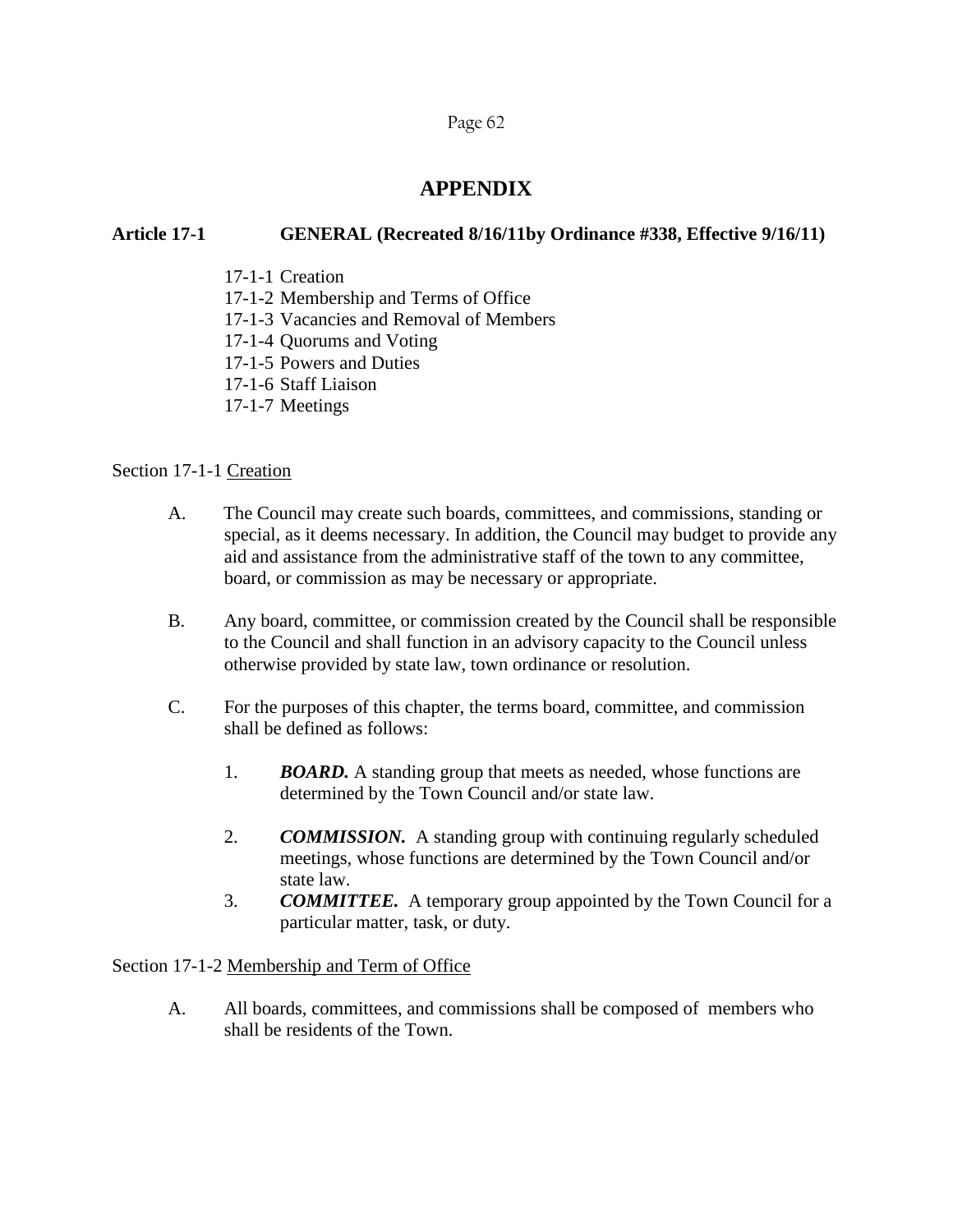- B. Every member of a board, committee, or commission shall be appointed by the Mayor and Town Council.
- C. The term of office for members of any board, committee, or commission shall be two years, commencing October 1 and ending September 30 of the year so designated unless otherwise provided by state law, town ordinance or resolution. Members shall have staggered terms so that the terms of no more than three members shall expire in any one year to provide for the orderly and consistent replacement or reappointment of each regular member.

## Section 17-1-3 Vacancies and Removal of Members

- A. A vacancy occurring during a term shall be appointed by the Mayor and Town Council for the unexpired term.
- B. The Mayor and Town Council shall have the right and power to remove any board, committee, or commission member, with or without cause. A board, committee, or commission member who is absent four (4) regular board, committee, or commission meetings from October 1 to September 30 shall be deemed to have vacated his or her appointment without further action being taken by either the board, committee, commission or Town Council. It shall be the responsibility of the Chairperson to so notify the Town Clerk immediately upon the creation of a vacancy pursuant to this section and the Mayor and Town Council shall fill such vacancy for the unexpired term. **(Revised by Ord #389 which was amended by Ord #390, App 03/27/18, Eff 04/27/18)**

## Section 17-1-4 Quorums and Voting

- A. A majority of the total members of any board, committee, or commission shall constitute a quorum.
- B. Board, committee, or commission members may appear for a meeting telephonically or by other verbal electronic communication and may cast votes during such proceeding under the following circumstances:
	- 1. The public must be able to hear the person.
	- 2. The person must be able to hear everyone at the meeting.
	- 3. Participation telephonically or by other verbal electronic communication must be noted on the agenda.
- C. No member of a board, committee, or commission shall be excused from voting, except if a conflict of interest exists as defined by the laws of the State of Arizona pertaining to conflict of interest of governmental officials and if the member has filed with the Town Clerk a written statement identifying the conflict of interest pursuant to A.R.S. § 38-502 prior to the vote. In all other cases a failure to vote shall be entered on the minutes as an affirmative vote.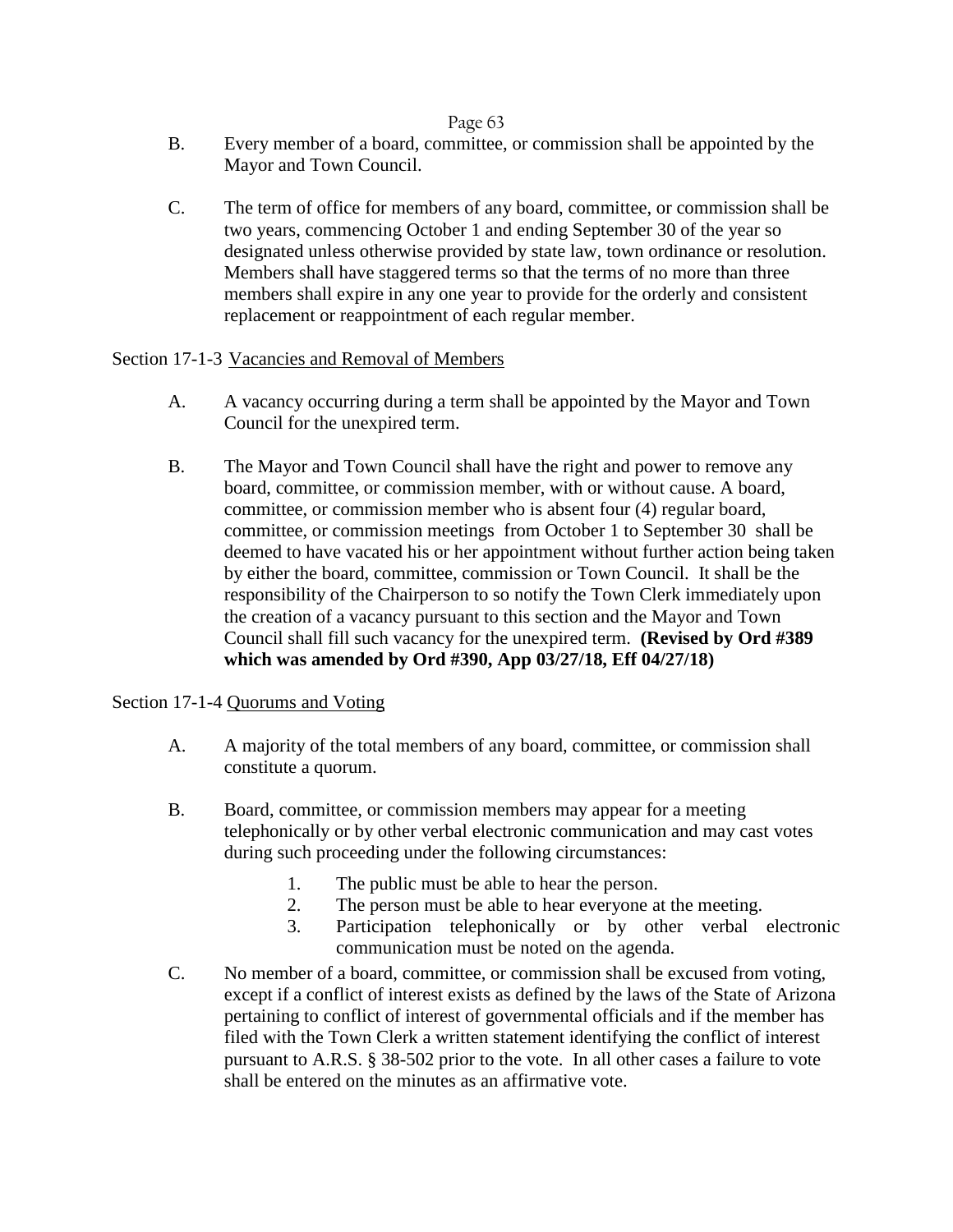## Section 17-1-5 Powers and Duties

- A. The functions of each board, committee, or commission shall be determined by the Council, or when appropriate, by state law. Each board, committee or commission shall be responsible for such matters as may be referred to it by the Council and shall meet at such times as may be necessary to perform its duties.
- B. Each board, committee or commission shall cause minutes to be kept of the proceedings, showing the vote of each member upon every question, or if absent and failing to vote, indicating that fact, and shall keep records of the board, committee, or commission's examinations or other official actions. The minutes of the board, committee or commission and all other records of actions taken shall be filed, upon approval by the board, committee, or commission, in the office of the Clerk, in compliance with A.R.S. 38-431 et seq., and the same shall be public record.
- C. Board, committee or commission members shall serve without compensation; provided that the board, committee or commission members may be reimbursed for actual and necessary expense for board, committee or commission duties, as provided by the Council.
- D. No board, committee, or commission shall incur debts, make any purchases or enter into any contracts binding the Town. All matters coming before any board, committee, or commission involving the expenditure of funds or the making of agreements or contracts shall be referred to the Council and/or the Town Manager with the recommendation of the board, committee, or commission.
- E. All funds received by any board, committee, or commission shall be deposited with the Finance Department of the Town.

#### Section 17-1-6 Staff Liaison

A. With budget approval by the Town Council, the Town Manager will designate a staff liaison for each standing board, committee, and commission. The staff liaison shall aid and assist the board, committee, or commission as needed, including, but not limited to, all actions required by Arizona's Open Meeting Law.

#### Section 17-1-7 Meetings

A. Special meetings may be called by the Chair or, in his or her absence, the Vice-Chair. In addition, any quorum of a board, committee or commission may make written request to the chairman for a special meeting, and, in the event such meeting is not called, such members may call such special meeting.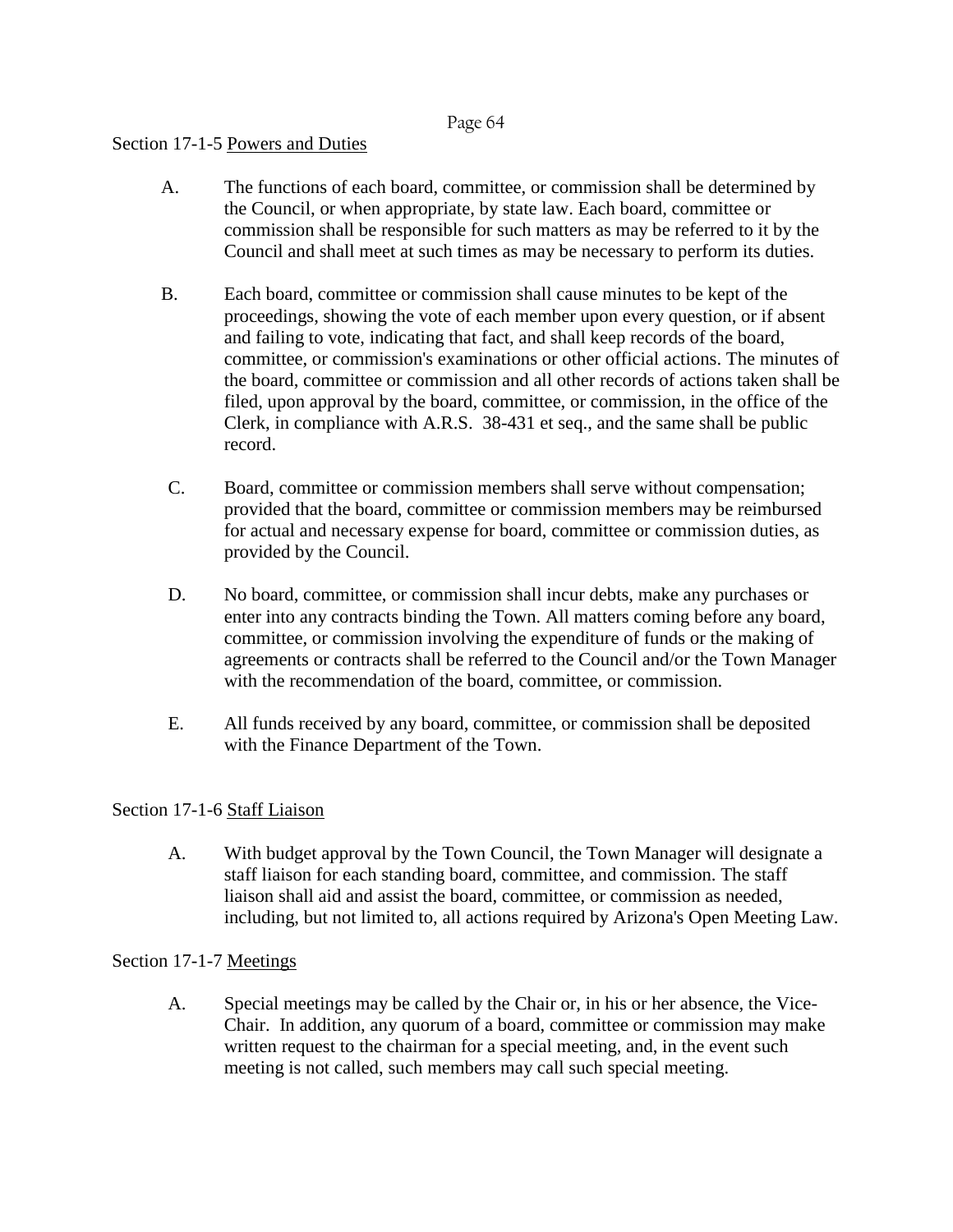B. Each board, committee, or commission shall nominate a chair and a vice-chair at its first meeting of each year.

## **Article 17-2 BOARD OF ADJUSTMENT**

| $17 - 2 - 1$ | <b>Establishment and Purpose</b>     |
|--------------|--------------------------------------|
| $17 - 2 - 2$ | Appeals to the Board of Adjustment   |
| $17 - 2 - 3$ | Date of Hearing and Notice           |
| $17 - 2 - 4$ | Meetings                             |
| $17 - 2 - 5$ | Appeals From the Board of Adjustment |
|              |                                      |

Section 17-2-1 Establishment and Purpose

The Board of Adjustment shall serve at the appointment of the Town Council. Upon application, the Board of Adjustment shall have the powers and duties as prescribed by A.R.S. 9-462.06 and ordinances including those more specifically set forth as follows:

A. To hear and decide appeals in which it is alleged, by the applicant, there is an error in an order, requirement or decision made by an administrative official based on the enforcement of the Zoning Code or Building - Chapter 7 of the Town Code.

B. To interpret the boundaries of the zoning districts as depicted on the Zoning Map.

C. To hear and decide on requests for variances from the strict application of the Zoning Code as adopted by the Town of Clarkdale where by reason of exceptional narrowness, shallowness, shape, or topography, or a property's location and surroundings the strict application of said standards will deprive the subject property of privileges lawfully permitted other properties in the same zone district or immediate vicinity. Decisions shall be based upon a review of the application in conformance with the following criteria:

- 1. **SPECIAL CIRCUMSTANCES:** There are special circumstances attributable to the property which are not applicable to other properties in the area or within the same zone district. The special circumstances must be related to the physical characteristics of the property including its shape, size, topography, location or surroundings and may not be related to the personal circumstances of the property owner or applicant.
- 2. **UNDUE HARDSHIP:** If special circumstances attributable to the property exist, they must be of such a nature that the strict application of the development standards will result in an undue hardship. An undue hardship exists when the strict application of the Zoning Code is so unreasonable that it renders the property unusable without the granting of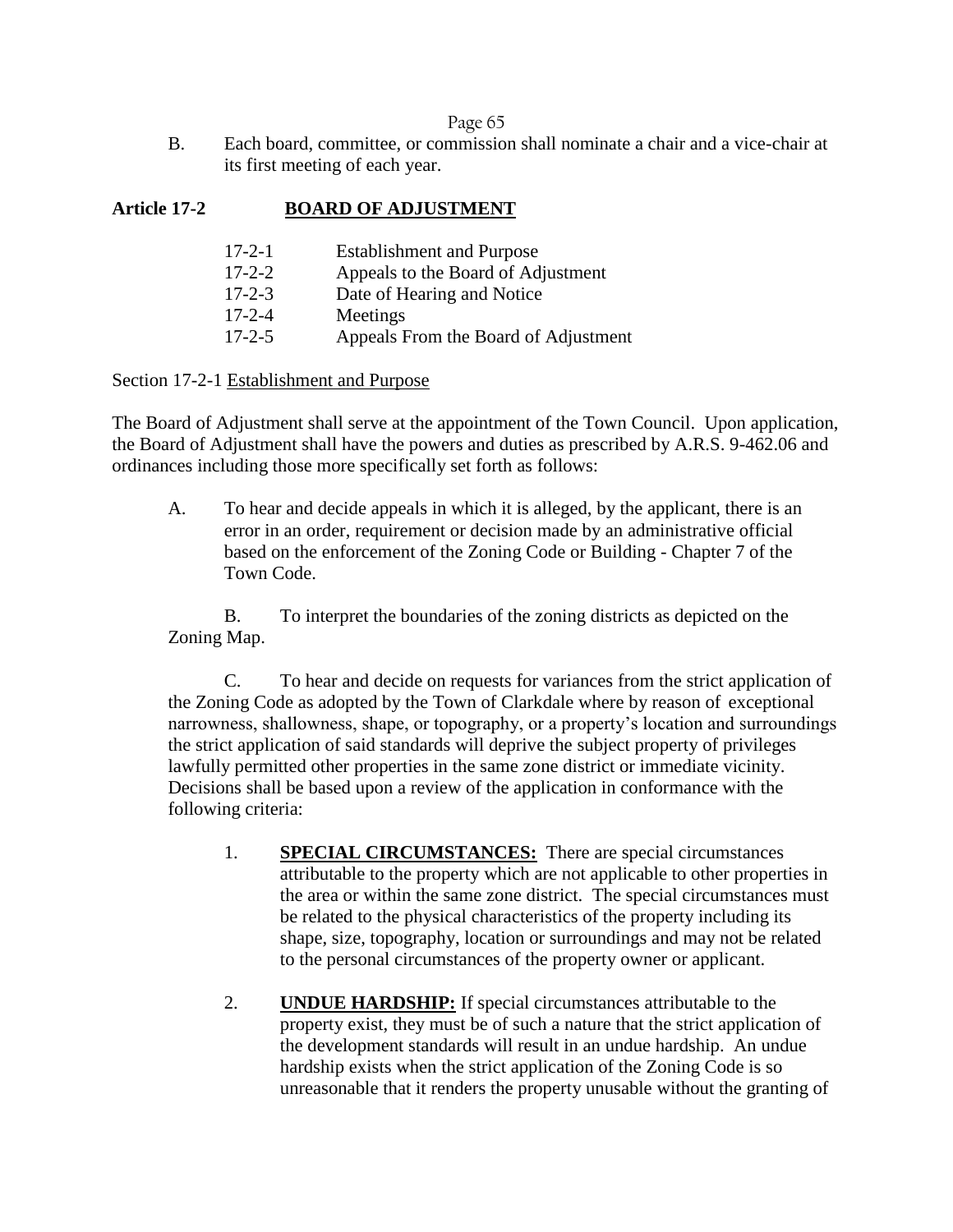a variance. Hardship relates to the physical characteristics of the property, not the personal circumstances of the property owner or applicant.

- 3. **PUBLIC HEALTH, SAFETY AND WELFARE:** A variance may be granted only if it can be done without substantial detriment to public health, safety or welfare and without substantial departure from the intent of the standard from which relief is requested.
- 4. **ADEQUATE FINANCIAL RETURN:** The applicant's need for an adequate financial return on investment shall not be considered justification for the granting of a variance.
- 5. **SELF-IMPOSED SPECIAL CIRCUMSTANCES:** A variance shall not be granted when the special circumstances, from which relief is requested, have been self-imposed by a current or former property owner or applicant.
- 6. **USE VARIANCE:** A use variance may not be granted. (A use variance is one which would allow, as an example, a retail commercial establishment in a single family residential zone district.)

D. To permit the extension of a nonconforming use throughout an existing structure or parcel subject to such conditions as the Board of Adjustment shall deem just and proper. Any extension of a nonconforming use shall comply with all bulk standards of the Zoning Ordinance and all development standards of other codes adopted by the Town of Clarkdale.

## Section 17-2-2 Appeals to the Board of Adjustment

- A. Appeals to the Board of Adjustment may be taken by any owner of property, any person having a contract or an option to purchase the subject property, or any agent of the above persons who may be aggrieved by a decision of any administrative officer made in the enforcement of the Zoning Ordinance, Building- Chapter 7 or Article 12-4, Subdivision Regulations – Minor Land Division and lot line adjustments of the Town Code as adopted by the Town of Clarkdale.
- B. Appeals to the Board of Adjustment may also be taken by any administrative officer, department, commission or board of the Town of Clarkdale affected by the granting, or refusal, of a permit or other decision of an administrative officer in the course of administration or enforcement of the Zoning Code or Building – Chapter 7 of the Town Code as adopted by the Town of Clarkdale.
- C. Appeals to the Board of Adjustment must be made in writing, on forms approved by the Board of Adjustment, and filed with the Town Clerk within 60 days of the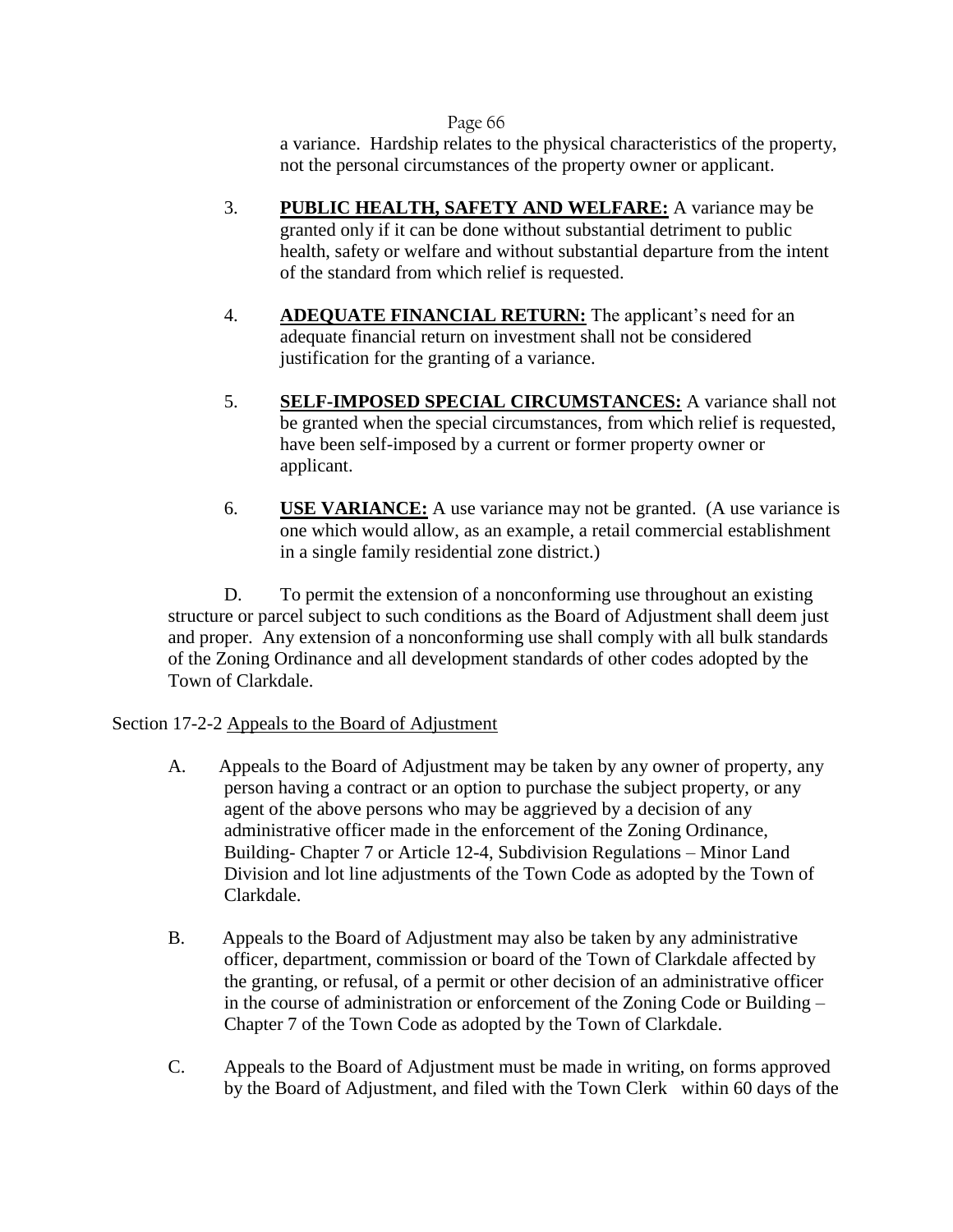date of the act, or failure to act, or decision which is the cause of appeal.

- 1. Every application for appeal, or variance, shall refer to the specific provision of the Ordinance from which an appeal is requested, and shall specifically set forth the interpretation which is claimed; or in the case of a variance request how and why the review criteria set forth in Section 17-2-2 above justifies the granting of a variance.
- 2. An appeal stays all enforcement proceedings until a final decision is reached by the Board of Adjustment. Decisions of the Board shall be filed by case number, under one of the following headings, appeals or variances; and case files shall be kept in the Office of the Town Clerk.

## Section 17-2-3 Date of Hearing and Notice

All hearings of the Board of Adjustment upon any appeal shall be held no sooner than 20 days from the date of application for appeal. Notification of the hearing shall be published once in a newspaper of general circulation in the area not less than fifteen (15) days prior to the date of hearing. In addition, notice shall be posted on the property affected, when applicable, in a manner readily visible to the general public.

## Section 17-2-4 Meetings

Meetings of the Board of Adjustment shall be conducted in the manner prescribed in the most current "Bylaws-Board of Adjustment" as adopted by the Board of Adjustment and approved by the Common Council of the Town of Clarkdale which are on file with the Town Clerk.

#### Section 17-2-5 Appeals From the Board of Adjustment

Any person aggrieved by a decision of the Board of Adjustment may, at any time within thirty (30) days after the Board has rendered a final decision, file a complaint with the Superior Court, Yavapai County, State of Arizona, to review the decision of the Board of Adjustment. Filing a complaint does not stay any proceedings on the decision sought to be reviewed, but the court may, upon petition by the applicant, grant a stay. On final decision, the Superior Court may approve or reverse, whether in whole or in part, or may modify the decision of the Board.

## **Article 17-3 PARKS AND RECREATION COMMISSION**

# **(Created by Ord #369; Approved 10-13-15; eff 12-31-15; P&R Commission Deleted)**

**(Modified by Ord #388; Approved 2-27-18; eff 3-27-18**

Section 17-3-1 Establishment and Purpose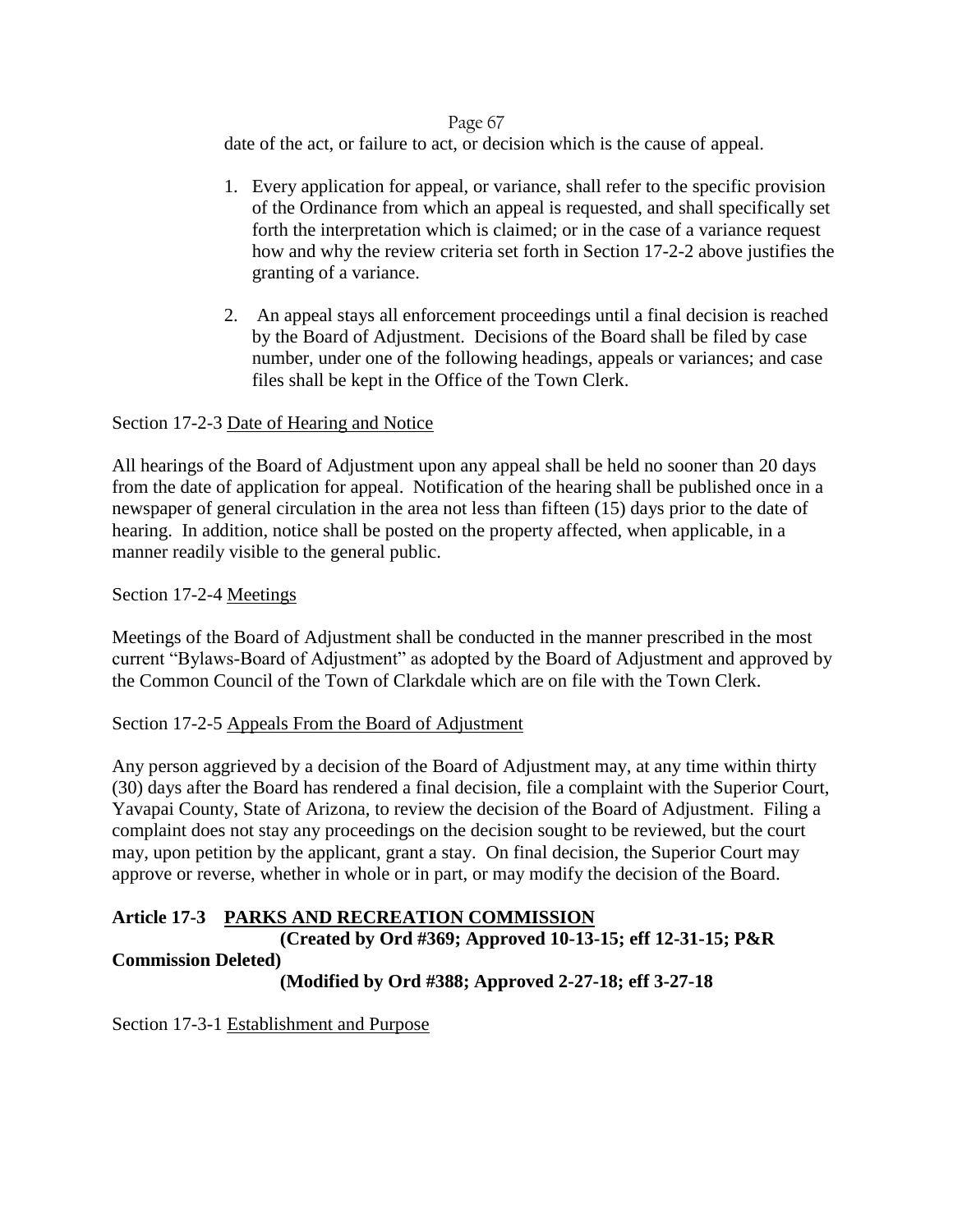The Parks and Recreation Commission shall serve at the appointment of the Town Council. It shall act in an advisory capacity to the Town Council in matters pertaining to and in the advancement of sound planning and programming as follows:

- A. Assist, counsel and aid the Town Council in the purchase, sale, lease or other method of acquiring or disposing of lands, structures and facilities (anything designed, built or installed to provide function or service) for current or future use for parks or recreation.
- B. Assist the Town Council in establishing general priorities and continuing plans relating to parks and recreation.
- C. Assist the Town Council on policies, rules and regulations relating to the operation, use, care and maintenance of areas and structures owned, leased or otherwise acquired by the Town for use as parks and recreation.
- D. Assist the Town Council in developing fees and revenues in support of parks and recreation.
- E. Make recommendations to the Town Council regarding receipt, acceptance or acquisition by gift, bequest or device any real and personal property for parks and recreation.

## **Article 17-4 DESIGN REVIEW**

17-4-1 Establishment and Purpose of Design Review Board

#### Section 17-4-1 Establishment and Purpose of Design Review Board

The Design Review Board shall serve at the appointment of the Town Council. The purpose of the Design Review Board is to review the landscaping and exterior design of proposed new buildings, commercial signage, proposed alterations to buildings, excluding single family residences, and major development or redevelopment projects to assure that they are compatible with the surrounding environment and to preserve and protect the integrity and character of the Town. The Design Review Board also reviews applications under the Town's Zoning Code – Design Review and Site Plan Review. The Design Review Board has the power to approve, conditionally approve, or deny requests.

## **Article 17-5 PLANNING COMMISSION**

| $17 - 5 - 1$ | Establishment and Purpose of the Planning Commission |
|--------------|------------------------------------------------------|
| $17 - 5 - 2$ | Fees                                                 |
| $17 - 5 - 3$ | <b>Public Hearings</b>                               |

#### Section 17-5-1 Establishment and Purpose of the Planning Commission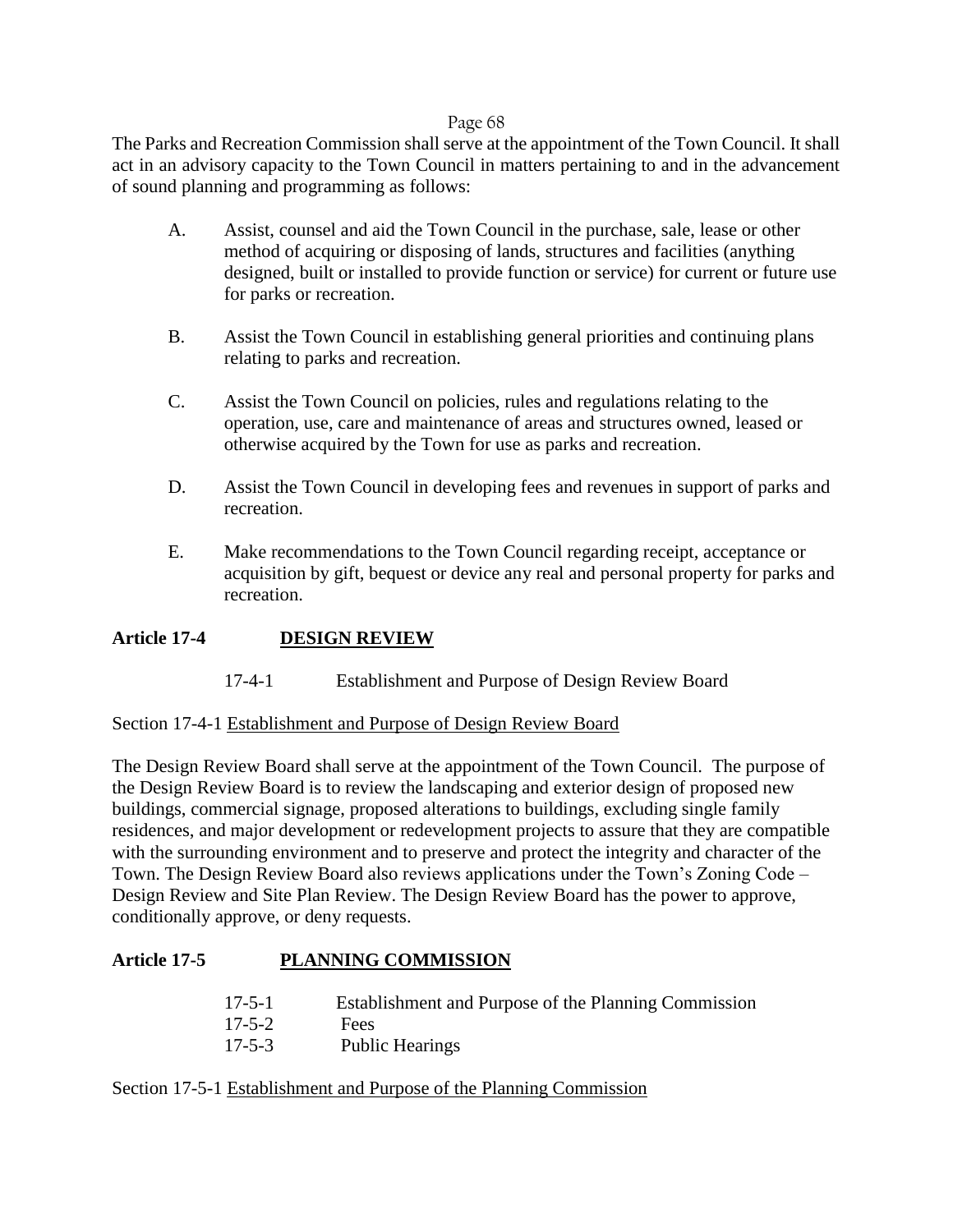The Planning Commission of the Town of Clarkdale is hereby established to carry out the purpose of A.R.S. Section 9-461 et. seq. It is the duty of the Commission to formulate, create and administer any lawful plan duly adopted by the governing body for the present and future growth of the Town pertaining to the use of land and buildings for any purpose, together with all incidental activities usually associated therewith and commonly known as "Planning and Zoning"; to make or cause to be made a continuous study of the best present and future use to which land and buildings shall be put within the Town and in cooperation with adjacent areas; to recommend to the governing body revisions in such plans which, in the opinion of the Commission, are for the best interest of the citizens of the Town; to promulgate rules of procedure if such rules are approved by the governing body.

Section 17-5-2 Fees

The Commission may be authorized to recommend a uniform schedule of fees for the services with all receipts to be paid into the general fund of the Town. Such fee schedules shall become effective upon approval by the Council.

Section 17-5-3 Public Hearings

The Planning Commission shall hold zoning ordinance public hearings and give notice of said public hearing as provided by A.R.S. Section 9-462.04 along with other public hearings and notice of such as required. After the hearing, the Planning Commission shall render its decision in the form of a written recommendation to the Council and shall include the reasons for the recommendation.

## **Article 17-6 LIBRARY ADVISORY BOARD (Deleted by Ord #369; Approved 10-13-15; eff 12-31-15)**

## **Article 17-7 PUBLIC SAFETY PERSONNEL RETIREMENT BOARD**

The Public Safety Personnel Retirement Board of the Town of Clarkdale is hereby established to carry out A.R.S. Section 38-841 et seq., in order to provide a uniform, consistent and equitable statewide program for public safety personnel who are regularly assigned hazardous duty in the state of Arizona, of which the administration of the system and responsibility for making the provisions of the system effective for each employer are vested in the local board.

## **Article 17-8 MUNICIPAL PROPERTY CORPORATION**

The Town of Clarkdale Municipal Property Corporation, an Arizona Nonprofit Corporation, was incorporated in 1996 and operates under the Bylaws of the Town of Clarkdale Municipal Property Corporation, which are on file with in the office of the Town Clerk. The "Corporation" was formed to transact any or all lawful business for which nonprofit corporations may be